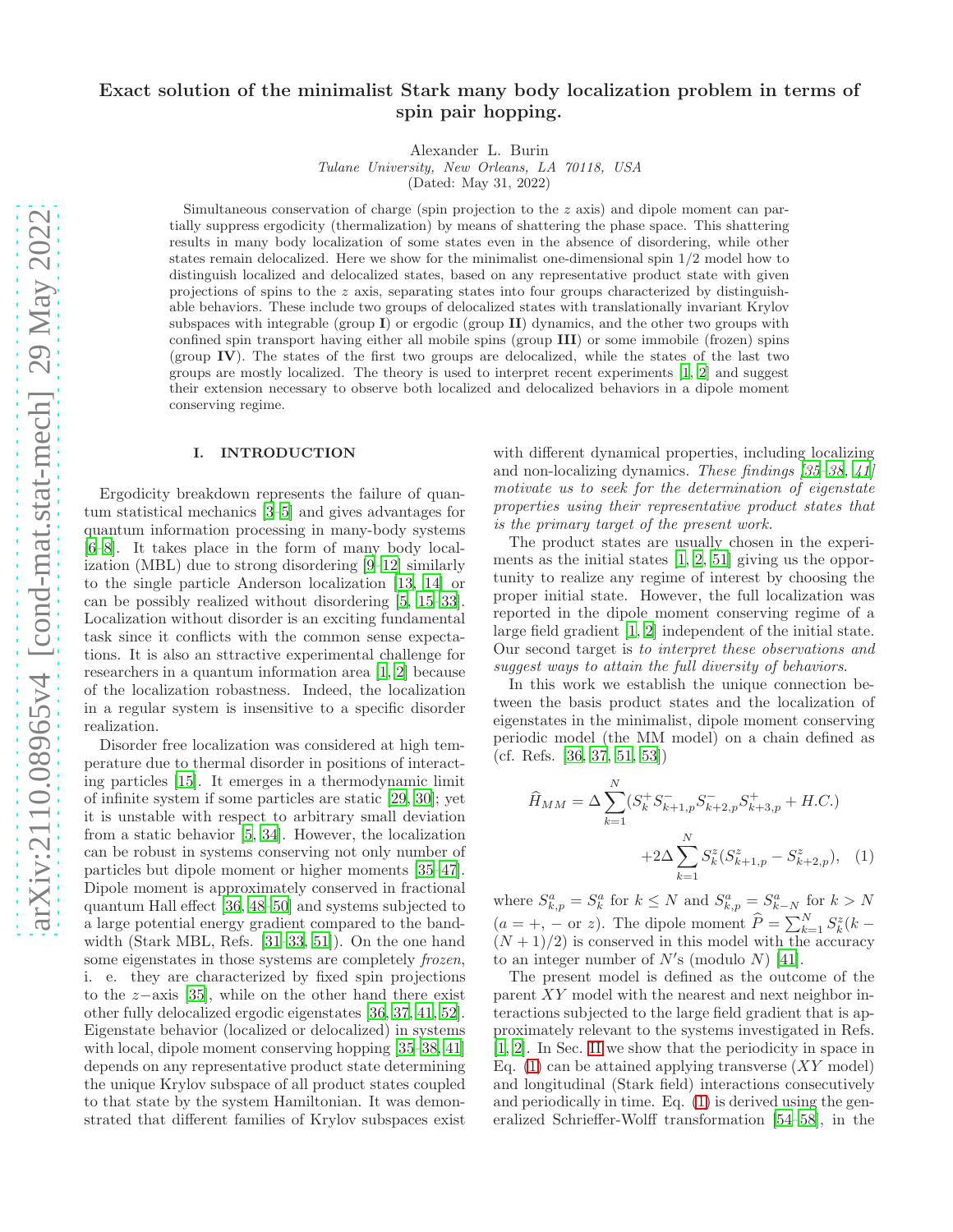lowest non-vanishing order in inverse field gradient F. The violation of spatial periodicity of the parent model results in additional longitudinal fields emerging in the lower order in F. These fields function as quenched disorder causing the localization of all states at sufficiently large field gradient observed experimentally [\[1,](#page-16-0) [2\]](#page-16-1) as discussed in Sec. [IV.](#page-11-0)

In Sec. [III](#page-6-0) we investigate the Krylov subspaces of product spin states of the model Eq. [\(1\)](#page-0-0) and introduce the four groups of states distinguished by their dynamic behavior as confirmed by the analysis of group averaged imbalances. In Sec. [IV](#page-11-0) the experimental data of Refs. [\[1,](#page-16-0) [2](#page-16-1)] are discussed in light of our findings, The work ends by the extended conclusion and discussion section [V,](#page-14-0) where the results of the present work are briefly resumed, the comparison of them with the earlier work is outlined and the generalization to other models is discussed. The long derivations are placed to the Appendix.

## <span id="page-1-0"></span>II. PSARENT MODEL AND DERIVATION OF MINIMALIST MODEL

The analytical results of the present work are mostly related to the minimalist periodic dipole moment conserving model, given by Eq. [\(1\)](#page-0-0). This model represents the first non-vanishing expansion term of the generalized Schrieffer-Wolff transformation [\[54](#page-17-13)[–58\]](#page-17-14) of the parent  $XY$ model subjected to the uniformly growing field in the large field gradient limit. Below we derive the Hamiltonian Eq. [\(1\)](#page-0-0) for both open and periodic boundary conditions (OBC and PBC). The former case describes the experiments [\[1,](#page-16-0) [2](#page-16-1)], while the latter case represents their desirable generalization that realizes a spatial periodicity insensitive to boundaries, which are dramatically important for the delocalization in a large field gradient limit (see Sec. [IV\)](#page-11-0). The derivation below is not related to dynamic properties of the model Eq. [\(1\)](#page-0-0) considered in Sec. [III](#page-6-0) so those readers, who are interested only in the analysis of this model, can skip it.

The minimalist model (MM) in Eq. [\(1\)](#page-0-0) differs from the model of Refs. [\[37,](#page-17-8) [41\]](#page-17-9) referred here as the minimalist hopping only (MH) model by the presence of the longitudinal term containing  $S^z$  operators. As it is shown in the present section this term necessarily emerges as the outcome of the Schrieffer-Wolff transformation of the parent XY model subjected to the strong field gradient. Longitudinal and transverse interactions are of the same order of magnitude.

The other parent models including that oif the fractional quantum Hall effect in the thin-torus limit [\[36,](#page-17-4) [48](#page-17-5)– [50\]](#page-17-6) or the anisotropic Heisenberg model with nearest neighbor interactions subjected to a large field gradient [\[41,](#page-17-9) [59,](#page-17-15) [60](#page-17-16)] also lead to a significant longitudinal interactions within the effective Hamiltonian in addition to the MH model Hamiltonian of Refs. [\[37,](#page-17-8) [41\]](#page-17-9). In those models longitudinal interactions exceed the transverse ones in contrast with Eq. [\(1\)](#page-0-0), where longitudinal and transverse interactions are comparable. Longitudinal interaction does not modify Krylov subspaces of relevant product states. However, it affects spin dynamics in those states, as discussed in Sec. [V B,](#page-15-0) enhancing the localization.

## <span id="page-1-3"></span>A. Effective Hamiltonian of dipole moment conserving system with open boundary conditions.

We begin with the derivation of the effective Hamiltonian for the general XY model with open boundary conditions subjected to a field uniformly increasing by a certain gradient  $F$  between adjacent sites. This model can be characterized by the Hamiltonian  $\hat{H}$  expressed as the sum of the field  $(H_F)$  and XY model  $(H_{XY})$ Hamiltonians

<span id="page-1-1"></span>
$$
\widehat{H} = \widehat{H}_F + \widehat{H}_{XY}, \ \widehat{H}_F = -F \sum_{k=1}^N \left( k - \frac{N+1}{2} \right) S_k^z,
$$

$$
\widehat{H}_{XY} = \frac{1}{2} \sum_{i < j}^N J_{ij} (S_i^+ S_j^- + S_j^- S_i^+). (2)
$$

This model, referred as the parent OBC model, characterizes both transmon qubits within the superconducting quantum processor, investigated in Ref. [\[1\]](#page-16-0), where the interaction is limited to nearest and next neighbors, and pseudospin states of interacting  $171\text{Yb}^+$  ions, investigated in Ref. [\[2\]](#page-16-1), where the interaction depends on the distance as  $J_{ij} = J/|i-j|^{1.3}$ . The minimalist model Eq. [\(1\)](#page-0-0) is the outcome of the Schrieffer-Wolff transformation of the parent model Eq. [\(2\)](#page-1-1) in the large field gradient limit  $F > J_{ij}$  with the only nearest and next neighbor interactions  $(J_1 \text{ and } J_2)$ , respectively) different from zero. The minimalist XY model relevant for the many body localization problem cannot be restricted to only nearest neighbor interactions because this model is equivalent to non-interacting fermions [\[61\]](#page-17-17).

In a large field gradient limit  $F \gg J$  the effective Hamiltonian projected to the subspace of states with identical dipole moments can be derived using the Schrieffer-Wolff transformation similarly to Refs. [\[37,](#page-17-8) [57](#page-17-18)]. The zeroth order Hamiltonian is the longitudinal field Hamiltonian  $\hat{H}_F$  and the perturbation is given by the XY model Hamiltonian  $\hat{H}_{XY}$  in Eq. [\(2\)](#page-1-1). Since any term in the perturbation does not conserve the dipole moment and thus modifies the zeroth order energy by a large field gradient  $F$  the Schrieffer-Wolff transformation is well justified at large field gradients  $F \gg J_{ij}$ .

Applying the Schrieffer-Wolff transformation we modify the original Hamiltonian as

<span id="page-1-2"></span>
$$
\widehat{H} \to e^{\widehat{S}} \widehat{H} e^{-\widehat{S}},\tag{3}
$$

where  $\hat{S}$  is an anti-Hermitian matrix chosen to eliminate the perturbation Hamiltonian  $H_{XY}$  in the first order in S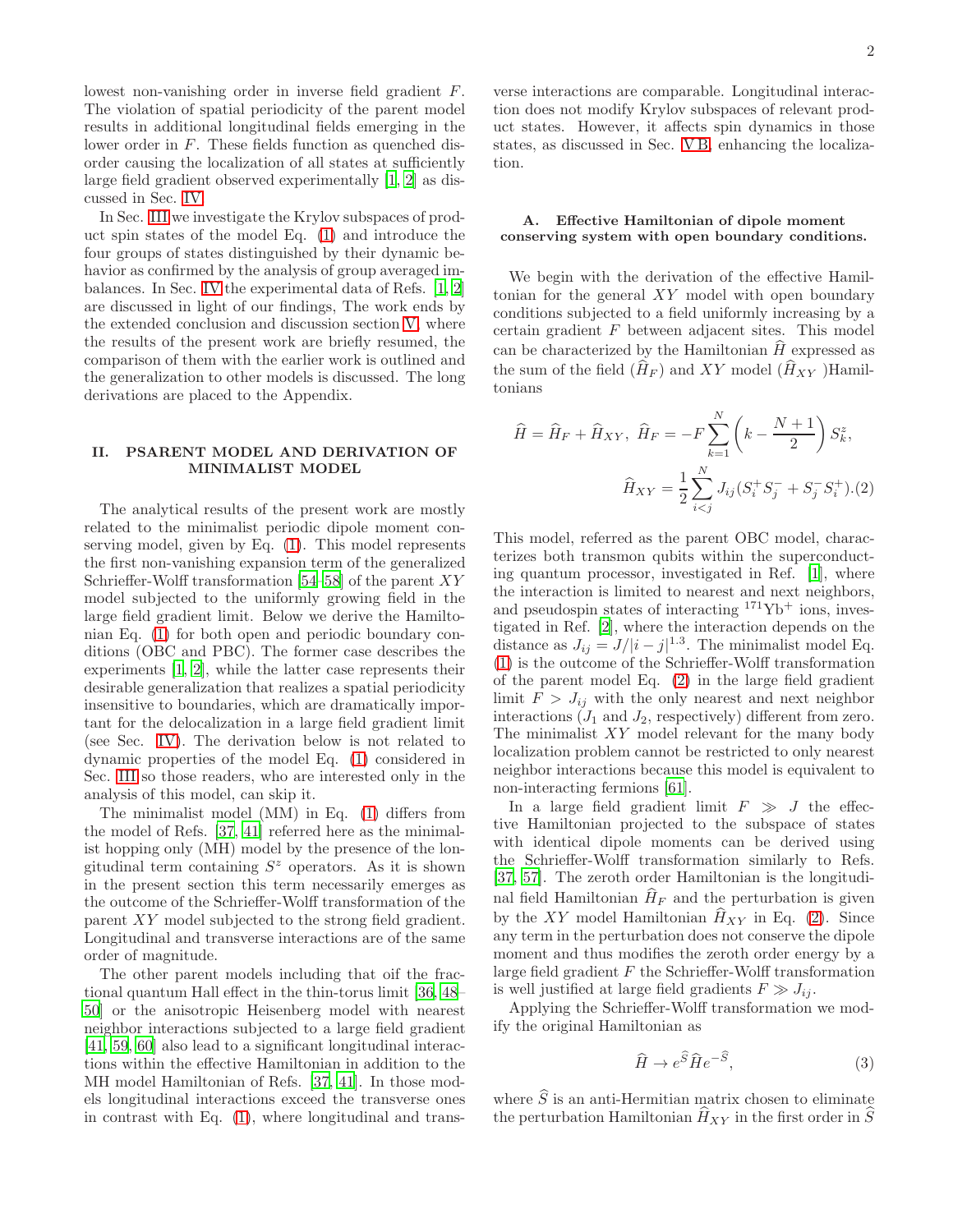that requires  $[\widehat{S}, \widehat{H}_F ] = -\widehat{H}_{XY}$ . This is sufficient to derive the effective Hamiltonian in a desirable third order, where the minimalist model Eq. [\(1\)](#page-0-0) emerges.

The matrix S is defined in terms of razing and lowering spin operators  $S_k^{\pm} = S_k^x \pm i S_k^y$  as

<span id="page-2-5"></span>
$$
\widehat{S} = \frac{1}{2} \sum_{i < j}^{N} \frac{J_{ij}}{F(j-i)} (S_i^+ S_j^- - S_j^- S_i^+). \tag{4}
$$

The expansion of the effective Hamiltonian Eq. [\(3\)](#page-1-2) in  $\widetilde{S}$ up to the third order term yields [\[62](#page-17-19)]

<span id="page-2-2"></span>
$$
\widehat{H} \approx \widehat{H}_F + \left\{ \frac{1}{2} \left[ \widehat{S}, \widehat{V} \right] + \frac{1}{3} \left[ \widehat{S}, \left[ \widehat{S}, \widehat{V} \right] \right] \right\}_P, \qquad (5)
$$

where the subscript  $P$  in the definition of the effective Hamiltonian  $\hat{H}_{eff}$  means that the only terms conserving dipole moment  $\overrightarrow{P}$  (modulo N) are left. The third order term is left together with the second order one since the spin-spin interaction in the XY model appears only in the third order in  $\hat{V}$  [\[57,](#page-17-18) [58\]](#page-17-14).

The second order term can be expressed as [\[57\]](#page-17-18)

<span id="page-2-0"></span>
$$
\widehat{H}_2 = \frac{1}{2} \left[ \widehat{S}, \widehat{V} \right] = \frac{1}{4F} \sum_i S_i^z \sum_{j \neq i} \frac{J_{ij}^2}{(i-j)}.
$$
 (6)

Eq. [\(6\)](#page-2-0) introduces a site dependent longitudinal field acting on each spin. For the interaction determined by the interspin distance only, i. e.  $J_{ij} = J(|i-j|)$  this term disappears in the macroscopic limit of an infinite number of spins because the sum over  $j$  is anti-symmetric. This is the case for the cold ions considered in Ref. [\[2](#page-16-1)] in the limit  $N \to \infty$ , while the interaction of transmon qubits in Ref. [\[1](#page-16-0)] does not satisfy the rule  $J_{ij} = J(|i - j|)$  since it vanishes for certain pairs of next neighbor spins.

The interaction Eq. [\(6\)](#page-2-0) is significant for both experiments [\[1,](#page-16-0) [2\]](#page-16-1) under consideration and it is responsible for the localization observed experimentally at different initial states for large field gradients as shown in Sec. V below. However, this second order term disappears in periodic settings as shown in Sec. [II B.](#page-2-1) Therefore it is ignored in Eq. [\(1\)](#page-0-0) where the periodic model is considered.

The transverse hopping interaction violating the dipole moment conservation also emerges in the second order in  $JF^{-1}$  in the form

<span id="page-2-6"></span>
$$
\widehat{H}_{2offd} = \frac{1}{16F} \sum_{j \neq l,k} \frac{(j+l-2k)J_{jk}J_{kl}S_k^z S_j^+ S_l^-}{(j-k)(l-k)}.
$$
 (7)

An additional Schrieffer-Wolff transformation is needed to eliminate it. This transformation will generate dipole moment conserving interactions of order of  $J^4F^{-3}$ , which is smaller in the large field gradient limit compared to the interactions described by the second term in the expansion Eq. [\(5\)](#page-2-2). This term contains both diagonal binary spin interaction [\[57](#page-17-18)] and transitions in spin quartets [\[58\]](#page-17-14). The diagonal interaction takes the form

<span id="page-2-3"></span>
$$
\widehat{H}_{3d} = \frac{1}{2F^2} \sum_{j < k} S_j^z S_k^z \sum_l \frac{J_{jk} J_{kl} J_{lj}}{(k-l)(j-l)}.
$$
\n(8)

If the hopping interaction is limited to nearest neighbors, i. e. the only interaction  $J_{i,i+1} = J_1$  differs from zero, then all interactions in Eq. [\(8\)](#page-2-3) are equal zero [\[57](#page-17-18)] due to a single particle nature of the XY model with nearest neighbor interactions [\[61\]](#page-17-17). In the minimalist  $XY$ model with nearest and next neighbor hopping interactions  $(J_{i,i+1} = J_1, J_{i,i+2} = J_2)$  Eq. [\(8\)](#page-2-3) generates nearest and next neighbor interactions in the form  $\sum_{i < j} U_{ij} S_i^z S_j^z$ with interaction constants  $U_{ij}$  defined as

<span id="page-2-8"></span>
$$
U_{ij} = \frac{J_1^2 J_2}{4F^2} \left( \delta_{i,j-1} (2 - \delta_{i1} - \delta_{jN}) - \delta_{i,j-2} \right). \tag{9}
$$

Thus the nearest and next neighbor longitudinal interactions  $\pm \Delta$ , respectively, with  $\Delta = J_1^2 J_2/(2F^2)$  are generated for all sites except for those at the edges (cf. Eq. [\(1\)](#page-0-0)) where the nearest neighbor interaction is smaller by the factor of 2.

The off-diagonal four-spin hopping interaction conserving dipole moment can be evaluated similarly to Ref. [\[58](#page-17-14)] as

<span id="page-2-7"></span>
$$
\widehat{H}_{3offd} = \sum_{i < j < k < l} V_{ijkl} \delta_{i+l,j+k} S_i^+ S_j^- S_k^- S_l^+ \tag{10}
$$

where  $\delta_{ab}$  is the Kronecker symbol and the four spin interaction  $V_{ijkl}$  can be expressed as

<span id="page-2-4"></span>
$$
J_{ijkl} = -\frac{1}{4F^2} \left( \frac{J_{ij}J_{ik}J_{il}}{(i-j)(i-k)} + \frac{J_{il}J_{jl}J_{kl}}{(l-j)(l-k)} + \frac{J_{ij}J_{jk}J_{jl}}{(j-i)(j-k)} + \frac{J_{ik}J_{jk}J_{kl}}{(k-i)(k-l)} \right). (11)
$$

If the only nearest neighbor interaction  $J_{i,i+1} = J_1$  differs from zero the four spin hopping amplitude disappears [\[58\]](#page-17-14) that is the consequence of a single particle nature of XY model with nearest neighbor interactions [\[61\]](#page-17-17). For the simplest many-body XY model with nonzero nearest and next neighbor interactions  $(J_{i,i+1} = J_1, J_{i,i+2} = J_2)$ Eq. [\(11\)](#page-2-4) leads to a non-zero hopping for only consecutive spin quartets  $i, i + 1, i + 2, i + 3$ . For those quarters the only two last terms in Eq. [\(11\)](#page-2-4) contribute to the four spin hopping amplitude  $\Delta = J_{i,i+1,i+2,i+3} = J_1^2 J_2 / (4F^2)$  (cf. Eq.  $(1)$ ).

#### <span id="page-2-1"></span>B. Case of periodic boundary conditions.

Here we derive the effective Hamiltonian Eq. [\(1\)](#page-0-0) for the periodic model with a finite number of spins that is the main subject of study for the present work. For the first time we suggest the realization of the fully periodic Stark MBL problem for a finite number of spins insensitive to the boundary conditions that can be realized experimentally.

To make hopping periodic within the experimental settings of Refs. [\[1,](#page-16-0) [2\]](#page-16-1) one should connect transmon qubits used in Ref. [\[1\]](#page-16-0) periodically or place cold ions investigated in Ref. [\[2](#page-16-1)] equidistantly in a circle. This should make spin hopping amplitudes in Eq. [\(2\)](#page-1-1) periodic, i. e.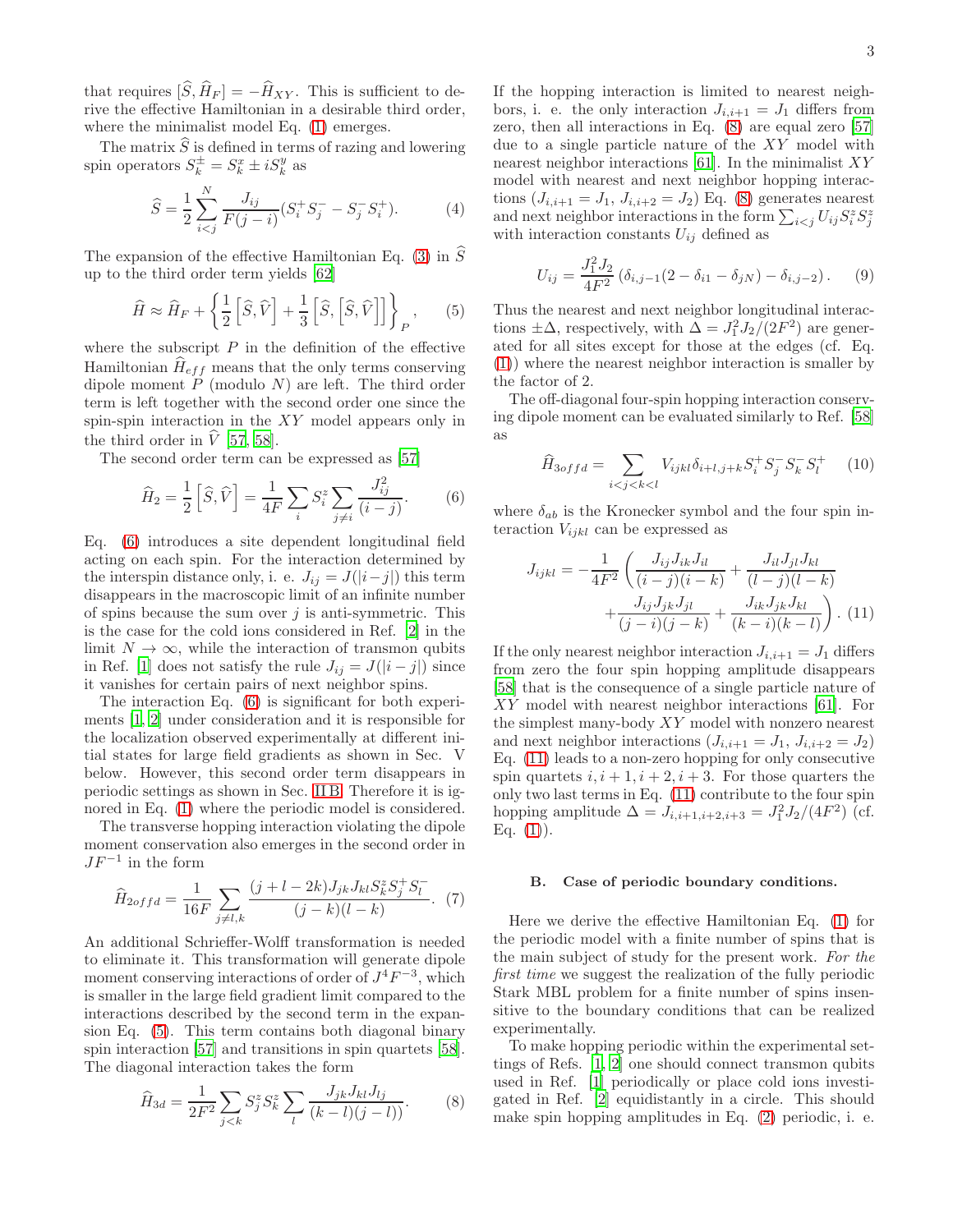$J_{ij} = J_{i+N,j} = J_{i,j+N}$ . A uniformly increasing field can be made periodic on a circle using time periodic Hamiltonian defined as (cf. Eq. [\(2\)](#page-1-1))

<span id="page-3-0"></span>
$$
\widehat{H}(t) = \begin{cases}\n\widehat{H}_F & \text{for } 2k\tau_F < t < (2k+1)\tau_F, \\
\widehat{H}_{XY} & \text{for } (2k+1)\tau_F < t < 2(k+2)\tau_F, \\
\tau_F = \frac{2\pi}{NF}, \ k = 0, \pm 1, \pm 2, \dots (12)\n\end{cases}
$$

The time period  $2\tau_F$  is chosen to make the interaction associated with the field gradient F periodic on a circle. This periodicity can be understood considering the system evolution matrix describing the Hamiltonian Eq. [\(12\)](#page-3-0) action during a period as

<span id="page-3-4"></span>
$$
\hat{U} = \hat{U}_{ph}\hat{U}_{XY}, \ \hat{U}_{ph} = e^{-i\sum_{k=1}^{N} \frac{2\pi k}{N}S_{k}^{z}} = e^{-i\hat{S}_{0}},
$$

$$
\hat{U}_{XY} = e^{-\sum_{k \neq j} \frac{2\pi i J_{kj}}{N F}S_{k}^{+}S_{j}^{-}} = e^{-i\hat{S}_{1}}.
$$
 (13)

In a large field gradient limit this evolution ma- $\sum_{k=1}^{N} (k - \frac{N+1}{2}) S_k^z$  with the accuracy to the integer trix allows conservation of the dipole moment  $P =$ number of spin numbers  $N$  since the change of the dipole moment by N modifies the evolution matrix  $U_{ph}$  by  $e^{2\pi i} = 1$ . This is exactly the change of the dipole moment by  $N$  in the four spin hopping involving edges (e. g.  $S_{N-2}^{-}S_{N-1}^{+}S_{N}^{+}S_{1}^{-}$  that makes this hopping periodic on a circle [\[41\]](#page-17-9). The periodicity on a circle of the effective Hamiltonian conserving dipole moment emerges naturally during its construction as derived below.

To be more specific we define periodicity on a circle for a certain operator as following. For any multispin interactions within this operator that can be generally expressed as  $J_{i_1,i_2,...i_n}^{\alpha_1,\alpha_2,...\alpha_n} S_{i_1}^{\alpha_1} S_{i_2}^{\alpha_2}... S_{i_n}^{\alpha_n} \ (\alpha_i = \pm, z)$  the conditions of translational invariance and periodicity on a circle must be satisfied. These conditions can be written as (respectively)

<span id="page-3-2"></span>
$$
J_{i_1 + a, i_2 + a, \dots, a_n}^{\alpha_1, \alpha_2, \dots, \alpha_n} = J_{i_1, i_2, \dots, i_n}^{\alpha_1, \alpha_2, \dots, \alpha_n}, \quad a = 1, 2, 3 \dots, J_{i_1, i_2, \dots, i_k + N \dots, i_n}^{\alpha_1, \alpha_2, \dots, \alpha_n} = J_{i_1, i_2, \dots, i_k, \dots, i_n}^{\alpha_1, \alpha_2, \dots, \alpha_n}, \quad 1 \le k \le N. \tag{14}
$$

The effective Hamiltonian derived by means of the generalized Schrieffer-Wolff transformation Eq. [\(15\)](#page-3-1) possesses the property Eq. [\(14\)](#page-3-2) as shown below in Sec. [II B 1.](#page-3-3)

The period  $2\tau_F$  of the Hamiltonian  $\hat{H}(t)$  Eq. [\(12\)](#page-3-0) is the minimum time needed to make a finite system periodic. For this specific choice in the limit of a large field gradient F the approximate conservation of the dipole moment (modulo N) takes place as needed to support a periodic spin hopping, see Ref. [\[41](#page-17-9)]. The period chosen as any integer multiple of  $2\tau_F$  ( $2k\tau_F$  with an integer, non-zero k) also ensures the spatial periodicity. Yet, in that case the dipole moment is conserved with the accuracy to an addition of integer numbers of  $N/k$ . This can lead to appearance of more terms in the effective Hamiltonian conserving the dipole moment. For instance if  $k = 2$  and N is even the hopping terms like  $S_k^+ S_{k+N/2}^-$  modifying the system dipole moment by  $N/2$  will be also allowed. Additional hopping can reduce the localization contrary

to the original goal to attain it in the maximum extent. Therefore we use the minimum possible period  $2\tau_F$ .

### <span id="page-3-3"></span>1. Transformation of the evolution matrix

To eliminate off-resonant processes and create the effective Hamiltonian conserving quasi-dipole moment P (modulo N) or  $e^{2\pi i \sum_{k=1}^{N} (k-(N+1)/2)S_k^z/N}$  [\[41](#page-17-9)], one can apply a generalized Schrieffer-Wolff transformation [\[62\]](#page-17-19) to the evolution matrix Eq. [\(13\)](#page-3-4) for a period in the form

<span id="page-3-1"></span>
$$
\tilde{U}_* = e^{\widehat{S}} \widehat{U} e^{-\widehat{S}}
$$
\n(15)

with the antihermitian matrix  $\widehat{S}$  (wave functions should be modified simultaneously as  $\psi \to e^S \psi$ .

The goal of the transformation is to bring the evolution matrix to the form

<span id="page-3-5"></span>
$$
\widehat{U_*} = \widehat{U}_{ph} e^{-i\widehat{H}_{eff}\tau_F},\tag{16}
$$

with the effective Hamiltonian  $\hat{H}_{eff}$  conserving the dipole moment (modulo  $N$ ). This goal can be approximately attained eliminating the leading (in  $JF^{-1}$ ) interactions modifying dipole moment in the system Hamiltonian using the generalized Schrieffer-Wolf transformation. Then the Baker-Campbell-Hausdorff-Dynkin formula [\[55,](#page-17-20) [56](#page-17-21)] should be applied to express the action of modified evolution matrices in terms of a single effective Hamiltonian  $H_{eff}$ . This new iteration for the effective Hamiltonian will have interactions violating the dipole moment conservation smaller by a factor of  $J/F$  compared to the original Hamiltonian similarly to the standard Schrieffer-Wolff transformation [\[62](#page-17-19)] as illustrated below in Sec. [II B 2.](#page-4-0) This procedure should be repeated an infinite number of times to get rid of the off-resonant interaction in all orders in  $JF^{-1}$ . It should converge at large field gradients  $F[63]$  $F[63]$  $F[63]$  as confirmed by our numerical calculations reported below in Sec. IV.

We expect that the effective Hamiltonian in Eq. [\(16\)](#page-3-5) is periodic on a circle as defined by Eq. [\(14\)](#page-3-2). To show that one can represent the transformed evolution matrix introducing the operator  $\widehat{S}_{mod}$  as

<span id="page-3-6"></span>
$$
\tilde{U}_* = e^{\widehat{S}} \widehat{U}_{ph} \widehat{U}_{XY} e^{-\widehat{S}} = \widehat{U}_{ph} e^{\widehat{S}_{mod}} \widehat{U}_{XY} e^{-\widehat{S}},
$$

$$
\widehat{S}_{mod} = \widehat{U}_{ph}^{-1} \widehat{S} \widehat{U}_{ph}. \tag{17}
$$

The Hamiltonian  $\widehat{H}_{XY}$  and the associated evolution matrix  $\hat{U}_{XY}$  are periodic on a circle. Assume that this is true for the operator  $\widehat{S}$  and this operator also conserves the projection of spin to the z axis as the original Hamiltonian. The latter is obviously true for the standard Schrieffer-Wolff transformation.

Then the same is true for the operator  $\widehat{S}_{mod}$ . Indeed, if the operator  $\hat{S}$  depends on operators  $\{S_n^{\alpha}\}\ (\alpha = \pm, z, n =$  $1, 2, ...N$ ) then the operator  $\widehat{S}_{mod}$  is the identical function of those operators, modified as  $S_n^{\pm} \to S_n^{\pm} e^{\pm 2\pi i n/N}$ ,  $S_n^z \to S_n^z$ . For the modified operator the property of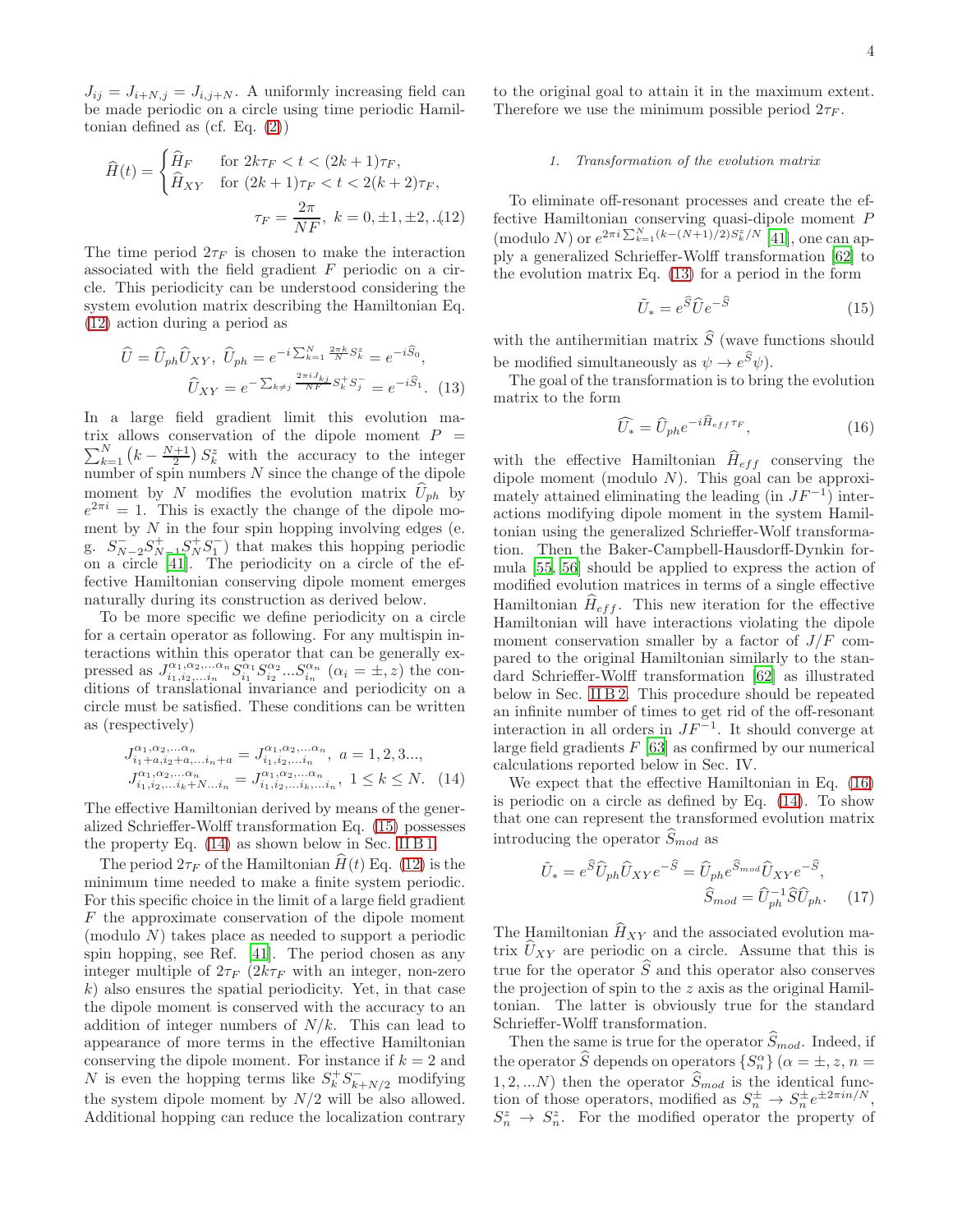translational invariance (the first line in Eq. [\(14\)](#page-3-2)) is valid because of the identical number of  $S^+$  and  $S^-$  operators in each term as required by the spin projection conservation. Therefore, the additional factors  $e^{\pm 2\pi i a/N}$  (where a is the shift of indices in Eq. [\(14\)](#page-3-2)) compensate each other. The periodicity with the period  $N$  is satisfied since the addition of the number of spins  $N$  to the spin position *n* in the exponents  $e^{\pm 2\pi i n/N}$  accompanying operators  $S_n^{\pm}$  modifies them as  $e^{\pm 2\pi i (n+N)/N}$  thus multiplying them by  $e^{\pm 2\pi i} = 1$ . The construction of the operator  $\hat{S}$  is demonstrated below in Sec. [II B 2.](#page-4-0)

## <span id="page-4-0"></span>2. Effective Hamiltonian in the leading (third) order of  $1/F$ expansion.

To find the effective Hamiltonian  $\widehat{H}_{eff}$  in the first nonvanishing order in  $J_{ij}/F$  one can use the transformation eliminating the interaction  $\widehat{S}_1$  violating the dipole moment conservation and generating dipole moment conserving terms. To find such transformation we introduce a new operator  $\hat{S}_{mod}$  as (cf. Eq. [\(17\)](#page-3-6))

$$
e^{\widehat{S}}e^{-i\widehat{S}_0} = e^{-i\widehat{S}_0}e^{\widehat{S}_{mod}}.\tag{18}
$$

Then the modified evolution matrix can be expressed in the form

$$
\tilde{U} = e^{-i\hat{S}_0} e^{\hat{S}_{mod}} e^{-i\hat{S}_1} e^{-\hat{S}}.
$$
\n(19)

The exponent  $e^{-iS_1}$  gets canceled in the first nonvanishing order in  $\widehat{S}_1$  if

<span id="page-4-1"></span>
$$
\widehat{S}_{mod} - i\widehat{S}_1 - \widehat{S} = 0.
$$
\n(20)

Seeking the operator  $\widehat{S}$  in the general form of the sum of binary products of spin raising and lowering operators

$$
\widehat{S} = \sum_{k,l} A_{kl} S_k^+ S_l^- \tag{21}
$$

one can express the modified exponent as

$$
\widehat{S}_{mod} = \sum_{k,l} A_{kl} S_k^+ S_l^- e^{2\pi i \frac{k-l}{N}}.
$$
 (22)

The amplitudes  $A_{kl}$  satisfying Eq. [\(20\)](#page-4-1) are defined as

$$
A_{kl} = -\frac{1}{2NF} \frac{2\pi i J_{kl}}{1 - e^{2\pi i \frac{k-l}{N}}}.
$$
 (23)

This definition of the amplitudes  $A_{kl}$  satisfies the requirement  $A_{lk} = -A_{kl}^*$  so the transformation of the evolution matrix in Eq. [\(15\)](#page-3-1) is unitary as it is supposed to be. In the limit of large N the operator  $\widehat{S}$  becomes fully identical to the operator corresponding to the Schrieffer-Wolff transformation in Eq. [\(4\)](#page-2-5) for open boundary conditions.

Using this definition of the transformation one can represent the evolution matrix Eq. [\(15\)](#page-3-1) in the form of Eq. [\(16\)](#page-3-5) as

$$
\tilde{U} \approx e^{-i\hat{S}_0} e^{-iH_{eff}\tau_F},\tag{24}
$$

with the effective Hamiltonian containing only resonant terms conserving dipole moment (modulo  $N$ ). The effective Hamiltonian can be obtained using the Baker-Campbell-Hausdorff-Dynkin formula [\[56\]](#page-17-21) up to the third order in  $JF^{-1}$  in the form

<span id="page-4-3"></span>
$$
\widehat{H}_{eff} = \left[\widehat{H}_*\right]_P, \quad \widehat{H}_* = \frac{1}{i\tau_F} \left(-\widehat{S}_{mod} + i\widehat{S}_1 + \widehat{S}\right) + \frac{i}{2i\tau_F} \left(i[\widehat{S}_{mod}, \widehat{S}_1] + [\widehat{S}_{mod}, \widehat{S}] - i[\widehat{S}_1, \widehat{S}]\right) \n+ \frac{i}{12\tau_F} \left(-i[\widehat{S}_{mod}, [\widehat{S}_{mod}, \widehat{S}_1]] + [\widehat{S}_1, [\widehat{S}_{mod}, \widehat{S}_1]] - 3i[\widehat{S}, [\widehat{S}_{mod}, \widehat{S}_1]]\right) \n+ \frac{i}{12\tau_F} \left(-i[\widehat{S}_{mod} - i\widehat{S}_1, [\widehat{S}_{mod} - i\widehat{S}_1, \widehat{S}]] - [\widehat{S}, [\widehat{S}_{mod} - i\widehat{S}_1, \widehat{S}]]\right),
$$
\n(25)

where the subscript  $P$  in the definition of the effective Hamiltonian  $H_{eff}$  means that the only terms conserving dipole moment  $P$  (modulo  $N$ ) are left. Using Eq. [\(20\)](#page-4-1) one can simplify the Hamiltonian expressing it in terms of  $\widehat{S}_{mod}$  and  $\widehat{S}$  operators as (particularly, the first term and the last line vanish because  $\widehat{S}_{mod} - i\widehat{S}_1 = -\widehat{S}$ 

<span id="page-4-2"></span>
$$
\widehat{H}_{*} = \frac{i}{2\tau_F} [\widehat{S}_{mod}, \widehat{S}] + \frac{i}{6\tau_F} \left( [\widehat{S}_{mod}, \widehat{S}]] + [\widehat{S}, [\widehat{S}_{mod}, \widehat{S}]] \right) \tag{26}
$$

Consider the second order term (the first term in Eq.  $(26)$ , which is of the second order in  $J/F$  compared to the leading Stark term, that is proportional to  $F$ ). This term being projected to the subspaces of the Hilbert space with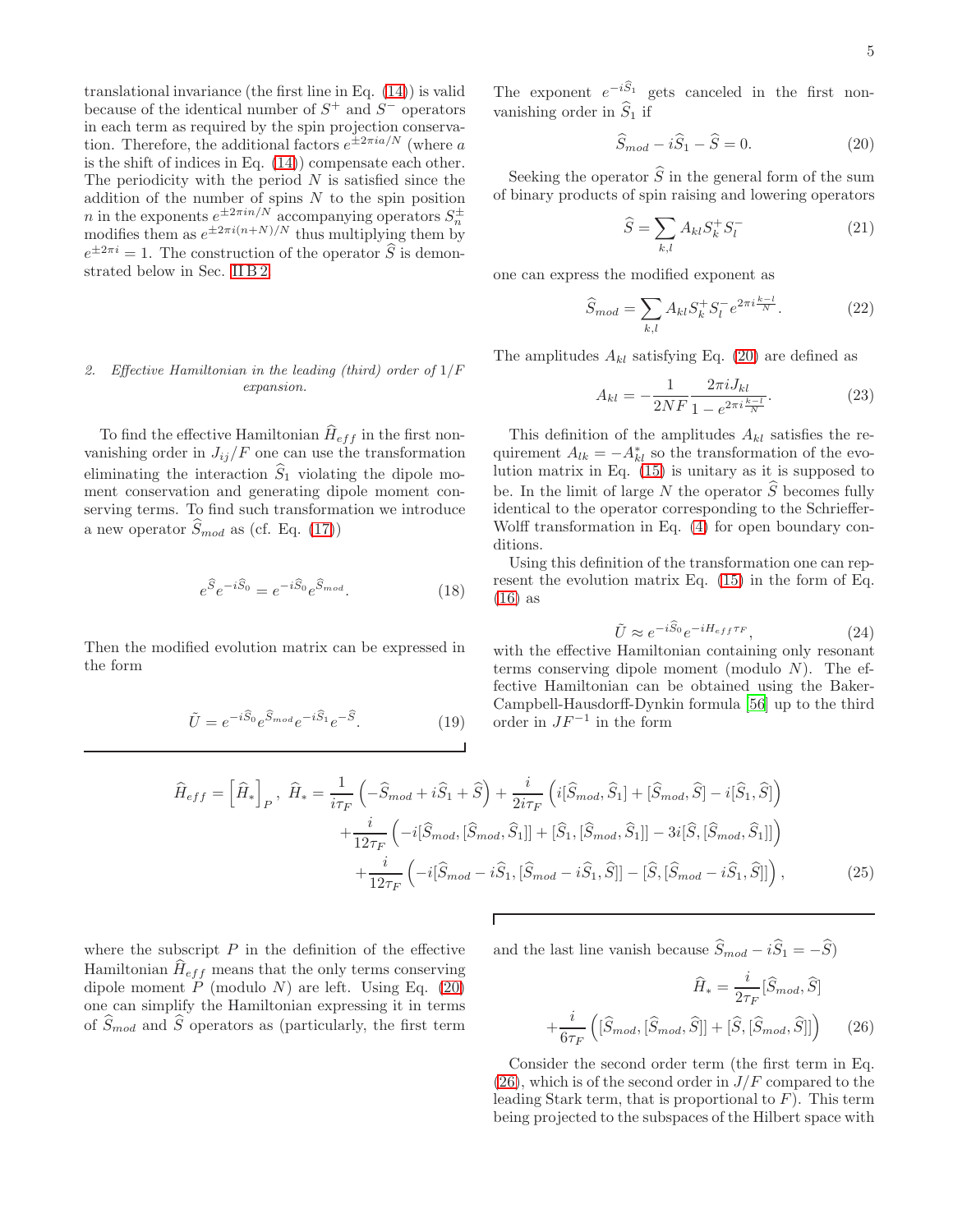identical dipole moments is represented by spin dependent longitudinal fields that can be expressed as (cf. Eq. [\(6\)](#page-2-0))

$$
\hat{H}_2 = -\frac{\pi}{4NF} \sum_{j,k} J_{kj}^2 \cot(\pi(k-j)/N) S_k^z.
$$
 (27)

If the interaction  $J_{ij}$  is periodic on a circle Eq. [\(14\)](#page-3-2), this term vanishes because the sum over  $j$  is antisymmetric. This is the significant advantage of the periodic (PBC) model compared to its OBC counterpart, where this second order term dramatically suppresses the delocalization creating effective disorder (see Sec. V).

The transverse term emerging in the same order in  $J_{ij}/F$  does not conserve the dipole moment and can be neglected similarly to the analogous term for the OBC problem Eq. [\(7\)](#page-2-6), when considering the contributions to the effective Hamiltonian up to the third order in  $JF^{-1}$ . However, it contributes to the fourth order interactions discussed in Sec. [II C.](#page-6-1)

The third order (in  $JF^{-1}$ ) dipole-moment conserving contributions to the effective Hamiltonian comes from longitudinal and transverse terms

<span id="page-5-0"></span>
$$
\widehat{H}_{eff} = \widehat{H}_{3,l} + \widehat{H}_{3,tr}.
$$
\n(28)

The longitudinal term representing the induced longitudinal spin-spin interactions can be evaluated similarly to Ref. [\[57\]](#page-17-18) and Eq. [\(8\)](#page-2-3) as

$$
\widehat{H}_{3,l} = \sum_{j < k} U_{jk} S_j^z S_k^z, \ U_{jk} = \frac{\pi^2}{6N^2 F^2} \frac{J_{jk} J_{lj} J_{kl} \left( 2 \cos\left(\frac{\pi (j - k)}{N}\right) + \cos\left(\frac{\pi (2l - j - k)}{N}\right) \right)}{\sin\left(\frac{\pi (l - j)}{N}\right) \sin\left(\frac{\pi (l - k)}{N}\right)}.
$$
\n
$$
(29)
$$

Г

Г

The transverse part of the effective Hamiltonian Eq. [\(28\)](#page-5-0) can be evaluated similarly to the OBC case of Eqs.

[\(10\)](#page-2-7), [\(11\)](#page-2-4) as

<span id="page-5-1"></span>
$$
\widehat{H}_{3,offd} = \sum_{j,k,l,m} V_{jklm} S_j^+ S_k^- S_l^+ S_m^- \Delta_N (j + l - k - m), \ \Delta_N(a) = \sum_{p=-\infty}^{\infty} \delta_{a,pN},\tag{30}
$$

where  $\delta_{ab}$  is the Kronecker symbol. The interaction  $V_{ijkl}$  is defined as

$$
V_{ijkl} = -\frac{\pi^2}{12N^2F^2} \left( \frac{J_{ij}J_{ik}J_{il}\left[2\cos\left(\frac{\pi(i-j)}{N}\right)\cos\left(\frac{\pi(i-k)}{N}\right) + (-1)^{\frac{i+l-j-k}{N}}\cos\left(\frac{\pi(i-l)}{N}\right)\right]}{\sin\left(\frac{\pi(i-j)}{N}\right)\sin\left(\frac{\pi(i-k)}{N}\right)} + \frac{J_{ij}J_{jk}J_{jl}\left[2\cos\left(\frac{\pi(i-j)}{N}\right)\cos\left(\frac{\pi(j-l)}{N}\right) + (-1)^{\frac{i+l-j-k}{N}}\cos\left(\frac{\pi(j-k)}{N}\right)\right]}{\sin\left(\frac{\pi(j-i)}{N}\right)\sin\left(\frac{\pi(j-l)}{N}\right)} + \frac{J_{ik}J_{jk}J_{kl}\left[2\cos\left(\frac{\pi(i-k)}{N}\right)\cos\left(\frac{\pi(k-l)}{N}\right) + (-1)^{\frac{i+l-j-k}{N}}\cos\left(\frac{\pi(j-k)}{N}\right)\right]}{\sin\left(\frac{\pi(k-i)}{N}\right)\sin\left(\frac{\pi(k-l)}{N}\right)} + \frac{J_{il}J_{kl}J_{il}\left[2\cos\left(\frac{\pi(l-j)}{N}\right)\cos\left(\frac{\pi(l-k)}{N}\right) + (-1)^{\frac{i+l-j-k}{N}}\cos\left(\frac{\pi(i-l)}{N}\right)\right]}{\sin\left(\frac{\pi(l-j)}{N}\right)\sin\left(\frac{\pi(l-k)}{N}\right)} \right). \tag{31}
$$

For the parent XY model with nonzero nearest and next neighbor interactions the generated diagonal interaction has the slightly modified form compared to Eq. [\(9\)](#page-2-8)

Г

$$
U_{ij} = 2\Delta \left(\delta_{i,j-1} - \delta_{i,j-2}\right), \ i < j,
$$
  

$$
\Delta = \eta(N) \frac{J_1^2 J_2}{4F^2}, \ \eta(N) = \pi^2 \frac{2 \cos \left(\frac{2\pi}{N}\right) + 1}{3N^2 \sin \left(\frac{\pi}{N}\right)^2}.
$$
 (32)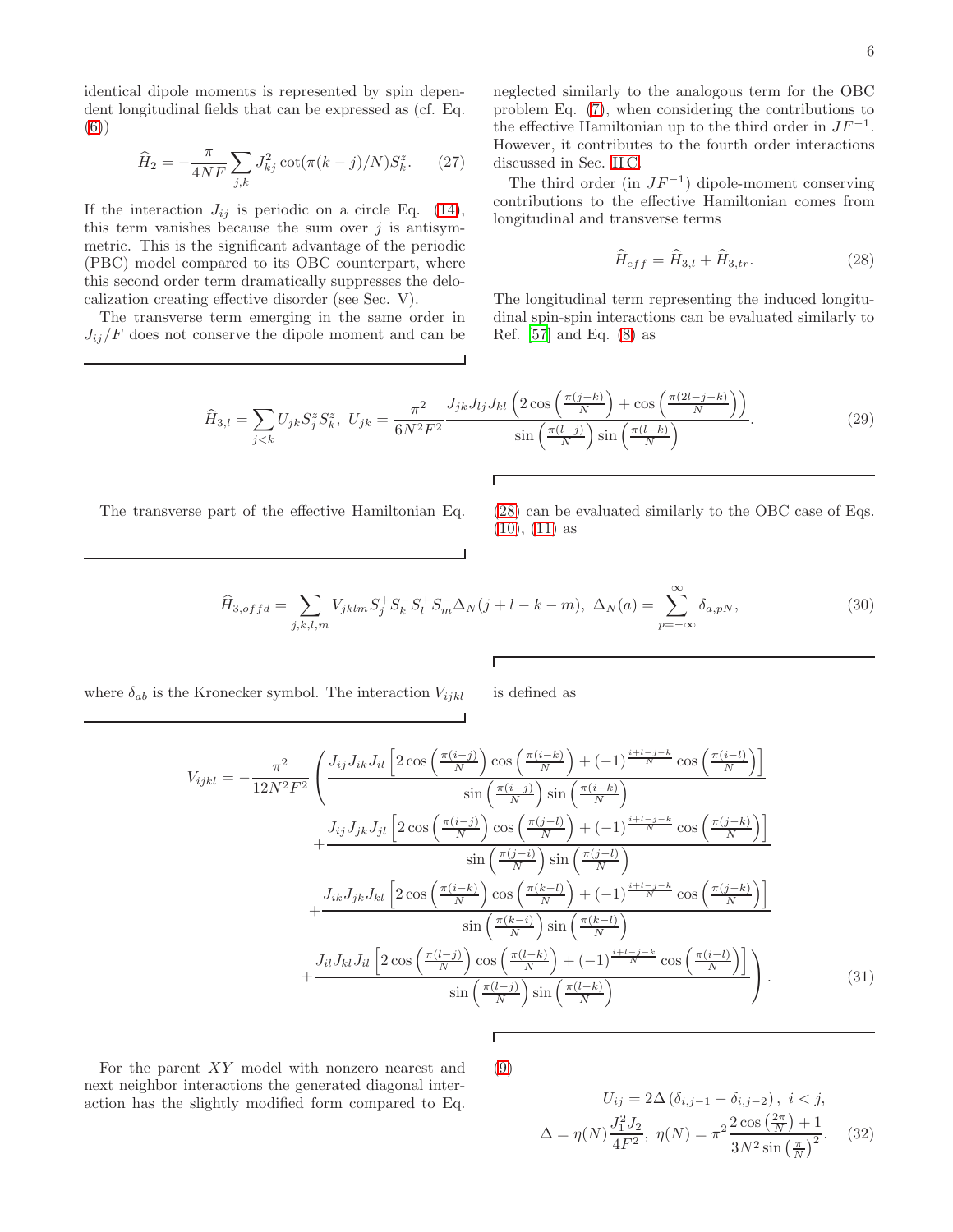The same constant  $\Delta$  determines the four spin hopping amplitude in Eq. [\(30\)](#page-5-1) for four consecutive neighboring spins, while it is zero for all other spin quartets. Since the factor  $\eta(N)$  very quickly approaches unity with increasing N (for instance  $\eta(15) = 0.9563$  for the minimum number of spins studied experimentally in Ref. [\[2](#page-16-1)]) we ignore its difference from unity and consider the minimalist model in the form of Eq. [\(1\)](#page-0-0).

The spatial periodicity can be realized similarly in any other system with large field gradient including e. g. Ref. [\[51\]](#page-17-7).

#### <span id="page-6-1"></span>C. Relevance of the Minimalist Model

Since the minimalist model in Eq. [\(1\)](#page-0-0) is derived as the expansion of the effective Hamiltonian in inverse field gradient  $F$  this model should be relevant at sufficient large field gradient  $F > F_c$ . Here we summarize the estimates of the crossover field gradient  $F_c$ . while the details are given in Appendix [A.](#page-18-0)

The relevance of the minimalist model can be examined conservatively requiring the weak modification of eigenstate energies or liberally requiring the weak change in observables. In the present paper we consider an imbalance in the infinite time limit as the observable characterizing the system dynamics (see Sec. [III F](#page-9-0) and Appendix [C\)](#page-26-0). In Appendix [A](#page-18-0) energy levels and imbalances were compared for the minimalist model and more accurate models. All comparisons are performed for the XY model in Eq. [\(12\)](#page-3-0) with nearest and next neighbor interactions different from zero and identical similarly to the experimentally investigated system in Ref. [\[1\]](#page-16-0). We set both interactions equal to J.

The conservative estimate can be obtained considering the minimalist model as the zeroth order Hamiltonian and the fourth order correction to it as a perturbation. Then a typical perturbation matrix element scales as  $V_4 \sim 2^{-N/2} J^4/F^3$  [\[64\]](#page-17-23), while the typical interlevel spaceing of the minimalist model scales as  $\delta E \sim 2^{-N} J^3 / F^2$ . Setting  $V_4 \approx \delta E$  we end up with the desirable estimate that is consistent with that of Appendix II

<span id="page-6-3"></span>
$$
F_{c1} \approx 0.25 \cdot 2^{N/2} J,\tag{33}
$$

obtained comparing the exact diagonalization results for the minimalist model and its corrected version.

The liberal estimate can be derived requiring the Schrieffer Wolff expansion to be generally converging. Since the expansion parameter of the effective Ha,miltonian is  $J/F$  the liberal criterion reads

<span id="page-6-2"></span>
$$
F_{c2} \approx J,\tag{34}
$$

Even the conservative estimate can be insufficient since an arbitrary small non-local interaction emerging in higher orders in  $F^{-1}$  can destroy shuttering and, consequently, localization. Our numerical analysis of imbalance shows that it does not happen. Moreover, the analysis of imbalances reported in Appendix II shows that

the condition Eq. [\(34\)](#page-6-2) is nearly sufficient for the qualitative relevance of the imba;ance behavior obtained in the minimalist model, while the quantitative relevance of this model for localized states requires Eq. [\(33\)](#page-6-3) to be satisfied. The liberal estimate is relevant quantitatively for delocalized groups of states.

The present conclusions for the liberal criterion are based on the numerical analysis limited to a relatively small numbers of spins  $N \leq 16$ . We hope that its predictions can be extended to larger sizes; yet this is the subject for more accurate theoretical or experimental verifications.

### <span id="page-6-0"></span>III. GROUPS OF STATES: LOCALIZATION AND DELOCALIZATION WITHIN THE MINIMALIST MODEL.

### A. Inverted representation and pair hopping

The spin hopping in the minimalist model is represented by simultaneous hopping of two neighboring spins in opposite directions as ↑↓↓↑↔↓↑↑↓ in consecutive spin quartets with oppositely oriented middle and border spins. In this picture the spin hopping is hard to trace visually. However, it is made easier by inverting each second spin as  $\uparrow \downarrow \downarrow \leftrightarrow \downarrow \downarrow \uparrow \uparrow$ . Then the spin hopping is represented by the hopping of pairs of spins oriented identically.

The transition from the original model Eq. [\(1\)](#page-0-0) to the inverted spin chain representation can be performed rotating all even numbered spins about the  $x$  axis by the angle  $\pi$ . The transformation unitary matrix for this rotation is given by  $\widehat{U} = \prod_{k=1}^{N/2} e^{i\pi S_{2k}^x}$ . It does not change spin operators in odd numbered sites modifying operators at even numbered sites as  $S_{2k}^x \to \tilde{U} S_{2k}^x \tilde{U}^{-1} = S_{2k}^x$ ,  $S_{2k}^y \rightarrow \hat{U}S_{2k}^y \hat{U}^{-1} = -S_{2k}^y, \ S_{2k}^z \rightarrow \hat{U}S_{2k}^z \hat{U}^{-1} = -S_{2k}^z.$ Consequently  $S^+$  and  $S^-$  operators are interchanged at even numbered sites, i. e.  $S_{2k}^+ \rightarrow S_{2k}^-$  and  $S_{2k}^- \rightarrow S_{2k}^+$ . This modifies the minimalist model Hamiltonian Eq. [\(1\)](#page-0-0) as

$$
\widehat{H}_{min} = \Delta \sum_{k=1}^{N} (S_k^+ S_{k+1,p}^+ S_{k+2,p}^- S_{k+3,p}^- + H.C.)
$$

$$
-2\Delta \sum_{k=1}^{N} S_k^z (S_{k+1,p}^z + S_{k+2,p}^z), (35)
$$

where  $S_{k,p}^a = S_k^a$  for  $k \leq N$  and  $S_{k,p}^a = S_{k-N}^a$  for  $k > N$  $(a = +, -\alpha r)$ . This transformation is applicable only to states containing an even number of spins considered below, while the generalization of the results to an odd number of spins is given later in Sec. [III E.](#page-9-1)

Inverted chain representation makes spin hopping truly visible. Indeed, consider the inverted state A composed by two sequences of oppositely oriented adjacent spins containing odd numbers of spins ↑↑↑↑↑↓↓↓↓↓↓↓. We will refer to such sequences as odd sequences, while sequences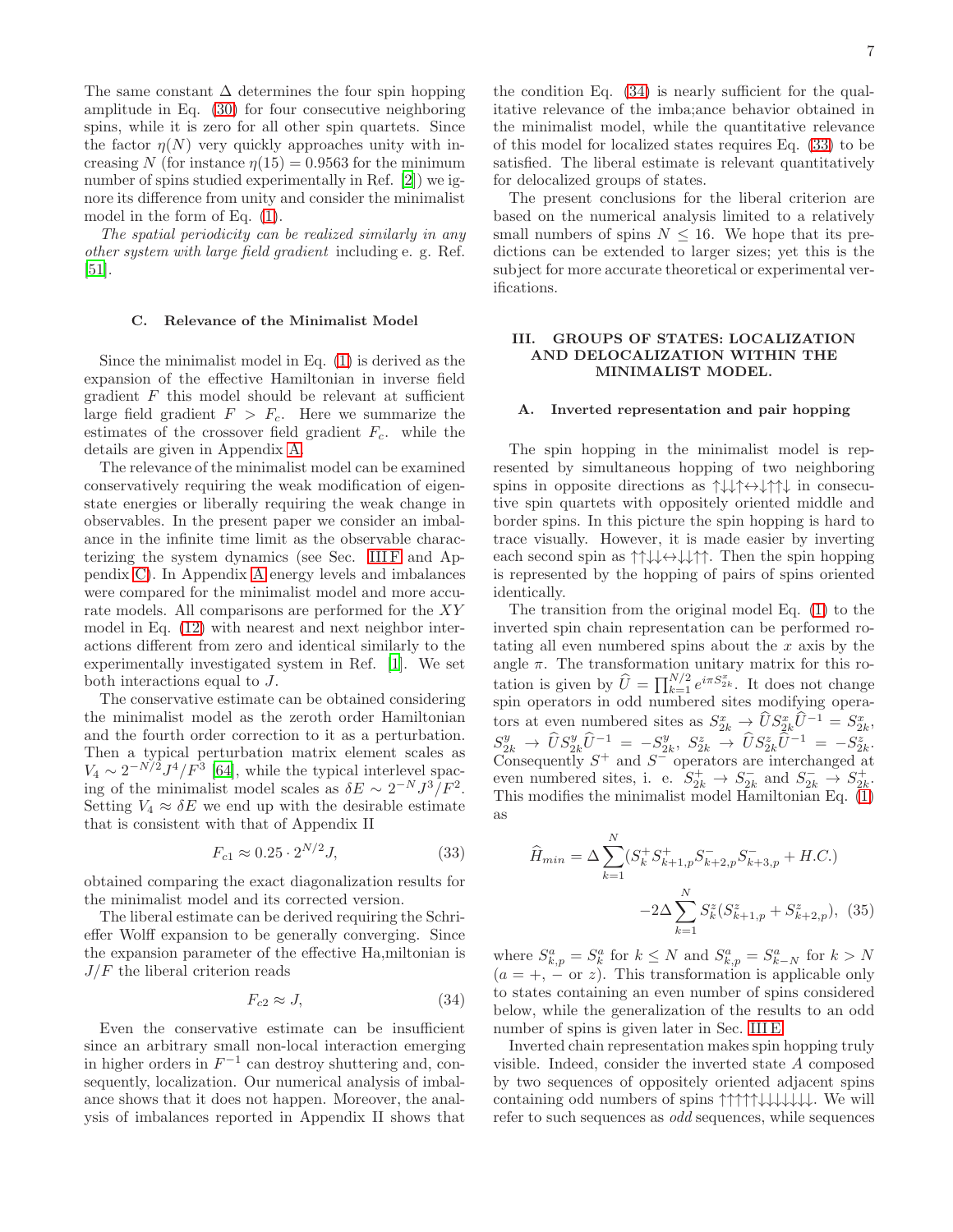containing even numbers of spins are referred as even sequences. It is clear from this picture how spin pairs can propagate through the chain. For example, the rightmost upwards oriented pair of fourth and fifth spins can hop three times to the right reaching tenth and eleventh positions (state B:  $\uparrow \uparrow \downarrow \downarrow \downarrow \downarrow \uparrow \uparrow \downarrow$ ), while the leftmost pair of downwards oriented spins (sixth and seventh spins) can hop to the left maximum two times reaching second and third positions (state  $C: \uparrow \downarrow \downarrow \uparrow \uparrow \uparrow \uparrow \downarrow \downarrow \downarrow \downarrow$ ). These states  $A$ ,  $B$  and  $C$  for the original spin chain look like ↑↓↑↓↑↑↓↑↓↑↓↑, ↑↓↑↑↓↑↓↑↓↓↑↑ and ↑↑↓↓↑↓↑↑↓↑↓↑, respectively. It is much more difficult to establish the visual connection between the latter three states compared to these states for the inverted chain.

The inverted chain representation permits us to characterize spin hopping using the parity of sequences of adjacent spins having identical orientations. Odd or even sequences are sequences containing odd or even number of identically oriented consecutive spins, respectively. For instance the state ↑↑↑↓↓↓↓↓↓↑↑↓ is composed by sequences of 3, 6, 2 and 1 spins. One can define it by the set of numbers  $\{3, 6, 2, 1\}$  specifying that the first spin of the first sequence is located in the first position of the periodic chain and it is oriented upwards. Due to the periodicity of the chain the state ↑↑↓↓↓↓↓↓↑↑↓↑ is defined by the same set of numbers with the second spin of the first sequence located in the first position of the periodic chain and oriented upwards.

## <span id="page-7-1"></span>B. Classification of Krylov subspaces: localized and delocalized groups of states.

Product states coupled by spin pair hops form the basis for system eigenstates and this basis defines the Krylov subspace for a specific group of states [\[37](#page-17-8), [41\]](#page-17-9). The basis product states of an inverted chain can be represented as the set of consecutive numbers of identically oriented spins  $\{n_1, n_2, ... n_p\}$  (e. g.  $\{2, 3, 4, 3\}$  for the state A in Eq.  $(36)$ ). If sequences 1 and p are oriented identically, then they should be considered jointly as  ${n_1+n_p, n_2, ... n_{p-1}}$  with the specified position of the first spin. Pair hopping conserves the number of odd sequences since it can modify the sequence size only by 2. Therefore the numbers of odd sequences are identical in all product states belonging to the given Krylov subspace, serving conserved quantities (cf. Ref. [\[38](#page-17-11)]).

The main results of the present work can be formulated in terms of the relative parities of sequences shared between all product states belonging to the given Krylov subspace as following. If all odd- or even-numbered sequences are even (except for frozen states possessing all identical spins or having a single spin in all even- or oddnumbered sequences) then corresponding Krylov subspaces abd system eigenstates possess the translational invariance with the period 2 (see e. g. states in Eq. [\(36\)](#page-8-0)). Consequently,, these states are delocalized. The remaining product states having odd sequences at both odd and

<span id="page-7-0"></span>

FIG. 1: Numbers of states vs the numbers of spins for all groups with representative states for all groups.

even positions form Krylov subspaces (with marginal exceptions) with no translational invariance and confined spin transport.

Product states corresponding to translationally invariant Krylov subspaces can be separated into two groups of states enumerated by the Roman numbers I and II. The group I consists of  $2 \cdot 2^{N/2}$  states composed by all even sequences. The group I states can be mapped to  $N/2$  spins  $1/2$  representing pairs [\[48\]](#page-17-5) (spin subspaces of Refs. [\[37,](#page-17-8) [41\]](#page-17-9)).

The states of the group II are formed by the product states possessing at least one odd sequence and all even sequences of spins oriented either upwards or downwards as in Eq. [\(36\)](#page-8-0). Correspondingly, the odd sequences must have the opposite orientation. The number of states belonging to this group II behaves as  $W_N \approx 2 \cdot ((1 + \sqrt{5})/2)^N \propto 1.618^N$  at large N. The numbers of states are calculated for all groups in Appendix [B,](#page-21-0) using the generating function method, and presented in Fig. [1](#page-7-0) together with the representative group states. All sectors of the Hilbert space spanned by states lying in group I, correspond to integrable models [\[41\]](#page-17-9), while the group II states are mostly ergodic as pointed out below in Sec. [III C.](#page-8-1)

The states of both groups must have even numbers of spins. The original (non-inverted) states are characterized by a zero spin projection to the z axis. The zero spin projection corresponds to the filling factor 1/2 leading to at least two fold degeneracy of all states [\[49\]](#page-17-24), which is realized for eigenstates of the problem Eq. [\(1\)](#page-0-0) shifted by the one lattice period with respect to each other, since they cannot be coupled by pair hopping.

The remaining non-translationally invariant states can be represented by states containing at least two odd sequences with oppositely oriented spins. We separate them into two groups including the group III of states having no frozen spins, with conserved projections to the  $z$ -axis, and group IV of states containing frozen spins as defined in Eq. [\(37\)](#page-9-2) (for example, third, fourth and fifth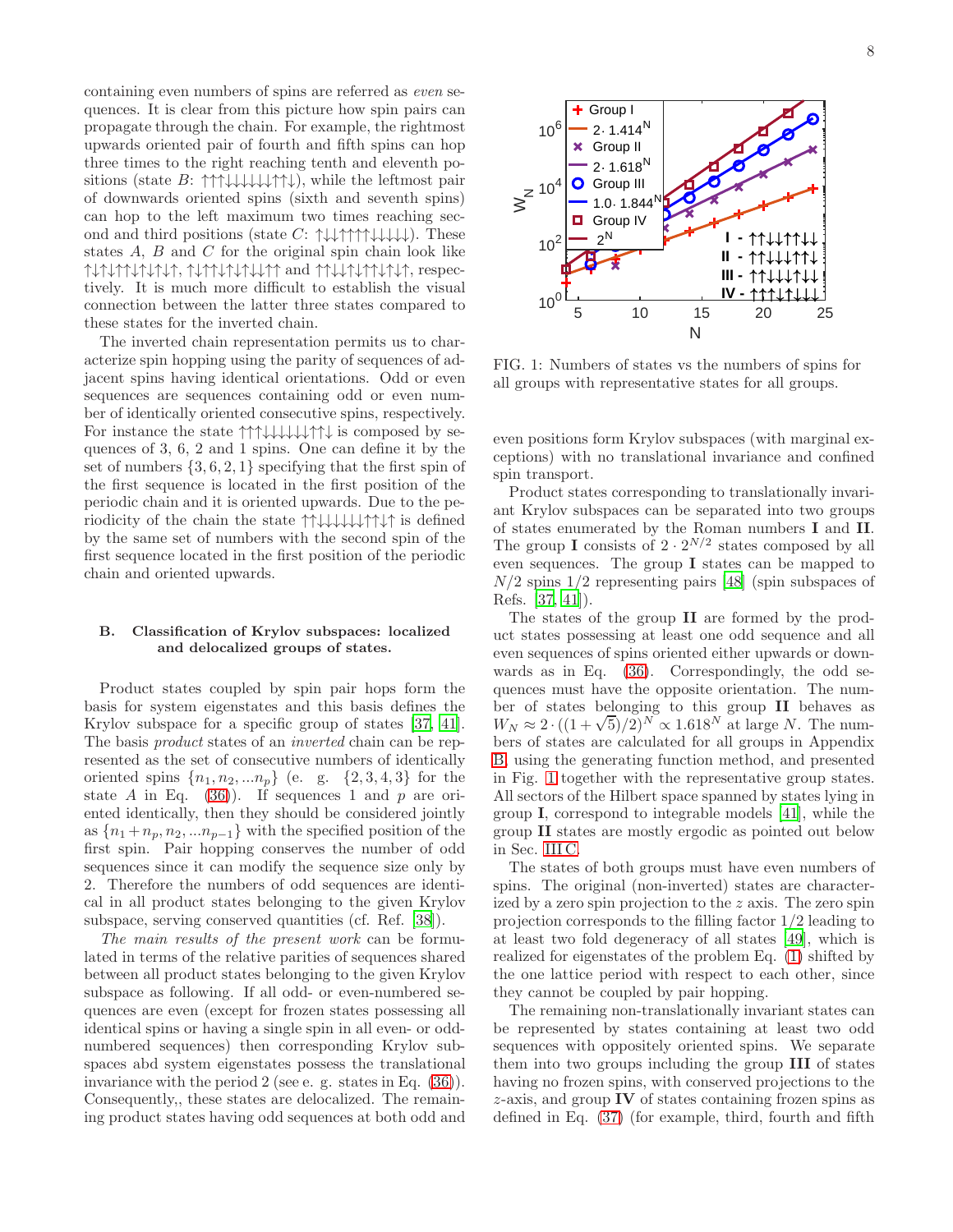spins are frozen in the representative state of the group IV in Fig. [1\)](#page-7-0). The group IV contains the majority of states  $(\propto 2^N)$  including 1.134·1.7549<sup>N</sup> completely frozen states with all frozen spins, see Appendix [B.](#page-21-0) Localization obviously takes place for the group IV states split into independent blocks by frozen spins. The group III states are mostly localized for the present model Eq. [\(1\)](#page-0-0) in accord with the imbalance behavior (see Fig. [2\)](#page-9-3).

The states with odd number of spins belong either to the group III or IV depending on the presence of frozen spins Eq.  $(37)$  (see Sec. [III E\)](#page-9-1).

## <span id="page-8-1"></span>C. Translational invariance.

Here we prove the translational invariance for the groups I and II and its absence for almost all Krylov's subspaces in groups III and IV. To prove the translational invariance for the groups I or II consider the product state belonging to these groups with even number of spins in all odd-numbered sequences. Such state is illustrated by the state  $A = \{2, 3, 4, 3\}$  defined below as

<span id="page-8-0"></span>
$$
(\mathbf{A}) \uparrow \uparrow \downarrow \downarrow \uparrow \uparrow \uparrow \uparrow \downarrow \downarrow \rightarrow (\mathbf{B}) \uparrow \uparrow \downarrow \downarrow \uparrow \uparrow \uparrow \downarrow \downarrow \rightarrow
$$
  
\n
$$
(\mathbf{A}) \uparrow \uparrow \downarrow \downarrow \uparrow \uparrow \uparrow \uparrow \uparrow \downarrow \downarrow \downarrow \rightarrow (\mathbf{B}) \uparrow \uparrow \downarrow \downarrow \uparrow \uparrow \downarrow \downarrow \uparrow \uparrow \downarrow \downarrow \uparrow \uparrow \downarrow \rightarrow
$$
  
\n
$$
(\mathbf{C}) \uparrow \uparrow \downarrow \downarrow \downarrow \downarrow \uparrow \uparrow \uparrow \uparrow \downarrow \rightarrow (\mathbf{D}) \downarrow \downarrow \uparrow \uparrow \uparrow \downarrow \downarrow \uparrow \uparrow \uparrow \uparrow \downarrow \rightarrow (\mathbf{36})
$$

The translational invariance with the period 2 for these states can be demonstrated considering spin pair hopping starting with the rightmost sequence  $k$  in even numbered position having more than one spin  $(n_k > 1)$  (spins 10, 11, 12 in the state A in Eq.  $(36)$ ). If there is only one spin there then another even numbered sequence  $k$  should be considered with  $n_k > 1$ . One can take the leftmost pair of spins in this sequence and move it to the left until joining the left next neighboring sequence  $k - 2$  that is possible because  $k - 1^{st}$  sequence is even (transition  $A \to B \to C$ in Eq. [\(36\)](#page-8-0)). Then the leftmost spin pair of  $k - 2^{nd}$  sequence (spins 3, 4) moves left to join  $k - 4$ <sup>th</sup> sequence  $(C \rightarrow D)$ . This procedure should be continued until the pair of spins will join the  $k^{th}$  sequence from the right (the state D in Eq.  $(36)$ . The final state  $(D)$  is formed by the translation of the initial state  $(A)$  to the right by two steps. This proves the translational invariance of the associated Krylov subspace and, consequently, eigenstates of the problem.

Using the similar arguments one can give a full description of Krylov subspaces of groups I and II. The states of the group  $\mathbf I$  for N spins and total spin projection S to the  $z$  axis for the inverted states (remember that for the group  $I N$  must be even and  $S$  must be integer) belong to two Krylov subspaces of states made of even sequences with the sequence borders located all either in even or odd positions.

The states and Krylov's subspaces of the group II can be further characterized using the analysis similar to that in Ref. [\[38](#page-17-11)] for non-local integrals of motion. Such analysis is beyond the scope of the present paper targeted to distinguish delocalized, translationally invariant states of groups I and II and almost all localized states of groups III and IV.

Krylov subspaces containing states with both odd- and even-numbered oppositely oriented odd sequences have no translational invariance except for marginal situations including, for instance, Krylov subspaces containing periodic states (e. g. {3, 3, 3, 3}).

To prove that consider the closest oppositely oriented odd sequences in odd and even positions. They are separated by the even number of even sequences. These sequences can be removed by means of pair hops from each sequence towards the closest odd sequences with the same direction of spins. Since the spin pair located between two odd sequences cannot hop through them the position of this border is conserved within the Krylov subspace.

The position of the boundary between two odd sequences in that configuration is unique and it cannot be modified by the pair hopping because of the spin projection conservation to the z axis. Odd sequences are not transparent for pair hopping because pairs move by two steps only. Therefore adjacent odd sequences confine the spin transport breaking down the translational invariance of corresponding Krylov subspaces. This is not true for the group II states where all odd sequences possess the same spin orientation. Indeed, they can exchange by pairs that can pass through even sequences separating them.

The fixed position of the boundary between neighboring odd sequences in the product state with the minimized number of sequences violates the translational invariance of the Krylov subspace with the only exception of subspaces containing the translationally invariant states composed by self-repeating sets of spins. The simplest translationally invariant states belonging to the group III are given by self repeating sequences  $\{2p+1, 2p+1, ... 2p+1\}$  with any integer p [\[36\]](#page-17-4).

#### D. Frozen spins

The majority of states of the system  $({\sim 2^N})$  belong to the shattered group  $\mathbf{IV}$  because of the existence of a finite length frozen spin groups [\[35,](#page-17-2) [41\]](#page-17-9) in the large number of spins limit. Indeed, if there exist the frozen spin group of a finite length it can be characterized by the formation probability  $P_f$  per the unit chain length. Consequently, in the large number of spins limit the probability to avoid that group scales approximately as  $e^{-P_fN}$  suggesting exponentially small weight of states lacking frozen spins,

How are these frozen groups formed? If a sequence is even and at least one of its neighboring sequences possesses more than one spin, then all spins within that even sequence are mobile since the pair of spins from the neighboring sequence can hop through the sequence under consideration shifting all its spins by two (see e. g.  $A \rightarrow C$ transition in Eq. [\(36\)](#page-8-0)). Therefore an even sequence can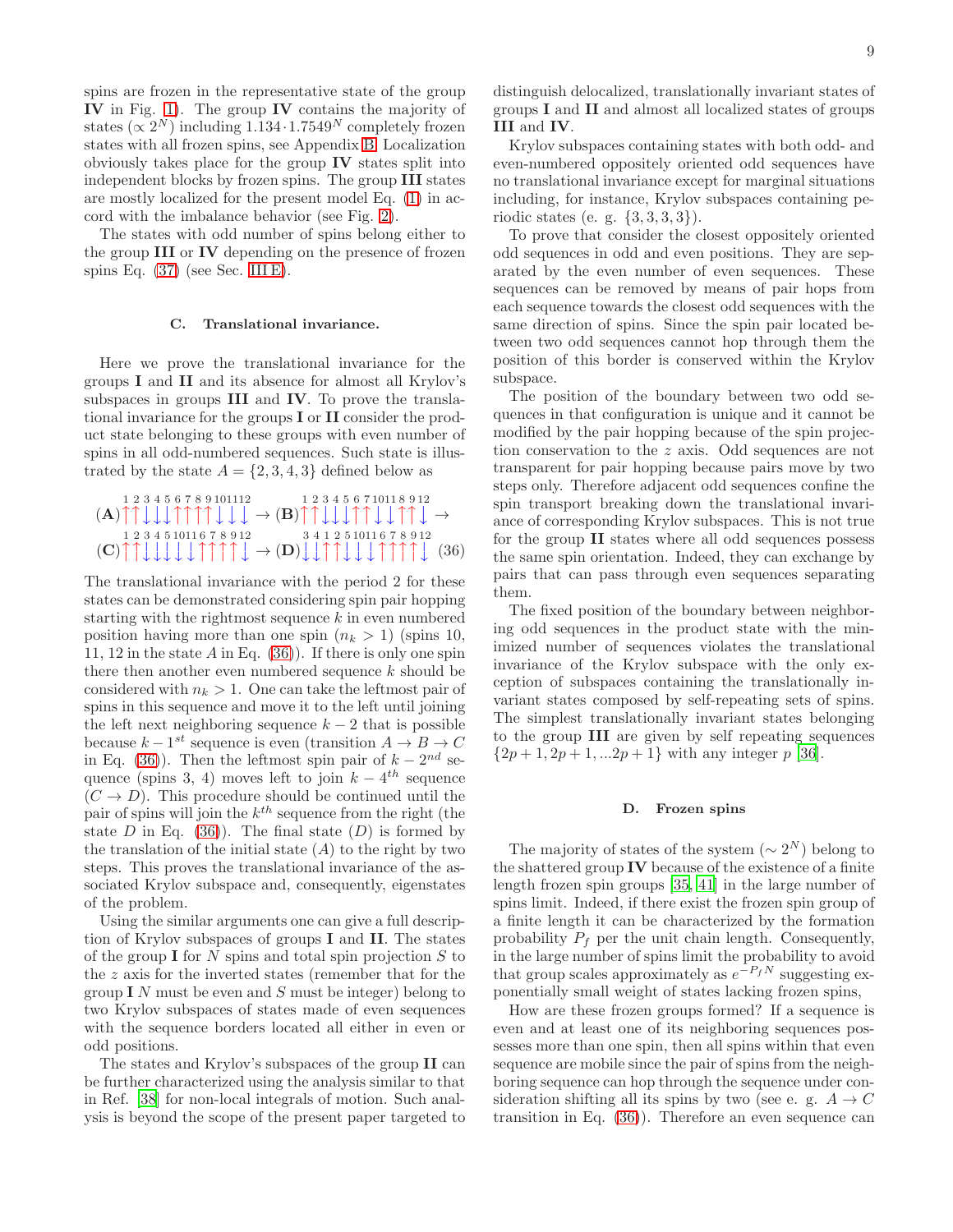belong to the frozen set only if its neighboring sequences contain only one spin.

If an odd sequence has both neighbors containing more than one spin it is mobile. However, if one of its neighbors has the only one spin then its edge spin on that side cannot hop until that neighboring sequence changes. Consequently, a single spin sequence surrounded by two odd sequences (see case A below)

<span id="page-9-2"></span>
$$
(A) \uparrow \uparrow \downarrow \downarrow \uparrow \uparrow \downarrow \uparrow
$$

$$
(B) \uparrow \uparrow \downarrow \downarrow \uparrow \uparrow \downarrow \downarrow \uparrow \uparrow \downarrow \downarrow \downarrow \uparrow
$$

$$
(B) \uparrow \uparrow \downarrow \downarrow \uparrow \uparrow \downarrow \downarrow \uparrow \uparrow \downarrow \downarrow \downarrow \uparrow \uparrow \downarrow \downarrow \downarrow \uparrow \uparrow
$$

$$
(37)
$$

forms a simplest frozen set  $\{odd, 1, odd\}$  with three frozen spins at positions  $(5, 6, 7)$  shown within the box in the state A in Eq. [\(37\)](#page-9-2). If the set  $\{odd, 1\}$  is followed by the sequence with an even number of spins it should have the next sequence containing only a single spin to keep spins being frozen. The fragment  $\{even, 1\}$  can be added an arbitrary number of times  $(n \text{ in Eq. } (37), \text{ state } B)$  $(n \text{ in Eq. } (37), \text{ state } B)$  $(n \text{ in Eq. } (37), \text{ state } B)$  until being terminated by the odd sequence. This is the only way of creating a finite size frozen set of spins just by construction.

Completely frozen states must have each sequence with more than one spin being surrounded by single spin sequences (except for the state of all identical spins). The number of such states belonging to the group IV increases with the number of spins as  $1.134 \cdot 1.7549^N$ , see Appendix [B.](#page-21-0)

#### <span id="page-9-1"></span>E. States possessing odd number of spins

We cannot invert spins in a periodic chain with an odd number of spins since odd positions become even after passing the period as shown below:

<span id="page-9-4"></span>
$$
\begin{array}{rcl}\n\text{(A)} \downarrow \uparrow \downarrow \uparrow & \rightarrow & \text{(A}_1) \downarrow \downarrow \uparrow \uparrow \downarrow, \\
\text{(B)} \downarrow \downarrow \downarrow \uparrow \uparrow & \rightarrow & \text{(B}_1) \downarrow \uparrow \uparrow \downarrow \downarrow & \rightarrow & \text{(B}_2) \uparrow \downarrow \downarrow \downarrow \uparrow, \\
\text{(B)} \downarrow \downarrow \downarrow \uparrow \uparrow & \rightarrow & \text{(B}_1) \downarrow \uparrow \uparrow \downarrow \downarrow & \rightarrow & \text{(B}_2) \uparrow \downarrow \downarrow \downarrow \uparrow, \\
\text{(C)} \downarrow \downarrow \downarrow \uparrow \uparrow \uparrow \uparrow \downarrow \downarrow & \rightarrow & \text{(C}_1) \downarrow \uparrow \uparrow \downarrow \downarrow \downarrow \uparrow \uparrow \quad & \text{(38)}\n\end{array}
$$

In the inverted chain with overturned spins in even positions the state A transforms to the state  $B$ . According to the rules for the pair hopping in addition to the pair hopping leading to the state  $B_1$  (the straight chain state  $A_1$ ) there is the pair hopping through the border to the state  $B_2$ , which is not permitted for the straight state. This problem can be resolved adding the second chain that is the fully inverted copy of the first chain (see the state C in Eq.  $(38)$ . Then the pair hopping should be performed simultaneously for the pair and its copy like it is shown for the transition  $C \to C_1$  where the hopping of the pair of spins 2 and 3 by two steps to the right is accompanied by the hopping of its inverted copy (spins  $(7, 8)$ ) by two steps to the right. There is only one allowed pair hopping from the state  $C_1$  backwards to the

<span id="page-9-3"></span>

N

FIG. 2: Dependence of average imbalances evaluated within the infinite time limit on the number of spins for different groups (solid lines with the group numbers in the right).

state C. Thus this double chain with partially inverted spins have hopping of pairs equivalent to dipole moment conserving transitions in the straight spin chain.

Consequently, one can construct the Krylov subspace in double inverted chain using simultaneous hopping of pairs and their copies shifted by N. Similarly to the previous consideration a simultaneous existence of odd sequences in even and odd positions breaks down the translational invariance of the Krylov subspace. It turns out that such sequences exist inevitably in any state of 2N spins for an odd number of spins N.

Indeed, for an odd total number of spins  $N$  at least one sequence containing an odd number of spins must exist. Then its copy with the opposite spin orientation must exist as well in the copy state. Consequently, we have two sequences with odd numbers of spins occupying odd and even positions (because they are of opposite orientations) that contradicts to the requirement for all either odd- or even-numbered sequences to have even numbers of spins, which is the necessary requirement for the translational invariance.

Thus we show that spin states having an odd numbers of spins always have confined spin transport and belong either to the group III if all spins are mobile or the group IV if it contains frozen spins Eq. [\(37\)](#page-9-2).

#### <span id="page-9-0"></span>F. Group averaged imbalances

Here we consider the connection between the groups, defined in Sec. [III B,](#page-7-1) and dynamic properties of states belonging to these groups expressed in terms of experimentally accessible imbalance determined by the evolution of the initial product state [\[2](#page-16-1), [65\]](#page-17-25). The average imbalance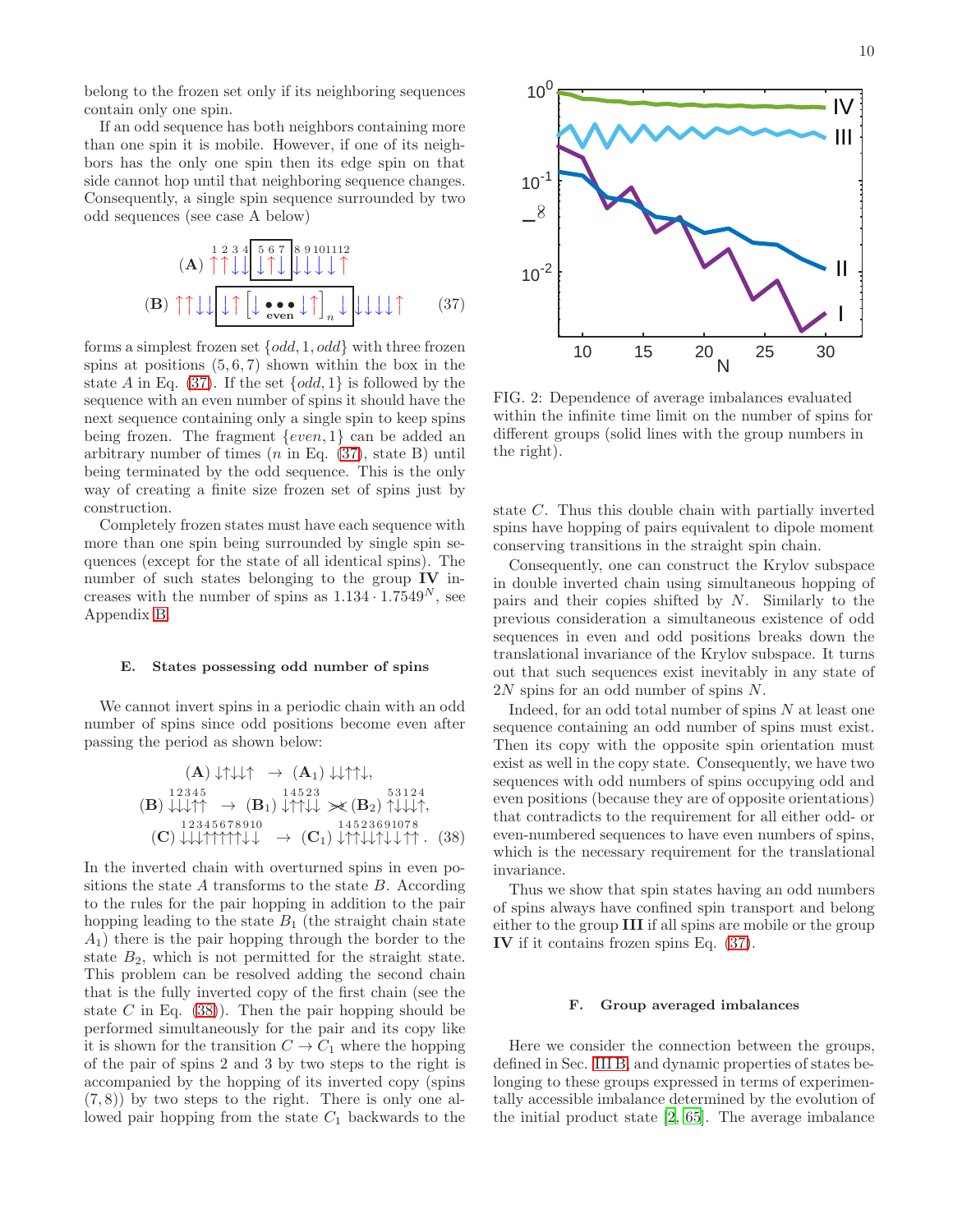for the initial product state  $a$  is defined as  $[2]$ 

<span id="page-10-0"></span>
$$
I_a(t) = \frac{\frac{1}{N} \sum_{k=1}^{N} < S_k^z(t) > < S_k^z(0) > - < S_k^z >^2}{1/4 - < S_k^z >^2} (39)
$$

where  $\langle S_k^z(0) \rangle$  is the projection of the spin k to the z axis in the state  $a, \langle S_k^z(t) \rangle$  is the average projection of this spin to the z axis at time t and  $\langle S_k^z \rangle_*$  is the expectation value for the projection of the spin to the z axis in the ergodic system. With this definition the imbalance should approach zero in the ergodic regime at an infinite time and in the thermodynamic limit of an infinite number  $N$  of spins [\[4](#page-16-14)]. In the localized regime it should remain constant. The convergence of imbalance to its expectation value in the ergodic, delocalized regime has to be exponential as N approaches infinity.

This criterion is used below to distinguish localized and delocalized states. The delocalized regime is not necessarily ergodic [\[37](#page-17-8)] and therefore we discuss the level statistics in the end of the present section.

How to define correctly expectation value  $\langle S_k^z \rangle_*$ in the ergodic regime? In the infinite temperature limit we assume that all states contributing to the eigenstates should be represented equally in this average. Consequently, spin projections should be averaged over the Krylov subspace defined for each given initial state.

It is straightforward to define average spin projections for Krylov subspaces corresponding to the translationally invariant groups I and II for even numbers of spins. The Hamiltonian Eq. [\(1\)](#page-0-0) conserves the total projections of odd and even numbered spins to the z axis  $(S_{odd} = \sum_{k=1}^{N/2} S_{2k-1}^z$  or  $S_{even} = \sum_{k=1}^{N/2} S_{2k}^z$ , respectively). Then the Krylov subspace averaged projection of spin  $k$ to the z axis is given by  $2S_{odd}/N$  or  $2S_{even}/N$  for odd or even  $k$ , respectively, due to the translational invaariance of the Krylov subspace with the period 2. We used this definition of expectation values in Eq. [\(39\)](#page-10-0) for even number of spins and arbitrarily group of the initial state. For odd number of spins we set the expectation value for the average spin projection equal to its average value  $\sum_{k=1}^{N} S_k^z/N$ . With this definition of the spin projection expectations we evaluated group averaged imbalances in the infinite time limit as shown in Fig. [2.](#page-9-3) The Krylov subspace averaged imbalances for groups III and IV are quite close to those evaluated with spin projection expectation values used in Fig. [2](#page-9-3) as illustrated in Fig. [3.](#page-10-1) Therefore our definition of expectation values is relevant for all states that is important for the analysis of experimental data. Indeed, it is streightforward to evaluate spin projections using the initial states, while the evaluation of Krylov subspace averaged projections can be problematic because of the exponentially large number of states.

The group averaged imbalances represented in Fig. [2](#page-9-3) are obtained averaging imbalances for specific state a over all states belonging to a certain group. They are given in an infinite time limit  $(I_{\infty})$  [\[66\]](#page-18-1). The infinite time limit of imbalance is evaluated numerically expanding the time

<span id="page-10-1"></span>

FIG. 3: Comparison of average imbalances for groups III and IV with expectation values evaluated for different subspaces. Letter  $K$  means Krylov subspace averaging, letters S2 means averaging over subspaces with fixed odd and even sublattice spin projections to the  $z$  axis for even number of spins, while  $S$  means averaging with the fixed total spin projection to the z axis.

dependent system wavefunction over the basis of eigenstates  $|\alpha\rangle$  with eigenenergies  $E_{\alpha}$ , obtained using exact diagonalization of the system Hamiltonian, as (remember that we set  $\hbar = 1$ )

$$
|\psi(t)\rangle = \sum_{\alpha} \langle \alpha | a \rangle |\alpha \rangle e^{-iE_{\alpha}t}.
$$
 (40)

Consequently, the average spin projection at the time  $t \ (< S_k^z(t) > )$  can be expressed as  $\sum_{\alpha,\beta} e^{-i(E_\alpha - E_\beta)t} <$  $\alpha |a \rangle < a|\beta \rangle < \beta |S_k^z|\alpha \rangle$ . In the infinite time limit we leave only terms with  $E_{\alpha} = E_{\beta}$ , while oscillating terms are averaged out. This yields

$$
\langle S_k^z(\infty) \rangle
$$
  
=  $\sum_{\alpha,\beta}$   $\langle \alpha | a \rangle \langle a | \beta \rangle \langle \beta | S_k^z | \alpha \rangle \delta_{E_\alpha,E_\beta},$  (41)

where the generalized Kronecker symbol  $\delta_{E_{\alpha},E_{\beta}}$  is equal to unity for  $E_{\alpha} = E_{\beta}$  and 0 otherwise.

The infinite time limit is accessible experimentally using time averaged imbalance as demonstrated in Appendix [C.](#page-26-0)

The dependence of group average imbalances on the number of spins is consistent with our expectations. The average imbalances approach zero exponentially with increasing N for delocalized states of groups I and II and remains finite for other two groups with increasing N.

The convergence of imbalance to its expectation value in Fig. [2](#page-9-3) is exponential in the number of spins  $N$  for groups I and II as it is expected for the ergodic behavior. However, the additional analysis of the level statistics (to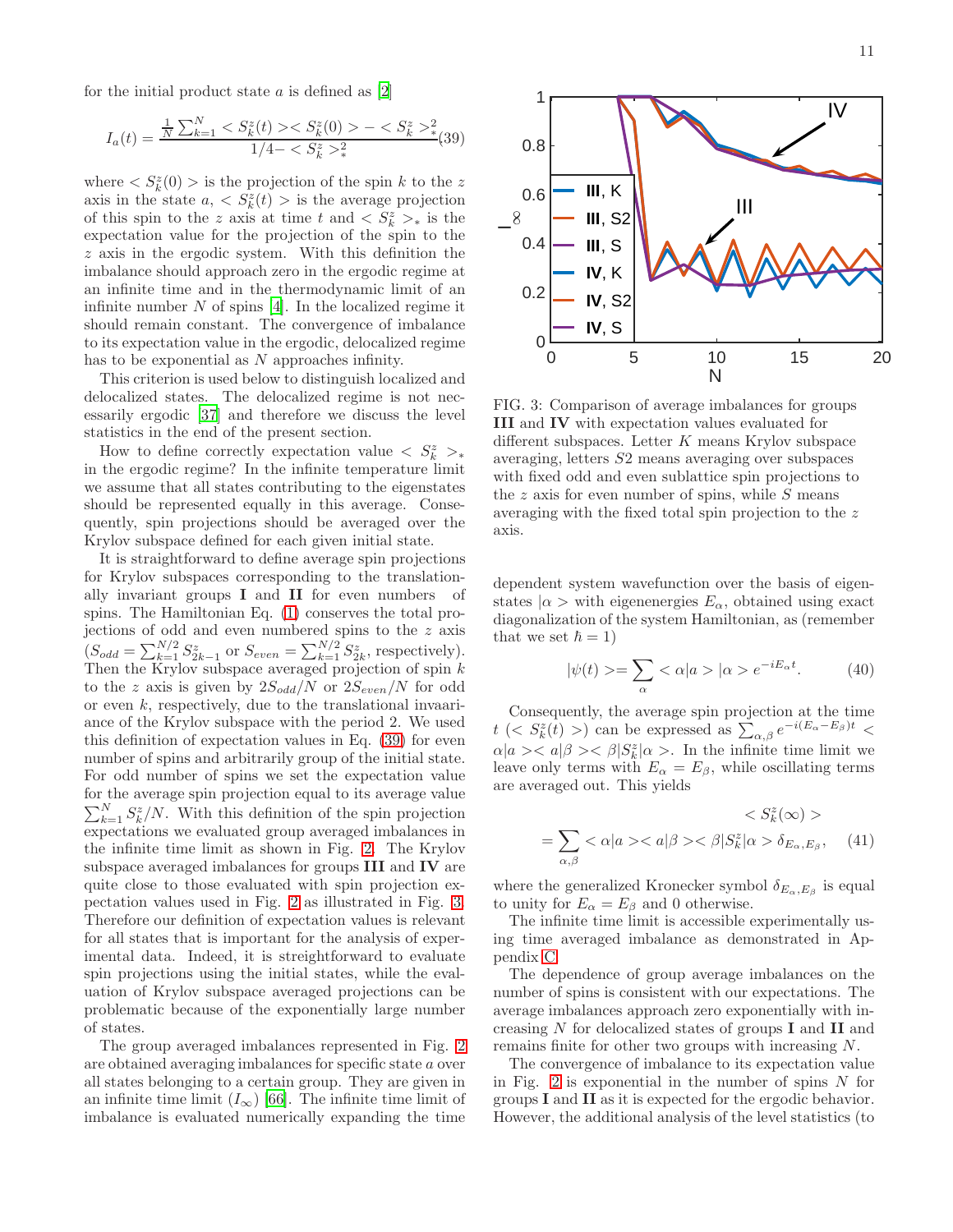be reported elsewhere) suggests ergodic behavior only for the states belonging to the group II, that is consistent with earlier expectations for the Bethe anzatz integrable nature of the group I states for the present problem Eq. [\(1\)](#page-0-0). However, the addition of a small amount of quenched disorder should make the system ergodic [\[67\]](#page-18-2).

The actual imbalance is affected by the Schrieffer-Wolff rotation modifying the definitions of the spin projection operators compared to the minimalist model Fig. [3.](#page-10-1) However, we expect this effect of order of  $(J/F)^2$  to be of a minor significance already at  $F > 3J$ .

## <span id="page-11-0"></span>IV. DISCUSSION OF THE RECENT EXPERIMENTS [\[1](#page-16-0), [2](#page-16-1)]: HOW TO OBSERVE DELOCALIZATION AT LARGE FIELD GRADIENTS?

Here we discuss the spin systems investigated experimentally in Refs. [\[1,](#page-16-0) [2\]](#page-16-1) that are similar to those considered in the present work. For a large field gradient  $F \approx 2.5J$  a substantial localization was observed in these experiments for all probed initial states in contrast with the expected coexistence of localized and delocalized states. In our opinion this is the consequence of system inhomogeneity due to the open boundaries [\[1,](#page-16-0) [2](#page-16-1)] and the lack of some spin-spin next neighbor interactions in the system, investigated in Ref. [\[1\]](#page-16-0). Below we show for both systems that removing inhomogeneity and making them periodic following the receipt of Sec. [II B](#page-2-1) one can observe delocalization of states belonging to the groups I and II at arbitrary large field gradient.

## <span id="page-11-2"></span>A. Interacting qubits within the superconducting quantum processor [\[1\]](#page-16-0).

Two systems of 16 and 29 qubits within the superconducting quantum processor were investigated in Ref. [\[1\]](#page-16-0). Both systems can be represented by XY models of interacting spins 1/2 (qubits) placed into uniformly growing field. For 16 spins only nearest neighbor interactions were used so the system can be reduced to free fermions [\[61\]](#page-17-17). For this system the full Wannier – Stark localization of all states always takes place so we do not consider it.

Thus the system of our interest is formed by 29 qubits  $(\text{spins } 1/2)$  arranged in a chain with the nearest and next neighbor hopping interactions  $J_{ij}S_i^+S_j^-$  all defined in Fig. S2.A in Supplementary Materials of Ref. [\[1](#page-16-0)] with almost identical interactions  $J_{ij}$  for a majority of nearest and next neighbor interactions except for several lacking next neighbor interactions. There is no direct interaction between the ends of the chain so the OBC regime is realized. Consequently, at large field gradients the effective Hamiltonian of the system contains static longitudinal fields  $h_k$ acting on spins, which are generated in the second order

<span id="page-11-1"></span>

FIG. 4: Longitudinal fields vs. the number of spin  $k$ generated by means of the Schrieffer-Wolff transformation in the model of Ref. [\[1](#page-16-0)] (blue line) and in the OBC model with all identical interactions between nearest and next neighbor spins (red line) compared to the four spin hopping interaction conserving dipole moment (dashed black line).

of the Schrieffer-Wolff expansion Eq. [\(6\)](#page-2-0) in the form

$$
h_k = -\frac{1}{4F} \sum_{l \neq k} \frac{J_{kl}^2}{(k-l)}.
$$
\n(42)

These fields are shown in Fig. [4](#page-11-1) where they are rescaled by the factor  $J^2/F$  and compared with four spin hopping amplitude  $\Delta$  Eq. [\(1\)](#page-0-0) rescaled by the factor  $J^3/F^2$ . Their relationship in Fig. [4](#page-11-1) corresponds to the case of  $J = F$ . Even in that case a typical field is comparable with the hopping strength, while for larger field gradient  $F$  the ratio of generated fields and the hopping amplitude increases proportionally to  $F$ . Consequently, in this limit the full many-body localization should be naturally expected in agreement with the experimental results [\[1\]](#page-16-0).

However, if we set all neighbor and next neighbor interactions equal to each other (leaving other interactions equal to zero as in Ref. [\[1\]](#page-16-0)) then the field is induced only in the four edge sites of the spin chain, while it is zero in all other sites (see Fig. [4\)](#page-11-1). In this case (referred in Figs. [4](#page-11-1) and [5](#page-12-0) as the OBC model) delocalization can take place for all spins, except for those at edges, at arbitrarily large field gradient. If in addition the system is made periodic implementing the time-periodic Hamiltonian of Eq. [\(12\)](#page-3-0), then no longitudinal field exists. In the latter case the states should be separable into localized and delocalized groups in accord with Sec. [III.](#page-6-0)

Here we report the investigation of imbalances in all three models referred as that of Ref. [\[1](#page-16-0)], OBC and PBC within the minimalist models represented by the Schrieffer-Wolff expansion up to the third order in  $J/F$ for  $F \gg J$ . Since the number of spins in Ref. [\[1](#page-16-0)] is odd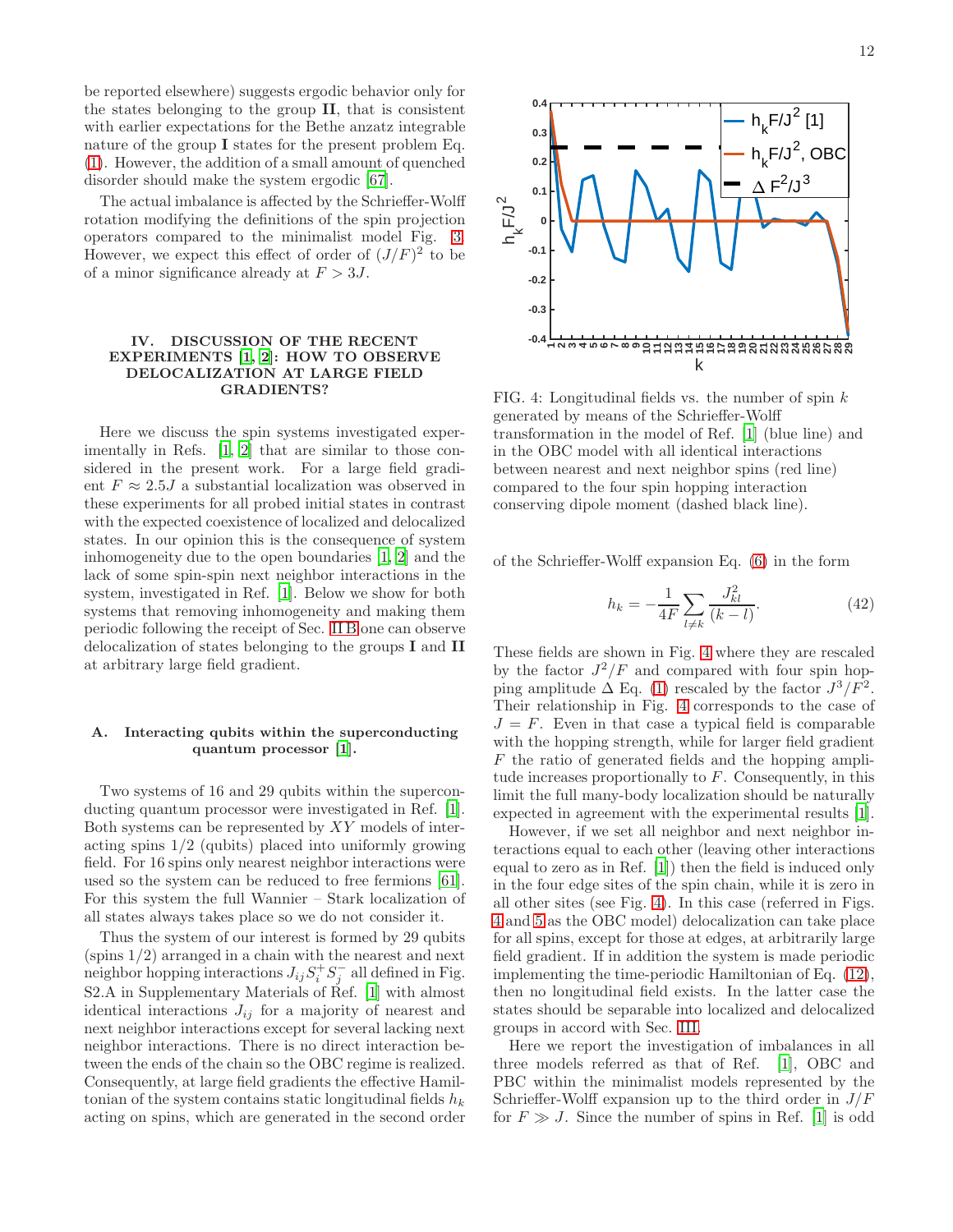<span id="page-12-0"></span>

FIG. 5: Average infinite time imbalances for groups III and IV and minimum imbalances vs. a field gradient F. The results are given for the models of Ref. [\[1\]](#page-16-0) (Exp), OBC and PBC minimalist models.

 $(N = 29)$  the product states can belong only to groups III or IV. We evaluated average imbalances within the infinite time limit for these groups for all three models choosing initial state randomly and collecting data until the standard deviation of the average imbalance for each group exceeds 0.5%. We also collected minimum imbalances for all considered states to approach most delocalized states. It is natural to expect that the initial state possessing the minimum imbalance belongs to the Krylov subspace with most delocalized states. Average spin projections in the initial product states were used for spin projection expectation values in the definition of imbalance Eq. [\(39\)](#page-10-0) similarly to Sec. [III F](#page-9-0) for an odd number of spins.

The Monte-Carlo estimate of imbalances has been compared with the exact calculations for the system of  $N = 20$  spins where it gives quite reasonable estimate both for average and minimum imbalances. This justifies its application to  $N = 29$  spins.

Average imbalances for the groups III and IV and minimum imbalances are shown in Fig. [5.](#page-12-0) The imbalance behavior indicates substantial localization in the model of Ref.  $[1]$  with increasing the field gradient F where average and minimum imbalances increase with increasing  $F$  approaching the maximum value 1. This is due to longitudinal fields (see Fig. [4\)](#page-11-1) suppressing delocalization stronger at larger F. In OBC and PBC models imbalances are almost or completely field gradient independent because there is no generated longitudinal fields for the majority of spins (OBC) or all spins (PBC) in these models. Yet, finite average imbalances suggests substantial localization of states in both models that is consistent with the nature of the groups III and IV.

The minimum imbalance for the model generated using experimental parameters [\[1\]](#page-16-0) and at the field gradient

 $F = 2.5J$  is  $I_{\text{min}} = 0.1423$ . It is realized for the initial stare ↓↑↑↓↓↑↓↓↑↑↓↓↑↑↓↓↑↓↑↓↓↑↑↓↑↓↑↑↓. The corresponding eigenstates are partially delocalized, yet representing the minority of states since the average imbalance exceeds 0.6 (see Fig. [5\)](#page-12-0). Further increase of the field gradient leads to the increase of the minimum imbalance (e. g  $I_{min} = 0.5$  for  $F = 8J$ ) indicating the localization of all states due to generated static fields.

The minimum imbalance for the PBC model  $I_{\min}$  = 0.27 · 10<sup>-3</sup> indicates a substantial delocalization of corresponding states (initial state is ↑↓↓↑↑↓↓↑↓↑↓↑↓↑↑↓↑↓↓↓↑↑↑↓↓↓↑↑↓). Thus delocalization of a minority of states is possible for the group III states where all spins are mobile. The minimum imbalance for the OBC model at large field gradient realized for the initial state ↓↓↓↑↓↓↑↑↓↓↑↑↑↓↓↑↑↓↓↑↓↑↑↓↑↓↓↑↑ is around 0.15. This estimate is approximately consistent with the minimum imbalance estimate  $4/29 \sim 0.14$  for the fully delocalized state where all spins except for the four spins at the chain boundaries supposes to have time averages close to zero. Therefore, there can be a substantial delocalization for some states of the OBC model. For the minimum considered field gradient  $F = 2.5J$  the minimum imbalance for that model approaches zero.

Thus delocalization of some states in the system studied in Ref. [\[1\]](#page-16-0) can be attained in the large field gradient limit by making the spin-spin interactions between nearest and next neighbor spins identical. The delocalization can be further strengthened by means of making the system periodic and using an even numbers of spins as shown in Fig. [2](#page-9-3) for the groups I and II.

Our consideration is limited to the minimalist model. The numerical study of more accurate models for the system of 29 spins is problematic because of the huge number of states involved. Yet we believe that our results remain valid at least qualitatively according to the analysis of Sec. [II C.](#page-6-1)

#### B. Trapped ion quantum simulator [\[2](#page-16-1)].

Here we examine the chain of  $N = 15$  spins with the hopping interaction  $J_{ij} = 1/|i - j|^{1.3}$  placed in a uniformly growing field with the gradient  $F$ , Eq. [\(2\)](#page-1-1). This model approximately represents interacting cold atoms investigated in Ref. [\[2](#page-16-1)]. Another system of 25 atoms was also considered there. However, the latter system is too complicated for our consideration because of the very large Hilbert space (over  $10^5$  states with the total spin  $1/2$  and fixed dipole moment  $P = 0$  modulo 25). The consideration was still possible for the system of 29 spins examined earlier, Sec. [IV A,](#page-11-2) because its effective Hamiltonian possesses a smaller Krylov subspaces due to a short-range interaction there.

Experimentally investigated systems are characterized by open boundary conditions (OBC). Consequently, similarly to Sec. [IV A,](#page-11-2) there exist static longitudinal fields generated in the second order of perturbation theory Eq.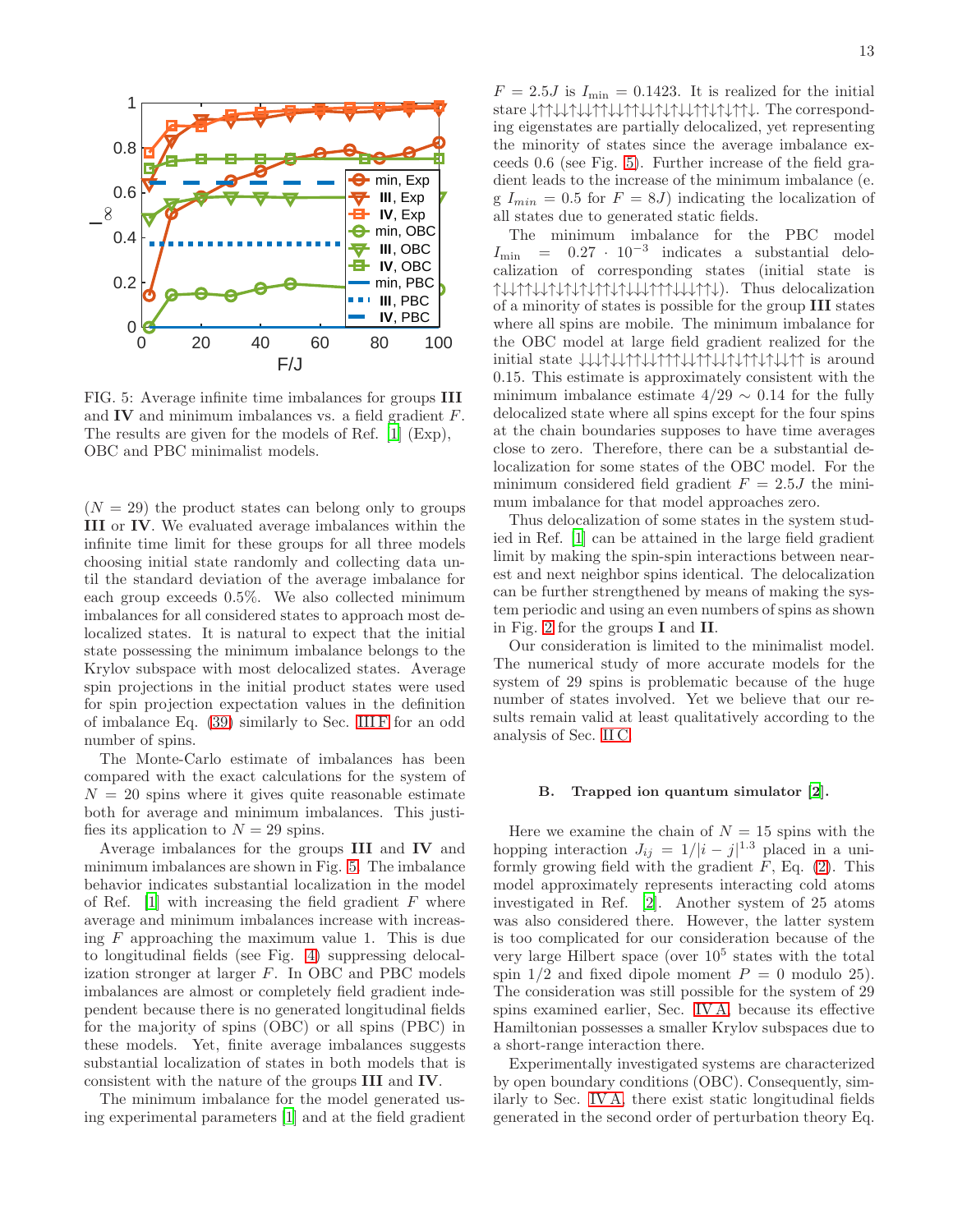<span id="page-13-0"></span>

FIG. 6: Longitudinal fields vs. the number of spin  $k$ generated by means of the Schrieffer-Wolff transformation in the model of Ref. [\[2](#page-16-1)] (blue line) compared to the four–spin hopping interaction conserving dipole moment (dashed black line).

[\(6\)](#page-2-0), as shown in Fig. [6](#page-13-0) where the fields are rescaled by the factor  $J^2/F$  and compared with four spin hopping amplitude rescaled by the factor  $J^3/F^2$  similarly to that in Fig. [4](#page-11-1) in Sec. [IV A.](#page-11-2) In the case of  $J = F$  depicted in Fig. [6,](#page-13-0) only fields acting on the spins at the edges exceed the four spin hopping amplitude, while for larger field gradient  $F$  other fields will be also significant. Eventually in the large field gradient limit  $F \to \infty$  many-body localization of all states should take place in accord with the experimental observations [\[2](#page-16-1)] similarly to that for Ref. [\[1\]](#page-16-0) as it was shown in Sec. [IV A.](#page-11-2) A different behavior is expected for the periodic model lacking longitudinal fields.

To examine the effect of boundary conditions and the relevance of spin state groups we evaluated imbalances exactly for the OBC Eq. [\(2\)](#page-1-1) and PBC Eq. [\(12\)](#page-3-0) models. We use hopping amplitudes  $J_{ij} = J/r_{ij}^{1.3}$  as in Ref. [\[2](#page-16-1)] with  $r_{ij} = |i - j|$  in the OBC model and  $r_{ij} = 2N|\sin(\pi(i-j)/N)|/\pi$  in the PBC model to make it periodic on a circle. The dependence of group averaged imbalances on the field gradient is investigated for  $N = 12$  to examine the relevance and applicability of the groups. We also evaluated imbalances for the maximum field gradient  $F = 2.5J$  used experimentally for the system of 15 spins and compare the results with the periodic system of 14 spins at the same field gradient  $F = 2.5J$ .

The division of states into groups is not formally applicable to the power law hopping  $J_{ij}$  since in the limit of a large field gradient four spin hopping Eq. [\(11\)](#page-2-4) can involve arbitrary quartets of spins with transitions conserving dipole moments. However, it can be valid approximately because the dominating hopping is still local due to the fast decrease of its amplitude with the interspin distance. For example the hopping amplitude for

<span id="page-13-1"></span>

FIG. 7: Group averaged imbalance for the periodic and open boundary condition realizations of the system of Ref. [\[2\]](#page-16-1) vs. the field gradient for  $N = 12$ .

the quartet transition  $S_i^+ S_{i+1}^- S_{i+3}^- S_{i+4}^+$  of two spin pairs separated by one interatomic distance is less then that for the local quartet  $S_i^+ S_{i+1}^- S_{i+2}^- S_{i+3}^+$  by almost a factor of 10 (8.0).

It is not clear whether the power-law hopping within the parent model would lead to the inevitable localization breakdown in the infinite number of spins limit. According to the preliminary analysis, the hopping  $1/r^{1.3}$  in the case of the strong field gradient does not inevitably lead to all state delocalization as in the models of Refs. [\[57,](#page-17-18) [68](#page-18-3)[–72\]](#page-18-4). Localization can be unstable for interaction decreasing slower with the distance. Particularly, the recent work [\[73](#page-18-5)] reports the number of interesting behaviors in the Stark MBL problem in the case of infinite range distant independent transverse interactions that awaits the proper interpretation and experimental verification. It is not clear whether the ergodic spot arguments [\[74](#page-18-6)] are applicable to the present problem as well because of the lack of quenched disorder.

To examine the applicability of the group concept to the system of interest we evaluated imbalances for different initial states and average them over initial state groups for  $N = 12$ . The infinite time limit of group averaged imbalances is shown in Fig. [7](#page-13-1) for the system with open boundary conditions (OBC) corresponding to the experiment and the periodic system for 12 spins. In both cases imbalances are distinguishable for different groups already for  $F > 2J$ . This domain includes the experimentally probed field gradients  $F \n\leq 2.5J$ . As noticed in Sec. [II B](#page-2-1) the dependence of imbalance on the field gradient saturates at  $F \geq 4J$ . For the OBC problem imbalance slowly increases with the field gradient due to the localization effect of the longitudinal field induced by the boundaries (see Fig. [6\)](#page-13-0).

The behavior of average imbalances is qualitatively similar to that for the previously considered 29 spins with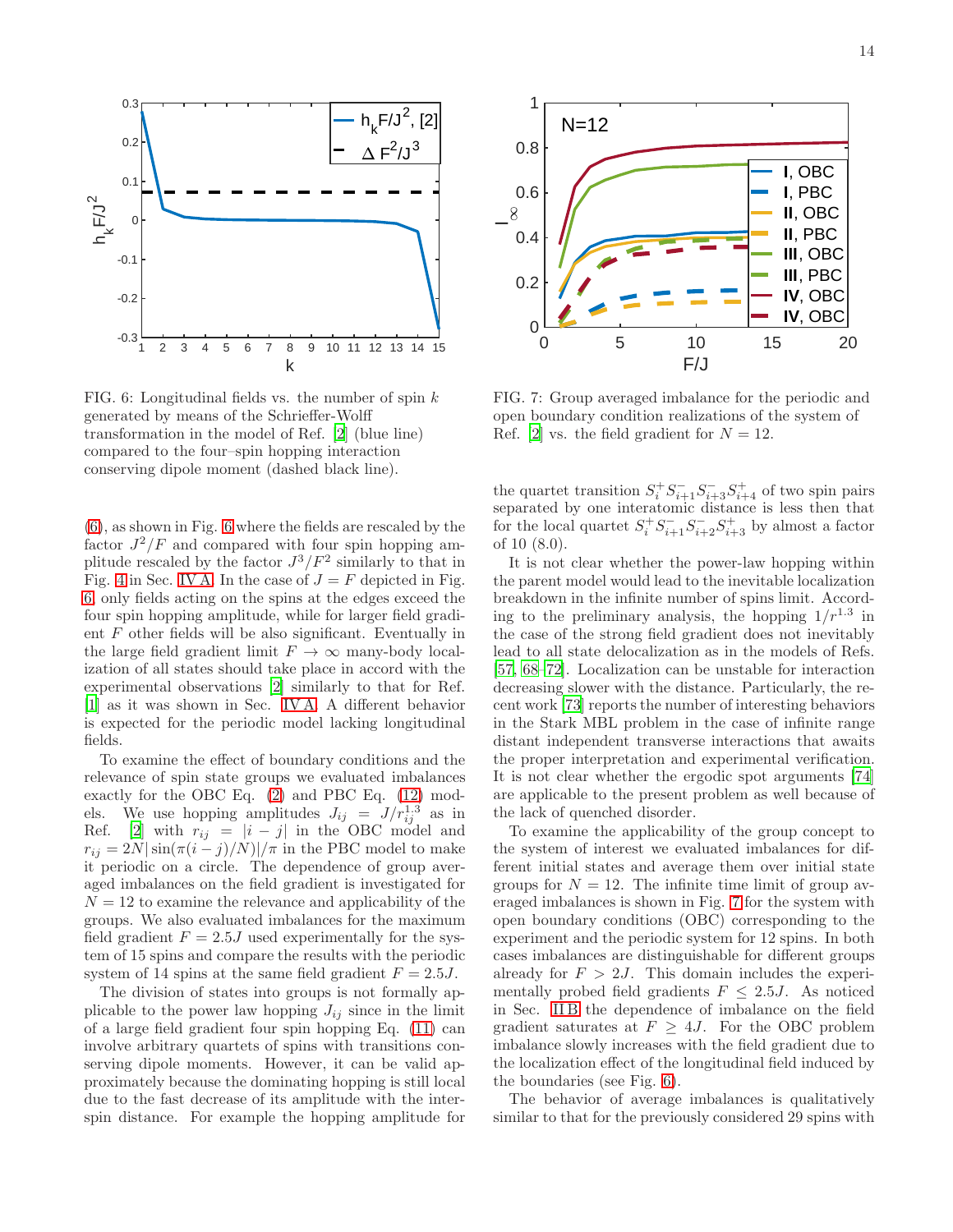a short-range interactions (see Fig. [5\)](#page-12-0). Initial states of the group IV correspond to larger imbalances compared to the states of the group III in accord with our expectations. For OBC systems the average imbalance increases with increasing the field gradient  $F$  towards its maximum value of 1. The minimum imbalance also increases with F indicating localization of all system states.

For the experimentally relevant OBC model of 15 spins and  $F = 2.5J$  the minimum imbalance  $I_{\text{min}} = 0.1364$  is found for the initial state ↓↓↑↑↓↑↓↓↓↑↑↓↑↓↑. The average imbalances for the groups III and IV are given by 0.5221 and 0.6787, respectively. This observation suggests the localization of the majority of states in a sharp contrast with the PBC problem for  $N = 14$  and  $F = 2.5J$ . Group average imbalances for this problem are given by 0.055, 0.04, 0.088, 0.1877 for the groups I - IV, respectively. Thus the minimum imbalance for the OBC problem is comparable to the averaged imbalance for the most localized group IV for the PBC problem.

This observation suggests delocalization of states for the first three groups and localization of most of states belonging to the fourth one. It is consistent with that for the minimalist model Eq. [\(1\)](#page-0-0) except for the group III. However, since there exists non-local hopping this observation is approximately consistent with that in Appendix II (Fig. [10\)](#page-21-1). It was shown there that the addition of the fourth order non-local interaction suppresses localization of states of the group III for a field gradient  $F < 25J$ and even numbers of spins. Consequently, the system containing even numbers of interacting spins with periodic boundary conditions is most suitable to investigate coexistence of localization and delocalization.

### <span id="page-14-0"></span>V. DISCUSSIONS AND CONCLUSIONS

Here we summarize the results of the present work and compare them with other work [\[36](#page-17-4)[–38](#page-17-11), [41\]](#page-17-9) where the composite blocks (pseudospins, dipoles, defects) were introduced to characterize dipole moment conserving spin dynamics. The results can be divided into three parts discussed separately including the classification of Krylov subspaces for the minimalist model (Sec. [V A\)](#page-14-1), understanding spin dynamics in different groups of Krylov subspaces (Sec. VB) and the application of these findings to existing experiments (Sec. [V C\)](#page-15-1).

#### <span id="page-14-1"></span>A. Understanding Krylov subspaces

The visually transparent consideration of spin dynamics in the minimalist periodic dipole moment conserving (modulo N) model for the chain of N spins  $1/2$  Eq. [\(1\)](#page-0-0) has been proposed using inverted spin chain with all even numbered spins overturned about x axis by the angle  $\pi$ . Then the spin transport for even numbers of spins can be represented as hops of pairs of identically oriented spins by two chain periods to the right or to the left. This

representation is used to separate all product states and associated Krylov subspaces into four groups based on the parity of identically oriented spin sequences.

#### 1. Groups of states

The inverted chain states belonging to the group I are composed by the only even sequences (see Fig. [1\)](#page-7-0). Corresponding Krylov subspaces are translationally invariant. Consequently, eigenstates are delocalized. Their dynamics is characterized by the Bethe anzatz integrable anisotropic Heisenberg model for the pseudospins 1/2 created from adjacent spin pairs similarly to Refs. [\[36,](#page-17-4) [48\]](#page-17-5).

The inverted states belonging to the group II have even number of spins in all sequences of adjacent spins oriented either upwards or downwards, while the oppositely oriented sequences must have at least one sequence with more than one spin. Corresponding Krylov subspaces are translationally invariant. Eigenstates belonging to this group are delocalized and we expect them to be ergodic based on the preliminary analysis of the level statistics.

Several Krylov subspaces composed by specific combinations of pseudospins and dipoles belonging to the group II and possessing delocalized eigenstates were identified in Ref. [\[37](#page-17-8)]. The transport visualization using inverted lattice permitted us to move further and identify all translationally invariant subspaces thus generalizing the previous work.

The inverted states possessing both upwards and downwards oriented sequences with odd numbers of spins and systems with odd numbers of spins are characterized by non-translationally invariant Krylov subspaces with marginal exceptions of subspaces containing translationally invariant product states, considered in Ref. [\[36\]](#page-17-4). These states can be separated into two groups including the group III of states with all mobimle spins and group IV, of states possessing ifrozen spins. All spin sets containing frozen spins are identified.

#### 2. Numbers of states

The numbers of states belonging to all groups increase exponentially with the numbers of spins  $N$ . We evaluated this dependence analytically using the generating function method. The number of states increases with the number of the group. The majority of states belong to the group IV.

## 3. Integrals of motion

It is possible to identify a number of conserving quantities similarly to Ref. [\[38](#page-17-11)] where such quantities were considered for the dipole moment conserving transport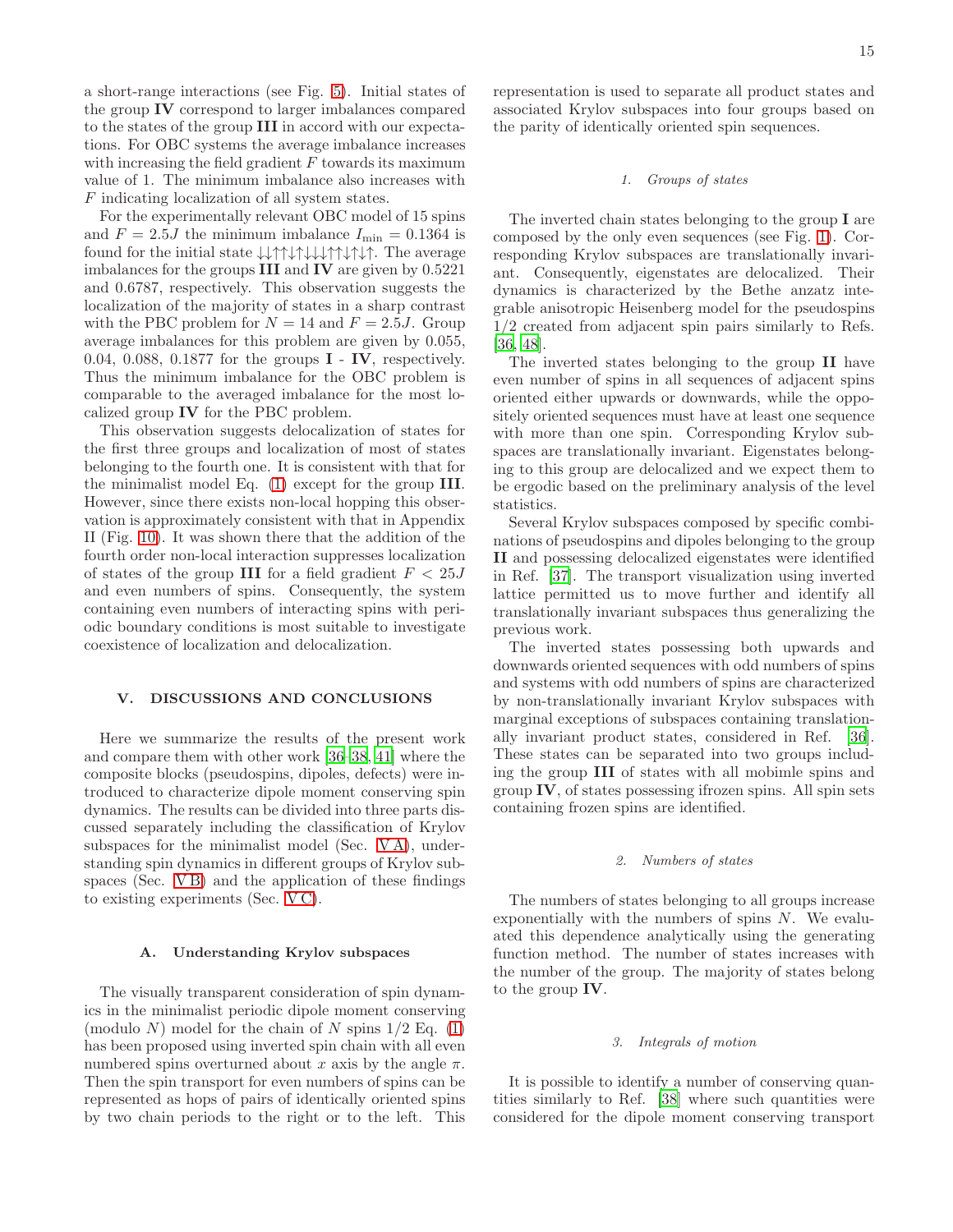in the spin  $S = 1$  chain. This include for instance the number of spin sequences within the representative product state containing an odd number of spins or the parity of the numbers of spins at odd sequence boundaries (the leftmost spin is always odd, while the rightmost spin is always even or vice versa). In the present work we do not attempt to identify all such integrals of motion concentrating more on the localization problem. Yet below in Sec. VB we recognize their significance for understanding spin dynamics.

## 4. Possible extension of the arguments to the spin  $S = 1$ case.

Visualization of spin dynamics within the inverted lattice permits us to represent it as moving vehicles, composed by pairs of adjacent, identically oriented spins, within the environment of the oppositely oriented spins. Similarly, for the minimalist dipole moment conserving spin 1 problem [\[35](#page-17-2)] one can introduce such vehicles made of adjacent spins with opposite projections  $\pm 1$ . Then these vehicles can move freely within the environment of the spins with the zero projection.

It can be shown (we leave the prove to the readers) that with marginal exceptions the product states forming translationally invariant Krylov subspaces must have spins with the projections  $S^z = \pm 1$  arranged in the way that each spin with a projection  $S^z = \pm 1$  has at least one of the two neighboring spins with  $|S^z| = 1$  having the opposite projection  $S^z = \pm 1$  (that spin can be separated from the given spin by an arbitrary number of spins with the zero projection). Further extensions of theory to more complicated models can be possibly developed, which is beyond the scope of the present work.

## <span id="page-15-0"></span>B. Localization and delocalization of states in different groups. Connection to the parent model.

It is quite natural to expect delocalization of eigenstates belonging to the translationally invariant groups I and II and localization for the states of the group IV possessing the immobile spins. These expectations are fully confirmed by the investigation of the infinite time imbalances. The study of imbalances also shows the localization of almost all states belonging to the group III lacking translational invariance but with all mobile spins.

The model considered in Refs. [\[36](#page-17-4), [37,](#page-17-8) [41\]](#page-17-9) is different from Eq. [\(1\)](#page-0-0) because it does not include the longitudinal part containing  $S<sup>z</sup>$  operators. Remember that this part of the Hamiltonian is the outcome of generalized Schrieffer Wolff expansion of the parent XY model, which makes our model more relevant experimentally. To the best of our knowledge in other systems the strong longitudinal interaction is always unavoidable.

To compare system dynamics in two different models we evaluated average imbalances for all groups of states 16

for the model of Refs. [\[36,](#page-17-4) [37,](#page-17-8) [41\]](#page-17-9). It turns out that the imbalances behave nearly identically for all groups except for the group III, where the ergodic behavior is found in contrast to the localization in the model Eq. [\(1\)](#page-0-0), considered in the present work.

What is the origin of this difference? In our opinion the longitudinal interaction acts as a quasi-static disorder, localizing spin dynamics. The static nature of disorder can be the consequence of the conserving quantities (cf. Ref. [\[38](#page-17-11)]) including the number of odd sequences and positions of their borders that can occupy limited number of places due to the translational invariance breakdown. It is not clear whether this localization survives for group III states in a thermodynamic limit of an infinite system. At least no signature of localization breakdown is seen in Fig. [2](#page-9-3) up to  $N = 30$ .

The localizing effect of the longitudinal interactions should be even stronger in other systems including the fractional quantum Hall problem in the thin-torus limit [\[36,](#page-17-4) [48](#page-17-5)[–50\]](#page-17-6) and the anisotropic Heisenberg model with nearest neighbor interactions subjected to a uniformly growing field in a large field gradient limit [\[41](#page-17-9), [59,](#page-17-15) [60\]](#page-17-16). In both limits justifying the transverse interaction in the form of Eq. [\(1\)](#page-0-0) there exist longitudinal interactions exceeding the transverse interaction by the expansion parameter. This should increase the strength of static disorder and the localization trend. Consequently, the present model is expected to be most delocalized, that justifies its experimental and theoretical considerations.

The concept of the groups of states is extendable at least qualitatively to the parent models with time periodic Hamiltonians that can be used to realize the minimalist model experimentally for the large field gradient F. It is possible that localization survives there for  $F > J$ because of the quasistatic disorder induced by some integrals of motion including for example the approximately conserving dipole moment. This expectation is consistent with the recent observation of Stark gauge protection [\[75\]](#page-18-7), where the disorder free localization in several quantum gauge theory realizations has been stabilized by the uniformly growing potential in spite of the presence of gauge-breaking interactions.

## <span id="page-15-1"></span>C. Interpretation of experiments and suggestion of their advancement

The localization observed experimentally in Refs. [\[1](#page-16-0), [2](#page-16-1)] for the large field gradient  $F \sim 2.5J$  turns out to be the consequence of the boundaries and lack of certain interactions in Refs. [\[1\]](#page-16-0). This issue can be resolved using the periodic spin chain under action of a timevarying Hamiltonian suggested within the present work. Then the system becomes translationally invariant and it should show a full diversity of behaviors depending on the group of the initial state.

The initial product states possessing the minimum imbalances are determined for various experimental set-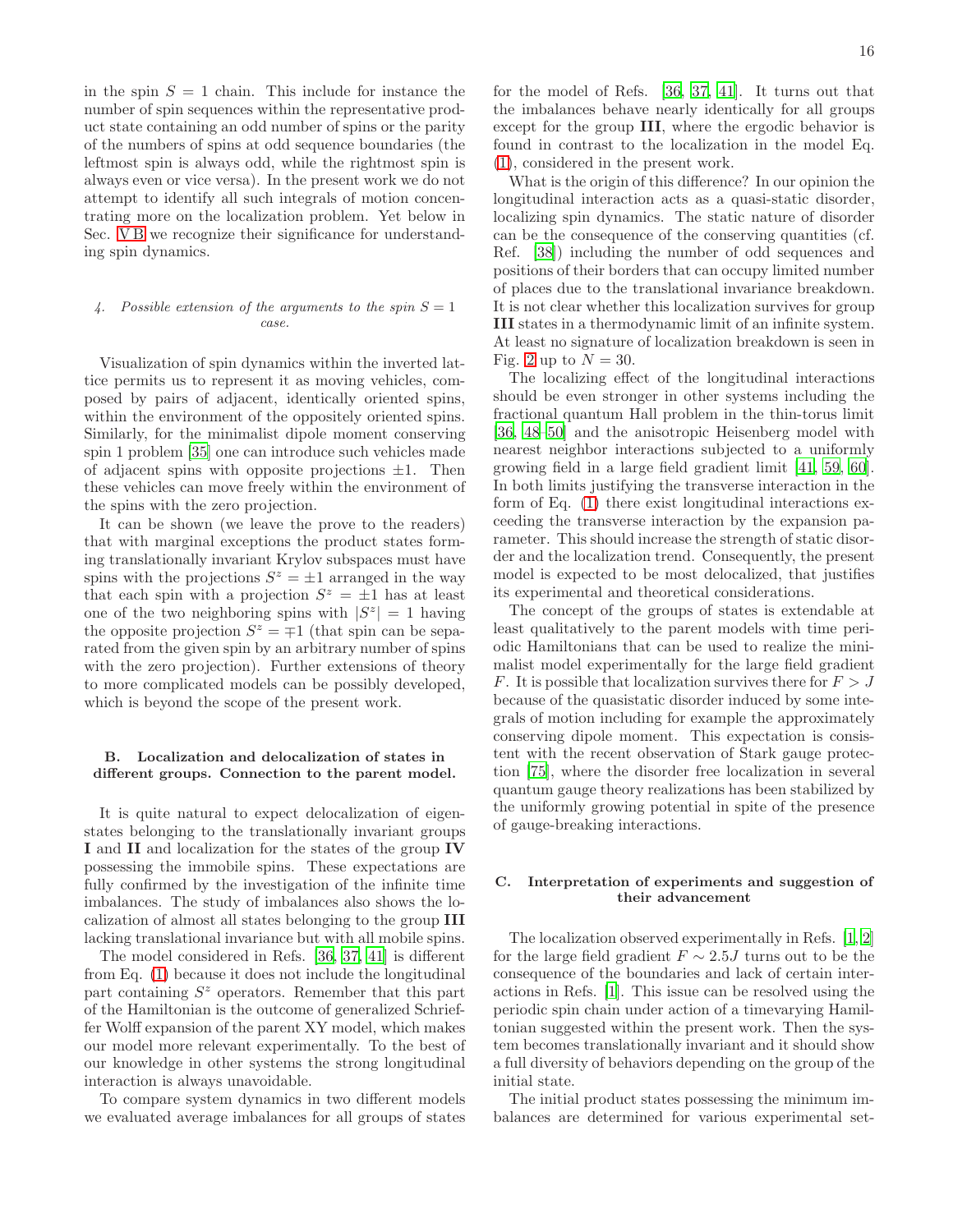tings. It can be worth to probe these substantially delocalized regimes experimentally.

## ACKNOWLEDGMENTS

Acknowledgement. A. B. acknowledges the support by

- <span id="page-16-0"></span><sup>1</sup> Qiujiang Guo, Chen Cheng, Hekang Li, Shibo Xu, Pengfei Zhang, Zhen Wang, Chao Song, Wuxin Liu, Wenhui Ren, Hang Dong, Rubem Mondaini, and H. Wang, "Stark many-body localization on a superconducting quantum processor," (2020), [arXiv:2011.13895 \[quant-ph\].](http://arxiv.org/abs/2011.13895)
- <span id="page-16-1"></span> $2 \text{ W. Morong, F. Liu, P. Becker, K. S. Collins, L. Feng,$ A. Kyprianidis, G. Pagano, T. You, A. V. Gorshkov, and C. Monroe, "Observation of Stark many-body localization without disorder," (2021), [arXiv:2102.07250 \[quant-ph\].](http://arxiv.org/abs/2102.07250)
- <span id="page-16-2"></span>3 J. M. Deutsch, "Quantum statistical mechanics in a closed system," Phys. Rev. A 43[, 2046–2049 \(1991\).](http://dx.doi.org/ 10.1103/PhysRevA.43.2046)
- <span id="page-16-14"></span><sup>4</sup> Mark Srednicki, "Chaos and quantum thermalization," Phys. Rev. E 50[, 888–901 \(1994\).](http://dx.doi.org/10.1103/PhysRevE.50.888)
- <span id="page-16-3"></span><sup>5</sup> N. Y. Yao, C. R. Laumann, J. I. Cirac, M. D. Lukin, and J. E. Moore, "Quasi-many-body localization in translationinvariant systems," [Phys. Rev. Lett.](http://dx.doi.org/ 10.1103/PhysRevLett.117.240601) 117, 240601 (2016).
- <span id="page-16-4"></span><sup>6</sup> David Pekker, Gil Refael, Ehud Altman, Eugene Demler, and Vadim Oganesyan, "Hilbert-glass transition: New universality of temperature-tuned many-body dynamical quantum criticality," Phys. Rev. X 4[, 011052 \(2014\).](http://dx.doi.org/10.1103/PhysRevX.4.011052)
- <sup>7</sup> Yasaman Bahri, Ronen Vosk, Ehud Altman, and Ashvin Vishwanath, "Localization and topology protected quantum coherence at the edge of hot matter," [Nature Communications](http://dx.doi.org/ 10.1038/ncomms8341) 6, 7341 (2015).
- <span id="page-16-5"></span><sup>8</sup> Anushya Chandran, Vedika Khemani, C. R. Laumann, and S. L. Sondhi, "Many-body localization and symmetry-protected topological order," Phys. Rev. B 89[, 144201 \(2014\).](http://dx.doi.org/ 10.1103/PhysRevB.89.144201)
- <span id="page-16-6"></span>9 I. V. Gornyi, A. D. Mirlin, and D. G. Polyakov, "Interacting electrons in disordered wires: Anderson localization and low-t transport," [Phys. Rev. Lett.](http://dx.doi.org/10.1103/PhysRevLett.95.206603) 95, 206603 (2005).
- <sup>10</sup> D.M. Basko, I.L. Aleiner, and B.L. Altshuler, "Metalinsulator transition in a weakly interacting manyelectron system with localized single-particle states," Annals of Physics 321[, 1126 – 1205 \(2006\).](http://dx.doi.org/http://dx.doi.org/10.1016/j.aop.2005.11.014)
- <sup>11</sup> Vadim Oganesyan and David A. Huse, "Localization of interacting fermions at high temperature,"
- <span id="page-16-7"></span>Phys. Rev. B **75**[, 155111 \(2007\).](http://dx.doi.org/ 10.1103/PhysRevB.75.155111)<br><sup>12</sup> John Z. Imbrie, "O. Z. Imbrie, "On many-body localization for quantum spin chains," [Journal of Statistical Physics](http://dx.doi.org/ 10.1007/s10955-016-1508-x) 163, 998–1048 (2016).
- <span id="page-16-8"></span><sup>13</sup> P. W. Anderson, "Absence of diffusion in certain random lattices," Phys. Rev. 109[, 1492–1505 \(1958\).](http://dx.doi.org/ 10.1103/PhysRev.109.1492)
- <span id="page-16-9"></span><sup>14</sup> L. Fleishman and P. W. Anderson, "Interactions and the anderson transition," Phys. Rev. B 21[, 2366–2377 \(1980\).](http://dx.doi.org/10.1103/PhysRevB.21.2366)
- <span id="page-16-10"></span><sup>15</sup> Yu. Kagan and L. A. Maksirnov, "Localization in a system of interacting particles diffusing in a regular crystal," Zh. Eksp. Teor. Fiz. 87, 348 (1984), [Sov. Phys. - JETP 60, 201 (1984)].
- <sup>16</sup> V.A. Mikheev, V.A. Maidanov, and N.P. Mikhin, "Localization and quantum diffusion of He<sup>3</sup> and quantum diffusion of He3 atoms stimulated by phonons in He4 crystals,"

Carrol Lavin Bernick Foundation Research Grant (2020- 2021), NSF CHE-2201027 grant and LINK Program of the NSF and Louisiana Board of Regents.

[Solid State Communications](http://dx.doi.org/https://doi.org/10.1016/0038-1098(83)90741-X) 48, 361–364 (1983).

.

- <sup>17</sup> Yu. Kagan and L. A. Maksirnov, "Effect of interparticle interaction on localization in a nonideal crystal with a narrow band," Zh. Eksp. Teor. Fiz. 88, 992 (1985), [Sov. Phys. - JETP 61, 583 (1985)].
- <sup>18</sup> A. L. Burin, K. N. Kontor, and L. A. Maksimov, "Localization and delocalization in the paramagnetic phase of the transverse ising model," [Theoretical and Mathematical Physics](http://dx.doi.org/10.1007/BF01086851) 85, 1223–1230 (1990).
- $19$  D.E. Logan and P. G. Wolynes, J. Chem. Phys. 78,  $3907$ (1983).
- <sup>20</sup> David M. Leitner and Peter G. Wolynes, "Quantization of the stochastic pump model of arnold diffusion," [Phys. Rev. Lett.](http://dx.doi.org/10.1103/PhysRevLett.79.55) 79, 55–58 (1997).
- <sup>21</sup> B. Georgeot and D. L. Shepelyansky, "Integrability and quantum chaos in spin glass shards," Phys. Rev. Lett. 81[, 5129–5132 \(1998\).](http://dx.doi.org/ 10.1103/PhysRevLett.81.5129)
- <sup>22</sup> Giuseppe Carleo, Federico Becca, Marco Schiró, and Michele Fabrizio, "Localization and glassy dynamics of many-body quantum systems," [Scientific Reports](http://dx.doi.org/10.1038/srep00243) 2, 243 (2012).
- <sup>23</sup> Wojciech De Roeck and Fran çois Huveneers, "Scenario for delocalization in translation-invariant systems," Phys. Rev. B 90[, 165137 \(2014\).](http://dx.doi.org/ 10.1103/PhysRevB.90.165137)
- <sup>24</sup> Mauro Schiulaz, Alessandro Silva, and Markus Müller, "Dynamics in many-body localized quantum systems without disorder," Phys. Rev. B 91[, 184202 \(2015\).](http://dx.doi.org/ 10.1103/PhysRevB.91.184202)
- $25$  Z. Papic, E. Miles Stoudenmire, and Dmitry A. Abanin, "Many-body localization in disorder-free systems: The importance of finite-size constraints," [Annals of Physics](http://dx.doi.org/ https://doi.org/10.1016/j.aop.2015.08.024) 362, 714–725 (2015).
- <sup>26</sup> Alexios A. Michailidis, Marko Žnidarič, Mariya Medvedyeva, Dmitry A. Abanin, Toma ž Prosen, and Z. Papić, "Slow dynamics in translation-invariant quantum lattice models," Phys. Rev. B 97[, 104307 \(2018\).](http://dx.doi.org/ 10.1103/PhysRevB.97.104307)
- <sup>27</sup> Marlon Brenes, Marcello Dalmonte, Markus Heyl, and Antonello Scardicchio, "Many-body localization dynamics from gauge invariance," [Phys. Rev. Lett.](http://dx.doi.org/ 10.1103/PhysRevLett.120.030601) 120, 030601 (2018).
- <sup>28</sup> Maksym Serbyn, Dmitry A. Abanin, and Zlatko Papić, "Quantum many-body scars and weak breaking of ergodicity," Nature Physics 17[, 675–685 \(2021\).](http://dx.doi.org/ 10.1038/s41567-021-01230-2)
- <span id="page-16-11"></span><sup>29</sup> A. Smith, J. Knolle, D. L. Kovrizhin, and R. Moessner, "Disorder-free localization," [Phys. Rev. Lett.](http://dx.doi.org/10.1103/PhysRevLett.118.266601) 118, 266601 (2017).
- <span id="page-16-12"></span><sup>30</sup> A. Smith, J. Knolle, R. Moessner, and D. L. Kovrizhin, "Absence of ergodicity without quenched disorder: From quantum disentangled liquids to many-body localization," [Phys. Rev. Lett.](http://dx.doi.org/10.1103/PhysRevLett.119.176601) 119, 176601 (2017).<br>Evert van Nieuwenburg, Yuval Baum.
- <span id="page-16-13"></span><sup>31</sup> Evert van Nieuwenburg, Yuval Baum, and<br>Gil Refael. "From bloch oscillations to many-"From bloch oscillations to manybody localization in clean interacting systems,"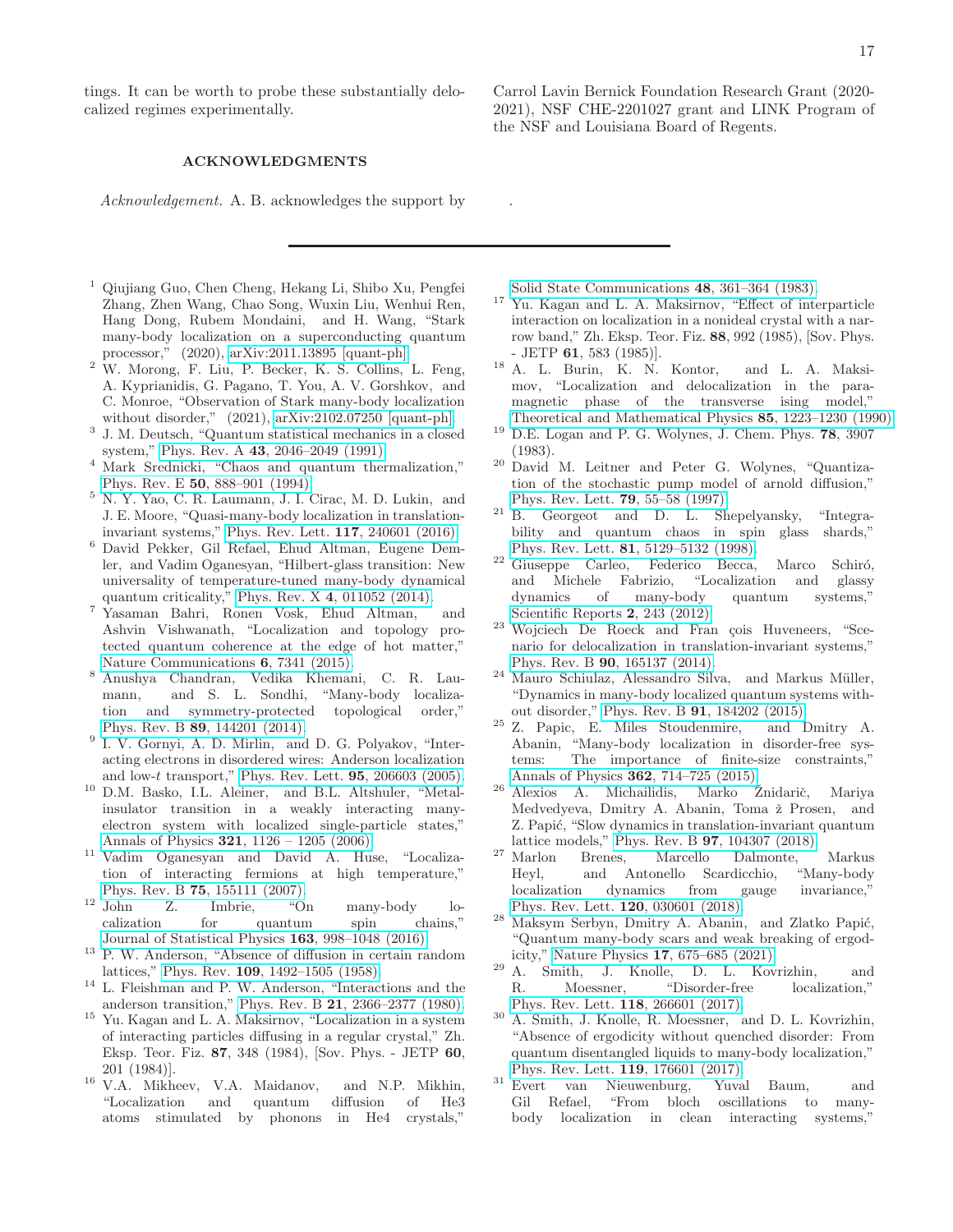[Proceedings of the National Academy of Sciences](http://dx.doi.org/10.1073/pnas.1819316116)  $116$ ,  $9269-9274J$  $(2019)$  agne Leinaas, [https://www.pnas.org/content/116/19/9269.full.pdf.](http://arxiv.org/abs/https://www.pnas.org/content/116/19/9269.full.pdf) and Joel Moore, "Incompress-

- $\frac{32 \text{ M}}{\text{F}}$ . Schulz, C. A. Hooley, R. Moessner, and F. Pollmann. "Stark many-body localization." F. Pollmann, "Stark many-body localization," [Phys. Rev. Lett.](http://dx.doi.org/10.1103/PhysRevLett.122.040606) 122, 040606 (2019).
- <span id="page-17-0"></span><sup>33</sup> Elmer Guardado-Sanchez, Alan Morningstar, Benjamin M. Spar, Peter T. Brown, David A. Huse, and Waseem S. Bakr, "Subdiffusion and heat transport in a tilted two-dimensional fermi-hubbard system," Phys. Rev. X 10[, 011042 \(2020\).](http://dx.doi.org/10.1103/PhysRevX.10.011042)
- <span id="page-17-1"></span><sup>34</sup> Adam Smith, Johannes Knolle, Roderich Moessner, and Dmitry L. Kovrizhin, "Dynamical localization in  $\mathcal{F}_2$  lattice gauge theories," Phys. Rev. B 97[, 245137 \(2018\).](http://dx.doi.org/10.1103/PhysRevB.97.245137)
- <span id="page-17-2"></span><sup>35</sup> Pablo Sala, Tibor Rakovszky, Ruben Verresen, Michael Knap, and Frank Pollmann, "Ergodicity breaking arising from Hilbert space fragmentation in dipole-conserving hamiltonians," Phys. Rev. X 10[, 011047 \(2020\).](http://dx.doi.org/10.1103/PhysRevX.10.011047)
- <span id="page-17-4"></span> $^{36}$  Sanjay Moudgalya, B. Andrei Bernevig, $\,$  and Nicolas Regnault, "Quantum many-body scars in a Landau level on a thin torus," Phys. Rev. B 102[, 195150 \(2020\).](http://dx.doi.org/ 10.1103/PhysRevB.102.195150)
- <span id="page-17-8"></span><sup>37</sup> Sanjay Moudgalya, Abhinav Prem, Rahul Nandkishore, Nicolas Regnault, and B. Andrei Bernevig, "Thermalization and its absence within Krylov subspaces of a constrained Hamiltonian," (WORLD SCIENTIFIC, 2020) pp. 147–209, 0.
- <span id="page-17-11"></span><sup>38</sup> Tibor Rakovszky, Pablo Sala, Ruben Verresen, Michael Knap, and Frank Pollmann, "Statistical localization: From strong fragmentation to strong edge modes," Phys. Rev. B 101[, 125126 \(2020\).](http://dx.doi.org/ 10.1103/PhysRevB.101.125126)<br>Vedika Khemani. Michael Hermele.
- <sup>39</sup> Vedika Khemani, Michael Hermele, and Rahul Nandkishore, "Localization from Hilbert space Nandkishore, "Localization shattering: From theory to physical realizations," Phys. Rev. B 101[, 174204 \(2020\).](http://dx.doi.org/10.1103/PhysRevB.101.174204)
- <sup>40</sup> Alan Morningstar, Vedika Khemani, and David A. Huse, "Kinetically constrained freezing transition in a dipoleconserving system," Phys. Rev. B 101[, 214205 \(2020\).](http://dx.doi.org/10.1103/PhysRevB.101.214205)
- <span id="page-17-9"></span><sup>41</sup> Loïc Herviou, Jens H. Bardarson, and Nicolas Regnault, "Many-body localization in a fragmented Hilbert space," Phys. Rev. B 103[, 134207 \(2021\).](http://dx.doi.org/ 10.1103/PhysRevB.103.134207)
- <sup>42</sup> Jonas Richter and Arijeet Pal, "Anomalous hydrodynamics in a class of scarred frustration-free hamiltonians," (2021), [arXiv:2107.13612 \[cond-mat.stat-mech\].](http://arxiv.org/abs/2107.13612)
- <sup>43</sup> Johannes Feldmeier, Pablo Sala, Giuseppe De Tomasi, Frank Pollmann, and Michael Knap, "Anomalous diffusion in dipole- and higher-moment-conserving systems," [Phys. Rev. Lett.](http://dx.doi.org/10.1103/PhysRevLett.125.245303) 125, 245303 (2020).
- $44$  I. García-Mata and D. L. Shepelyansky, "Nonlinear delocalization on disordered stark ladder," [The European Physical Journal B](http://dx.doi.org/10.1140/epjb/e2009-00265-5) 71, 121–124 (2009).
- <sup>45</sup> Johannes Feldmeier and Michael Knap, "Critically slow operator dynamics in constrained many-body systems," [Phys. Rev. Lett.](http://dx.doi.org/10.1103/PhysRevLett.127.235301) 127, 235301 (2021).
- <sup>46</sup> Elmer V. H. Doggen, Igor V. Gornyi, and Dmitry G. Polyakov, "Stark many-body localization: Evidence for Hilbert-space shattering," Phys. Rev. B 103[, L100202 \(2021\).](http://dx.doi.org/10.1103/PhysRevB.103.L100202)
- <span id="page-17-3"></span><sup>47</sup> Titas Chanda, Ruixiao Yao, and Jakub Zakrzewski, "Coexistence of localized and extended phases: Many-body localization in a harmonic trap," [Phys. Rev. Research](http://dx.doi.org/10.1103/PhysRevResearch.2.032039) 2, 032039(R) (2020).
- <span id="page-17-5"></span><sup>48</sup> Emil J. Bergholtz and Anders Karlhede, "Halffilled lowest Landau level on a thin torus," [Phys. Rev. Lett.](http://dx.doi.org/ 10.1103/PhysRevLett.94.026802) 94, 026802 (2005).
- <span id="page-17-24"></span><sup>49</sup> Alexander Seidel, Henry Fu, Dung-Hai Lee,
- ible quantum liquids and new conservation laws," [Phys. Rev. Lett.](http://dx.doi.org/ 10.1103/PhysRevLett.95.266405) 95, 266405 (2005).
- <span id="page-17-6"></span><sup>50</sup> Zheng-Yuan Wang, Shintaro Takayoshi, and "Spin-chain description of fractional quantum Hall states in the jain series," Phys. Rev. B 86[, 155104 \(2012\).](http://dx.doi.org/10.1103/PhysRevB.86.155104)
- <span id="page-17-7"></span><sup>51</sup> Sebastian Scherg, Thomas Kohlert, Pablo Sala, Frank Pollmann, Bharath Hebbe Madhusudhana, Immanuel Bloch, and Monika Aidelsburger, "Observing non-ergodicity due to kinetic constraints in tilted Fermi-Hubbard chains," [Nature Communications](http://dx.doi.org/10.1038/s41467-021-24726-0) 12, 4490 (2021).
- <span id="page-17-10"></span><sup>52</sup> C. J. Turner, A. A. Michailidis, D. A. Abanin, M. Serbyn, and Z. Papić, "Weak ergodicity breaking from quantum many-body scars," Nature Physics 14[, 745–749 \(2018\).](http://dx.doi.org/10.1038/s41567-018-0137-5)
- <span id="page-17-12"></span><sup>53</sup> Shriya Pai, Michael Pretko, and Rahul M. Nandkishore, "Localization in fractonic random circuits," Phys. Rev. X 9[, 021003 \(2019\).](http://dx.doi.org/ 10.1103/PhysRevX.9.021003)
- <span id="page-17-13"></span><sup>54</sup> Michael Schreiber, Sean S. Hodgman, Pranjal Bordia, Henrik P. Lüschen, Mark H. Fischer, Ronen Vosk, Ehud Altman, Ulrich Schneider, and Immanuel Bloch, "Observation of many-body localization of interacting fermions in a quasirandom optical lattice," Science 349, 842-845 (2015).
- <span id="page-17-20"></span><sup>55</sup> Robert S Strichartz, "The Campbell-Baker-Hausdorff-Dynkin formula and solutions of differential equations," [Journal of Functional Analysis](http://dx.doi.org/ https://doi.org/10.1016/0022-1236(87)90091-7) 72, 320–345 (1987).
- <span id="page-17-21"></span><sup>56</sup> Rüdiger Achilles and Andrea Bonfigli-<br>oli. "The early proofs of the theorem of oli, "The early proofs of the theorem of Campbell, Baker, Hausdorff, and Dynkin," [Archive for History of Exact Sciences](http://dx.doi.org/10.1007/s00407-012-0095-8) 66, 295–358 (2012).
- <span id="page-17-18"></span> $57$  Alexander L. Burin, "Localization in a random xy model with long-range interactions: Intermediate case between single-particle and many-body problems," Phys. Rev. B 92[, 104428 \(2015\).](http://link.aps.org/doi/10.1103/PhysRevB.92.104428)
- <span id="page-17-14"></span><sup>58</sup> Andrii O. Maksymov and Alexander L. Burin, "Manybody localization in spin chains with the long-range transverse interactions: scaling of critical disorder with the system size," arXiv:1905.02286 (2019).
- <span id="page-17-15"></span><sup>59</sup> Elisabeth Wybo, Michael Knap, and Frank Pollmann, "Dynamics of negativity of a Wannier-Stark manybody localized system coupled to a bath," (2021), [arXiv:2110.07384 \[quant-ph\].](http://arxiv.org/abs/2110.07384)
- <span id="page-17-16"></span><sup>60</sup> S. R. Taylor, M. Schulz, F. Pollmann, and R. Moessner, "Experimental probes of stark many-body localization," Phys. Rev. B 102[, 054206 \(2020\).](http://dx.doi.org/10.1103/PhysRevB.102.054206)
- <span id="page-17-17"></span> $61$  P. Jordan and E. Wigner, "Uber das Paulische aquivalenzverbot," Zeitschricht für Physik 47, 42 (1928).
- <span id="page-17-19"></span><sup>62</sup> J. R. Schrieffer and P. A. Wolff, "Relation between the Anderson and Kondo Hamiltonians," Phys. Rev. 149[, 491–492 \(1966\).](http://dx.doi.org/ 10.1103/PhysRev.149.491)
- <span id="page-17-22"></span><sup>63</sup> Stefano Biagi, Andrea Bonfiglioli, and Marco Matone, "On the baker-campbell-hausdorff theorem: non-convergence and prolongation issues," [Linear and Multilinear Algebra](http://dx.doi.org/10.1080/03081087.2018.1540534) 68, 1310–1328 (2020), [https://doi.org/10.1080/03081087.2018.1540534.](http://arxiv.org/abs/https://doi.org/10.1080/03081087.2018.1540534)
- <span id="page-17-23"></span><sup>64</sup> David A. Huse, Rahul Nandkishore, Francesca Pietracaprina, Valentina Ros, and Antonello Scardicchio, "Localized systems coupled to small baths: From anderson to zeno," Phys. Rev. B 92[, 014203 \(2015\).](http://dx.doi.org/ 10.1103/PhysRevB.92.014203)
- <span id="page-17-25"></span><sup>65</sup> H. P. Lschen, P. Bordia, S. S. Hodgman, M. Schreiber, S. Sarkar, A. J. Daley, M. H. Fischer, E. Altman, I. Bloch, and U. Schneider, "Signatures of many-body localization in a controlled open quantum system," arXiv:1610.01613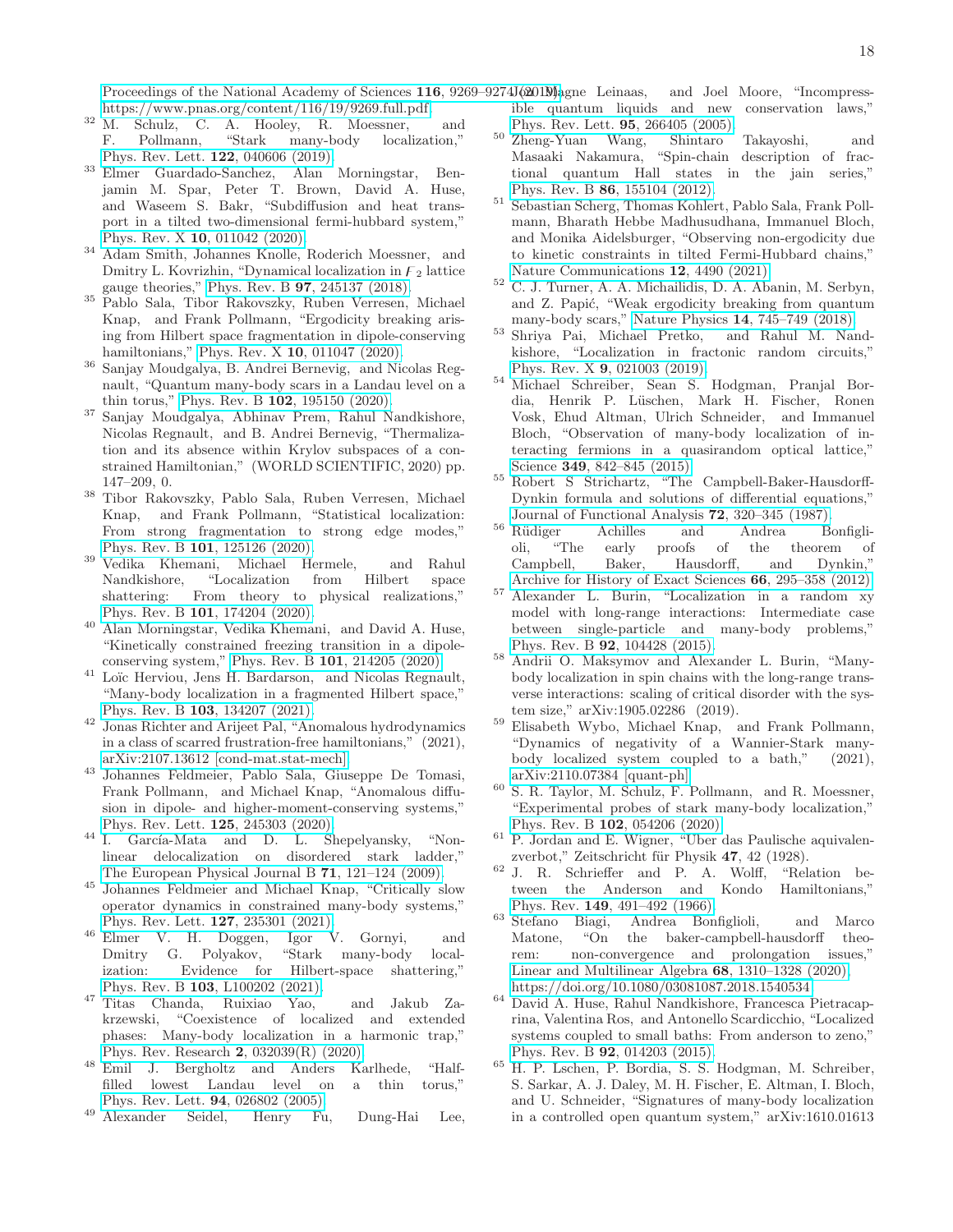(2016).

- <span id="page-18-1"></span><sup>66</sup> V.L. Berezinskii and L.P. Gor'kov, "On the theory of electrons localized in the field of defects," Zh. Eksp. Teor. Fiz. 77, 2498 (1979), [Sov. Phys. - JETP 50, 1209 (1979)].
- <span id="page-18-2"></span><sup>67</sup> Kazue Kudo and Tetsuo Deguchi, "Level statistics of XXZ spin chains with a random magnetic field," Phys. Rev. B 69[, 132404 \(2004\).](http://dx.doi.org/10.1103/PhysRevB.69.132404)
- <span id="page-18-3"></span><sup>68</sup> Alexander L. Burin, Douglas Natelson, Douglas D. Osheroff, and Yuri Kagan, "Interactions between tunneling defects in amorphous solids," in [Tunneling Systems in Amorphous and Crystalline Solids](http://dx.doi.org/ 10.1007/978-3-662-03695-2_5), edited by Pablo Esquinazi (Springer Berlin Heidelberg, Berlin, Heidelberg, 1998) pp. 223–315.
- <sup>69</sup> A. L. Burin, Yu. Kagan, L. A. Maksimov, and I. Ya. Polishchuk, "Dephasing rate in dielectric glasses at ultralow temperatures," Phys. Rev. Lett. 80[, 2945–2948 \(1998\).](http://dx.doi.org/ 10.1103/PhysRevLett.80.2945)
- <sup>70</sup> A. L. Burin, "Energy delocalization in strongly disordered systems induced by the long-range many-body interaction," arXiv:cond-mat/0611387 (2005).
- <sup>71</sup> M. Serbyn, M. Knap, S. Gopalakrishnan, Z. Papic, N. Y.

Yao, C. R. Laumann, D. A. Abanin, M. D. Lukin, and E. A. Demler, "Interferometric probes of many-body localization," [Phys. Rev. Lett.](http://dx.doi.org/10.1103/PhysRevLett.113.147204) 113, 147204 (2014).

- <span id="page-18-4"></span><sup>72</sup> Alexander L. Burin, "Many-body delocalization in a strongly disordered system with long-range interactions: Finite-size scaling," Phys. Rev. B 91[, 094202 \(2015\).](http://dx.doi.org/ 10.1103/PhysRevB.91.094202)
- <span id="page-18-5"></span>Yong-Yi Wang, Zheng-Hang Sun, and Heng Fan, "Stark many-body localization transitions in superconducting circuits," Phys. Rev. B 104[, 205122 \(2021\).](http://dx.doi.org/ 10.1103/PhysRevB.104.205122)
- <span id="page-18-6"></span> $74$  François Huveneers, "Classical and quantum systems: transport due to rare events," [Annalen der Physik](http://dx.doi.org/10.1002/andp.201600384) 529, 1600384 (2017).
- <span id="page-18-7"></span><sup>75</sup> Haifeng Lang, Philipp Hauke, Johannes Knolle, Fabian Grusdt, and Jad C. Halimeh, "Disorderfree localization with Stark gauge protection," [arXiv:cond-mat/2203.01338 \(2022\), 10.48550/ARXIV.2203.01338.](http://dx.doi.org/10.48550/ARXIV.2203.01338)
- <span id="page-18-9"></span><sup>76</sup> Andrii O. Maksymov, Noah Rahman, Eliot Kapit, and Alexander L. Burin, "Comment on "many-body localization in ising models with random long-range interactions"," [Physical Review A](http://dx.doi.org/10.1103/physreva.96.057601) 96, 057601 (2017).

## <span id="page-18-0"></span>Appendix A: Applicability of the main approximation

Here we in greater detail the relevance of the minimalist model for characterizing system dynamic. The minimalist model periodic in time and space is derived in the main text using the generalized Schrieffer-Wolff transformation of the time periodic  $XY$  model subjected to the uniformly growing field as the first non-vanishing third order term of the effective Hamiltonian expansion in the ratio of interspin interaction  $J$  and field gradient  $F$  (see Sec. II.B of the main text). This expansion should be valid at sufficiently large field gradient  $F > F_c$ , where the critical field gradient can depend on the number of spins N.

In Sec. II.C the conservative and liberal approaches to the estimate of  $F_c$  are suggested. The conservative estimate requiring the accurate estimate of eigenstate energies within the minimalist model results in exponentially large  $(in N)$ field  $F_{c1} \sim J2^{N/2}$ . The liberal approach requiring the convergence of the Schrieffer-Wolff expansion suggests  $F_{c2} \sim J$ .

Below we analyze the convergence of the generalized Schrieffer-Wolff transformation deriving the fourth order correction to the effective Hamiltonian in Sec. [A 0 a](#page-18-8) and verifying the convergence of the generalized Schrieffer-Wolff transformation in Sec. [A 0 b.](#page-19-0) Then eigenstate energies obtained using the minimalist model and corrected Hamiltonian are compared to each other in Sec. [A 0 c.](#page-20-0) This comparison results in the estimate of the critical field gradient  $F_c$ approximately consistent with the conservative estimate. In addition we compare average imbalances for different groups of initial states evaluated using the minimalist model and the original time periodic problem. This study shows that the imbalance behavior for the minimalist model is qualitatively consistent with the exact system already for  $F > F_{c2}$  though the quantitative agreement of two results for localized states of the third and fourth groups requires  $F > F_{c1}$ .

All comparisons are performed for the XY model with nearest and next neighbor interactions different from zero and identical to each other similarly to the experimentally investigated system in Ref. [\[1](#page-16-0)]. We set both interactions equal to J.

#### <span id="page-18-8"></span>The fourth order correction to the effective Hamiltonian.

The fourth order correction is considered to validate the relevance of the minimalist model and the generalized Schrieffer-Wolff transformation. It consists of two contributions including the fourth order contribution from the Baker-Campbell-Hausdorff-Dynkin formula  $\hat{H}_{4a}$  and the higher order in  $F^{-1}$  Schrieffer-Wolff transformation contribution  $\hat{H}_{4b}$  originated from the second order transverse interaction, not conserving dipole moment, emerging similarly to the one for the OBC problem (see Eq. [\(7\)](#page-2-6) in Sec. [II A](#page-1-3) in the main text) that can be written as

$$
\widehat{H}_{2offd} = -\sum_{j,k=1} 2A_{jk}A_{lj}e^{2\pi i(k-j)/N}S_j^z S_l^+ S_k^- + \sum_{j=m,k} 2A_{jk}A_{km}e^{2\pi i(k-j)/N}S_k^z S_j^+ S_m^-.
$$
\n(A1)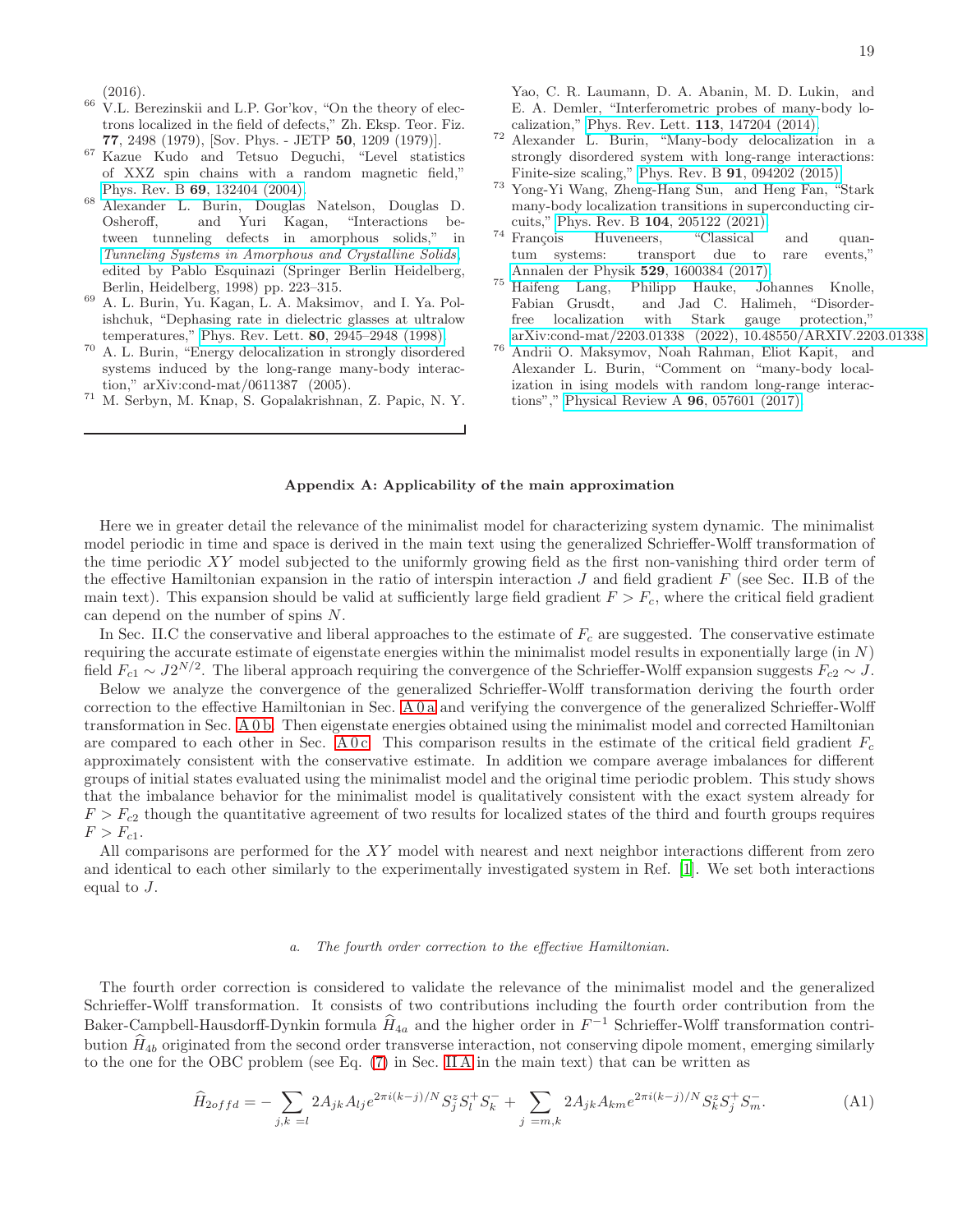Its contribution to the effective Hamiltonian can be derived introducing operators  $\hat{S}_2$  and  $\hat{S}_{2mod}$  similarly to Sec. [II B](#page-2-1) (see Eq.  $(A2)$  below).

Then the fourth order correction to the effective Hamiltonian can be expressed as (cf. Eq. [\(25\)](#page-4-3))

<span id="page-19-1"></span>
$$
\widehat{H}_{4a} = \frac{i}{8\tau_F} [\widehat{S}_{mod}, [\widehat{S}_{mod}, \widehat{S}_1]]] + \frac{i}{12\tau_F} [\widehat{S}_1, [\widehat{S}_{mod}, [\widehat{S}_{mod}, \widehat{S}_1]]]
$$

$$
+ \frac{i}{24\tau_F} [\widehat{S}_{mod}, [\widehat{S}_1, [\widehat{S}_{mod}, \widehat{S}_1]]] + \frac{i}{24\tau_F} [\widehat{S}_1, [\widehat{S}_1, [\widehat{S}_{mod}, \widehat{S}_1]]],
$$

$$
\widehat{H}_{4b} = \frac{1}{2} [\widehat{S}_{2mod}, \widehat{H}_{2offd}],
$$

$$
\widehat{S}_{2mod} = \frac{1}{16F} \sum_{j \neq l,k} \frac{2\pi i (j + l - 2k) J_{jk} J_{kl} S_k^z S_j^+ S_l^-}{2N F (j - k)(l - k)} \frac{e^{2\pi i \frac{j - l}{N}}}{1 - e^{2\pi i \frac{j - l}{N}}}.
$$
(A2)

Remember that the subscript P means that the only terms conserving dipole moment P (modulo N) are left.

#### <span id="page-19-0"></span>b. Convergence of the perturbation series.

Here we investigate the convergence of the expansion of the effective Hamiltonian defined by Eq. [\(16\)](#page-3-5) in the main text. To validate the expansion convergence we compare the third and fourth order approximations to the effective Hamiltonian with the results of the exact diagonalization of the evolution matrix Eq. [\(13\)](#page-3-4) that can be performed at relatively small numbers of spins  $N \leq 15$ .

The target Hamiltonian  $\hat{H}_{eff}$  can be considered in the third order approximation referred as the *minimalist* model and in the fourth order approximation with the fourth order term Eq. [\(A2\)](#page-19-1) added to the minimalist model Hamiltonian., The fourth order approximation is referred as the improved model. The minimalist and improved models are compared with the results of the exact diagonalization of the evolution matrix. Remember that here and in the next section all calculations are performed for the parent XY model with nearest and next-neighbor interactions  $J_1$  and  $J_2$ . We also set  $J_1 = J_2 = J$  similarly to the interactions in Ref. [\[1\]](#page-16-0).

To compare the approximate and exact models we performed exact diagonalization of the minimalist and corrected model Hamiltonians, and exact diagonalization of the evolution matrix (see Eq. [\(13\)](#page-3-4) in the main text). Its eigenvalues are complex numbers  $z_i$  with absolute value unity as it has to be for the unitary matrix. According to the definition off the effective Hamiltonian (see Eq.  $(16)$  in the main text) logarithms of those numbers for the specific eigenstate a possessing the dipole moment  $P_a$  can be expressed as

$$
\ln(z_i) = -i\tau_F(-FP_a + E_{a*}),\tag{A3}
$$

where  $E_{a*}$  is the eigenenergy of the corresponding state a of the effective Hamiltonian  $\hat{H}_{eff}$ . This definition makes sense only for sufficiently large field gradient  $F \gg J$ . The dipole moment is approximately conserved under this condition. It turns out that already for  $F > 2.5J$  ( $N \le 14$ ) imaginary parts of eigenvalue logarithms form N well separated groups corresponding to certain dipole moments (mod N). Consequently, target energies  $E_{a*}$  are clearly identifiable for each dipole moment.

Then we compare these energies with eigenenergies of the effective Hamiltonians of the minimalist and improved models. To compare eigenenergies we evaluated the relative deviation  $\delta$  of two ordered sets of eigenenergies, which is defined as

<span id="page-19-2"></span>
$$
\delta = \frac{1}{Z} \sum_{i=1}^{Z} \frac{(E_{i,1} - E_{i,2})^2}{\delta E^2},\tag{A4}
$$

where Z is the total number of eigenstates,  $E_{i,1}$ ,  $E_{i,2}$  are eigenenergies of the state i obtained using methods 1 and 2 and  $\delta E$  is the average energy splitting between adjacent energy levels, which was calculated using the most accurate approximation.

Calculations of relative deviations at different field gradients F show that the deviations of the minimalist and improved models from the exact results scale with F as  $1/F$  and  $1/F<sup>2</sup>$ , respectively, as illustrated in Fig. [8](#page-20-1) for the states of  $N = 12$  spins with a zero total spin projection to the z axis and zero dipole moment,  $P = 0$  (mod  $N$ ). Calculations for other states show a similar behavior. Consequently, the suggested expansion of the effective Hamiltonian converges at large field gradients F, which proves its relevance.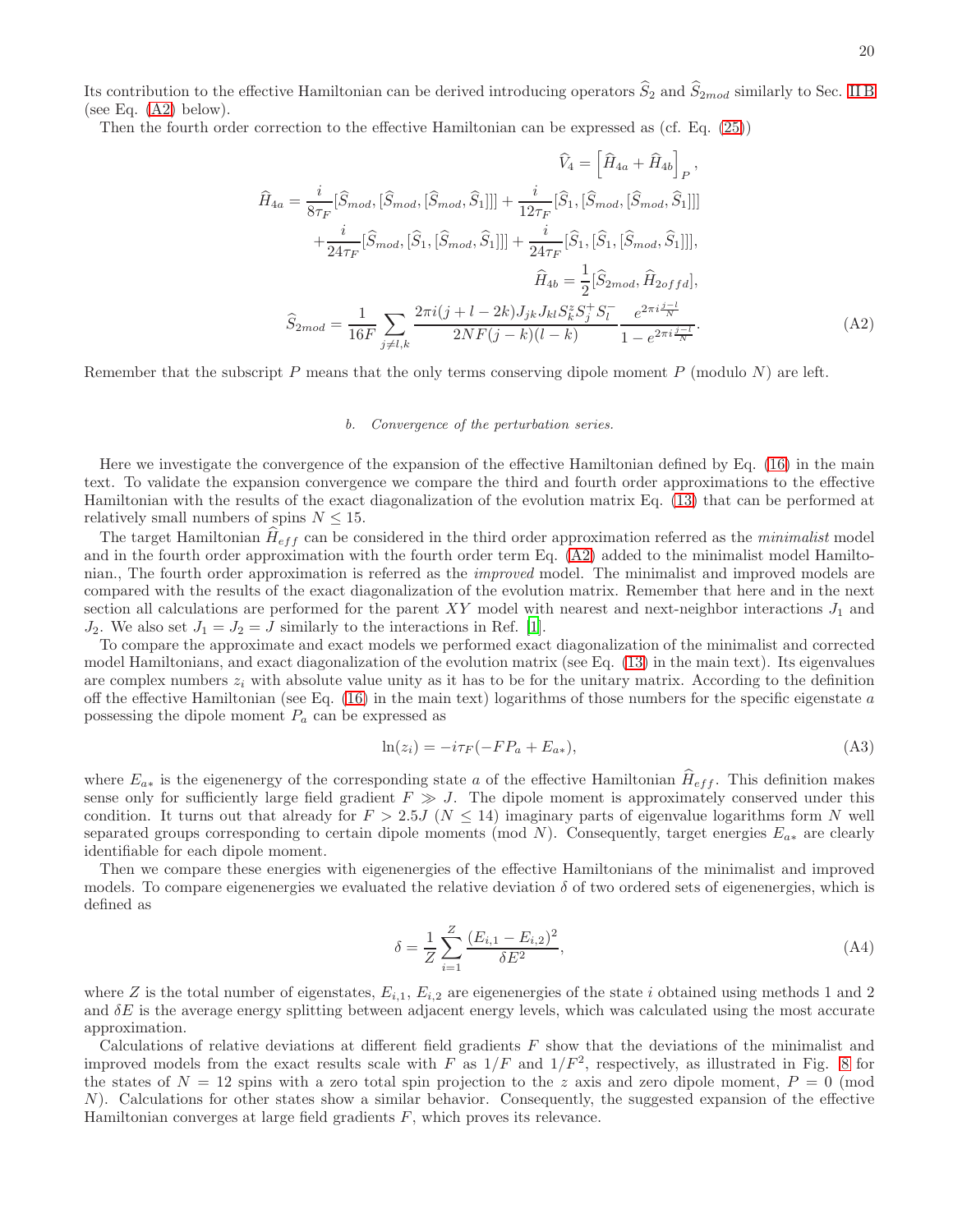<span id="page-20-1"></span>

<span id="page-20-2"></span>FIG. 8: Relative deviation Eq. [\(A4\)](#page-19-2) of eigenstate energies evaluated within the minimalist and corrected models from exact eigenenergies.



FIG. 9: Relative deviation of eigenenergies Eq. [\(A4\)](#page-19-2), evaluated within the minimalist and corrected models, from each other.

#### <span id="page-20-0"></span>c. Relevance of the main approximation.

The Hamiltonian of the minimalist model considered in the main text represents the first non-vanishing term in the effective Hamiltonian expansion in  $JF^{-1}$  Eq. [\(28\)](#page-5-0). This approximation should be valid at sufficiently large field gradient  $F > F_c$ . Here we estimate the minimum gradient  $F_c$  where this approximation is still applicable by comparing energy levels Eq. [\(A4\)](#page-19-2) and imbalances (Eq. [\(39\)](#page-10-0) in the main text) calculated within this approximation (minimalist model of Eq. [\(1\)](#page-0-0)) and with the fourth order correction of Eq. [\(A2\)](#page-19-1) added (improved model).

Eigenenergies obtained using two different approaches are compared using Eq. [\(A4\)](#page-19-2) for even numbers of spins  $10 \leq N \leq 18$  and field gradients  $5 \leq F \leq 100$ . The results for states with zero spin projection to the z axis and minimum absolute value of the dipole moment ( $P = 0$  for  $N = 12$ , 16 and  $P = 0.5$  for  $N = 10, 14, 18$ ) are reported in Fig. [9.](#page-20-2)

We set the formal criterion for the validity of the minimalist model to be  $\delta = 1$  in Eq. [\(A4\)](#page-19-2). According to this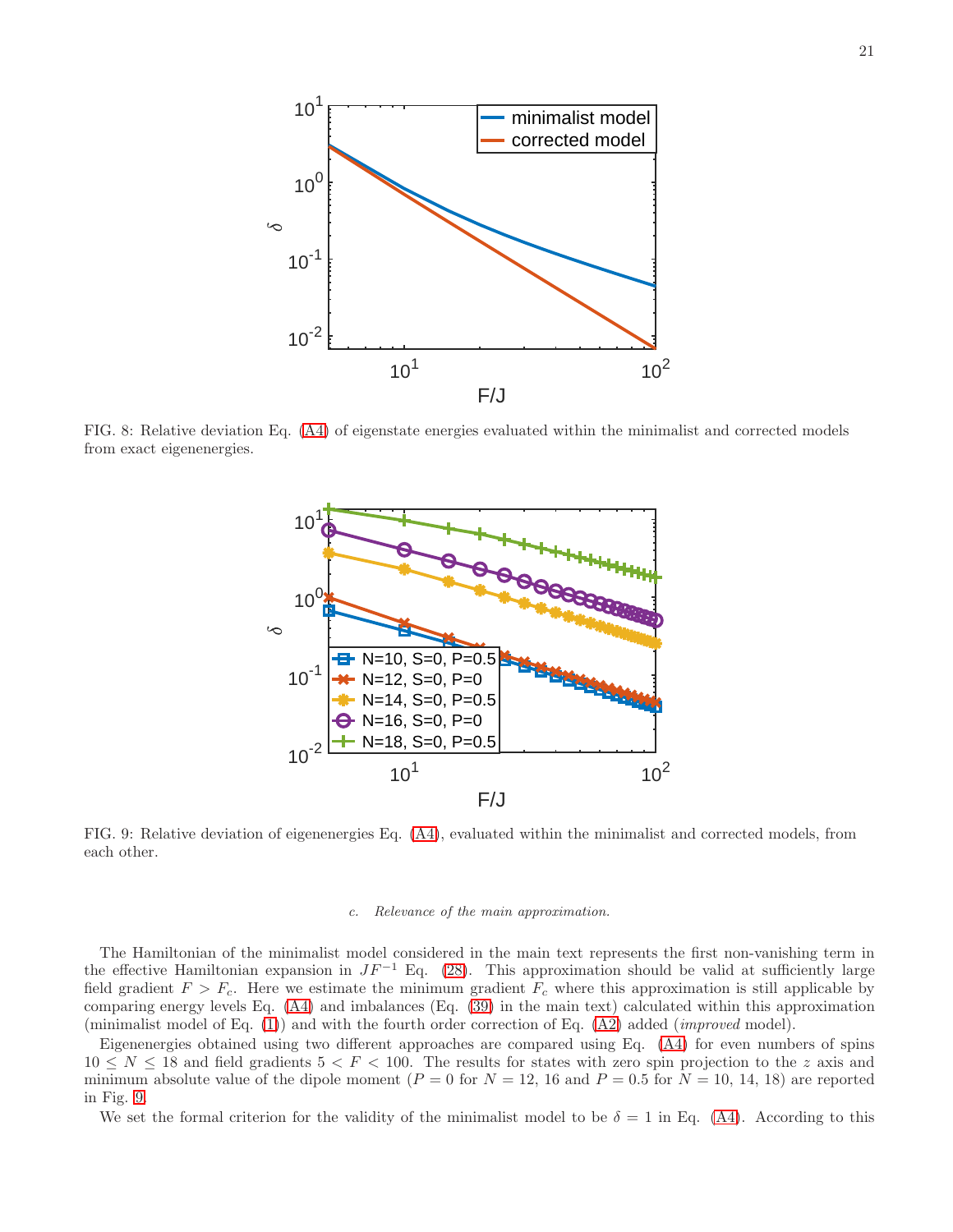criterion one can estimate  $F_c/J \approx 5$  for  $N = 10$  and  $12$ ,  $F_c/J \approx 30$  for  $N = 14$ ,  $F_c/J \approx 60$  for  $N = 16$  and  $F_c/J > 100$ for  $N = 18$ . The observed trend for largest numbers of spins is approximately consistent with the conservative estimate of the crossover field gradient obtained in the main text. One can approximately describe that crossover as

<span id="page-21-2"></span>
$$
F_{c1}(N) \approx 0.25 \cdot 2^{N/2} J,\tag{A5}
$$

where the factor 0.25 is chosen to satisfy the condition  $\delta \approx 1$  in Fig. [9](#page-20-2) for  $N = 16$ .

The minimalist model Eq. [\(1\)](#page-0-0) can have a wider applicability domain since it can leave average properties (e. g. imbalances) unchangeable in spite of large shifts of energy levels. To partially address this concern we consider the difference of imbalances evaluated in the Minimalist Model and in the original time periodic model (Eq. [\(12\)](#page-3-0) in the main text). Both imbalances are evaluated within the infinite time limit. In both cases we use the most straightforward definition of imbalance (see Eq. [\(39\)](#page-10-0) in the main text) defining the spin projection expectation values to be equal to average spin projection to the  $z$  axis since our goal here is to examine the relevance of the perturbation theory.

<span id="page-21-1"></span>

FIG. 10: Group averaged imbalance dependence on the field gradient for  $N = 13$  (a) and  $N = 14$  (b). Group is indicated by the Roman number at the right side of the graph. Dashed lines show imbalances evaluated within the minimalist model.

In Fig. [10](#page-21-1) the comparison of imbalances evaluated within two models is reported for  $N = 13$  and  $N = 14$ . Dashed lines show the results for the MM model Eq. [\(1\)](#page-0-0), which are independent of the field gradient, while solid lines show the results for the original time-periodic model Eq. [\(12\)](#page-3-0).

Obviously, the minimalist model is not applicable at  $F \sim J$  where imbalances are approximately group independent. As it is shown in Fig. [10](#page-21-1) the remarkable difference between imbalances evaluated for different groups is already seen at  $F = 2.5J$ . The field gradient dependence of imbalances for groups I and II for  $N = 14$  and all groups for  $N = 13$ saturates at around  $F \sim 5J$ . This is consistent with the liberal criterion  $F_c \sim J$ .

The average imbalances for groups III and IV and  $N = 14$  reach the minimalist model limit at larger fields  $F \sim 40J$  that is consistent with the conservative estimate Eq. [\(A5\)](#page-21-2). Yet for the group IV imbalance exceeds other group imbalances and shows the localization trend already for  $F \geq 5J$ , while the states of group III can be delocalized for  $F < 40J$ . The similar difference between even and odd size behaviors is seen for larger numbers of spins  $N = 15$ and 16 as well.

#### <span id="page-21-0"></span>Appendix B: Calculation of numbers of states in different groups.

Here we report the analytical calculations of the numbers of states belonging to the groups II (Sec. [B 1\)](#page-22-0) and III (Sec. [B 3\)](#page-25-0) using generating function method, while the number of states belonging to the group I (2 ·  $2^{N/2}$ ) is given in the main text and the number of states belonging to the group IV approaches the total number of states  $2^N$ . These results are summarized in Fig. [1](#page-7-0) in the main text. Also the numbers of states with all frozen spins as a function of the total number of spins is evaluated in Sec. [B 2](#page-24-0) (this number is also quoted in the main text).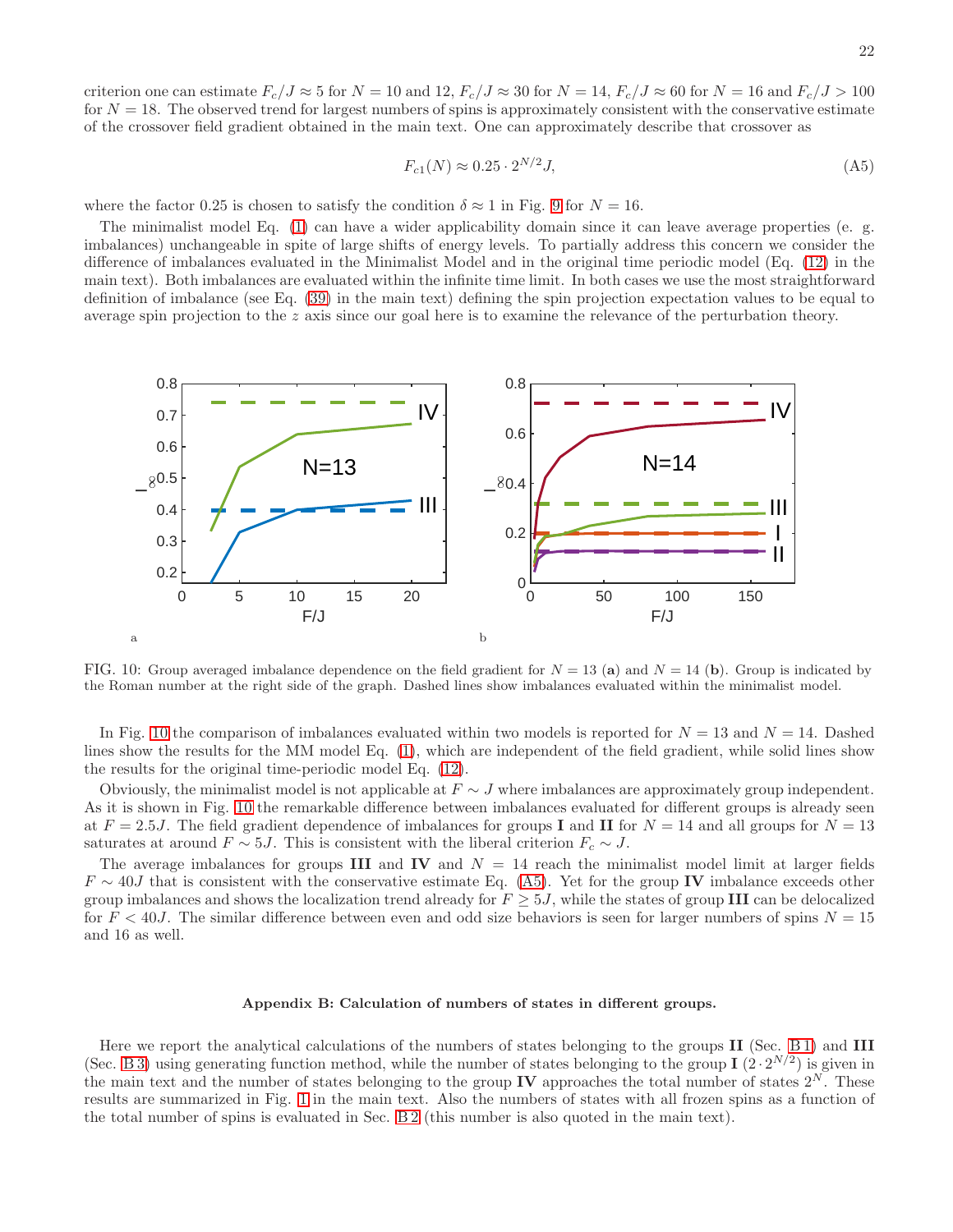#### <span id="page-22-0"></span>1. Counting group II states.

According to the main text the states of group II can be represented by states having even numbers of sequences with either all odd or all even-numbered sequences containing even numbers of spins. Each state must have at least one odd sequence to be distinguished from group I states having all even sequences. Also completely frozen states having either all odd or all even-numbered sequences containing only one spin should be excluded.

States of periodic system belonging to the group II can be distinguished by states of the first and last  $(N^{th})$  spins as shown below

<span id="page-22-1"></span>
$$
(A) \uparrow \uparrow \downarrow \uparrow \uparrow \uparrow \downarrow \downarrow \downarrow, \quad (B) \uparrow \downarrow \uparrow \uparrow \uparrow \uparrow \downarrow \downarrow \downarrow \uparrow.
$$

The states of the type A has first and last spins different, while they are identical for the states of the type B representing the circular shifted state A. It is more convenient to calculate first the number of states of the type A and then calculate the number of states of the type B representing them in terms of the states of the type A of the smaller size (8 spins in the three internal sequences within the state  $B$  in Eq. [\(B1\)](#page-22-1)) with the remaining sequence being added to both sides.

We begin with the calculation of the number of states of the type A having even number of sequences (because the first and last spins are opposite to each other) and having even numbers of spins either in all odd or even-numbered sequences. This definition includes all states of the group I containing only even sequences and fully frozen states belonging to the group IV having a single spin in all sequences in odd or even-numbered positions. They will be excluded from the final answer.

Let  $W_N^{oo}$  and  $W_N^{eo}$  be the numbers of states of N spins containing odd or even numbers of sequences, respectively, and having all odd-numbered sequences containing even numbers of spins (e. g. states with  $N = 9$  represented as  $(2, 5, 2)$  or  $(2, 3, 2, 2)$  treated as with the open boundary conditions, i. e. distinguishing the first and the last sequences). Similarly,  $W_N^{oe}$  and  $W_N^{ee}$  are the numbers of states of N spins containing odd or even numbers of sequences, respectively, having all even-numbered sequences containing even numbers of spins. Then the state of  $N > 0$  spins can be obtained from the smaller state by means of adding the sequence of identical spins to the right with their projections opposite to those in the last sequence. We assume no sequences with negative numbers of spins and one sequence with 0 spins.

The states with N spins, having odd numbers of sequences and all odd-numbered sequences possessing even numbers of spins can be generated from the states having even numbers of sequences and even numbers of spins in odd-numbered sequences by means of adding one more sequence (to the right), having even numbers of spins  $2k$  ( $k = 1, 2, 3, ...$ ). If N is even this state can be also obtained as one of two states of all spins oriented upwards or downwards added to the zero spin state. Formally this condition can be written as

<span id="page-22-3"></span>
$$
W_N^{oo} = \sum_{k=1}^{\infty} W_{N-2k}^{eo} (1 + \delta_{N-2k,0}),
$$
 (B2)

where  $\delta_{ab}$  is the Kronecker symbol.

The states of N spins, having even numbers of sequences and all odd-numbered sequences possessing even numbers of spins can be generated from the states having odd number of sequences and even number of spins in odd-numbered sequences by means of adding one more sequence, having any numbers of spins  $k > 0$ . Consequently, we get

<span id="page-22-2"></span>
$$
W_N^{eo} = \sum_{k=1}^{\infty} W_{N-k}^{oo} + \delta_{N0}.
$$
 (B3)

The last term  $\delta_{N0}$  in the right hand side of Eq. [\(B3\)](#page-22-2) reflects the fact that there is one state with even number zero of sequences for  $N = 0$ .

Using similar arguments one can obtain equations for state numbers  $W_N^{oe}$ ,  $W_N^{ee}$  having odd or even numbers of sequences with even sequences in even-numbered positions in the form

<span id="page-22-4"></span>
$$
W_N^{oe} = \sum_{k=1}^{\infty} W_{N-k}^{ee} (1 + \delta_{N-k,0}), \ W_N^{ee} = \sum_{k=1}^{\infty} W_{N-2k}^{oe} + \delta_{N0}.
$$
 (B4)

The number of states  $W_A(N)$  for N spins in sequences of the type A in Eq. [\(B1\)](#page-22-1) is the sum of two out of four above defined numbers for total even number of sequences, i. e.  $W_A(N) = W_N^{eo} + W_N^{ee}$ .

The solution of all equations can be found using generating functions defined as

<span id="page-22-5"></span>
$$
w_{ab}(x) = \sum_{k=0}^{\infty} W_N^{ab} x^N.
$$
 (B5)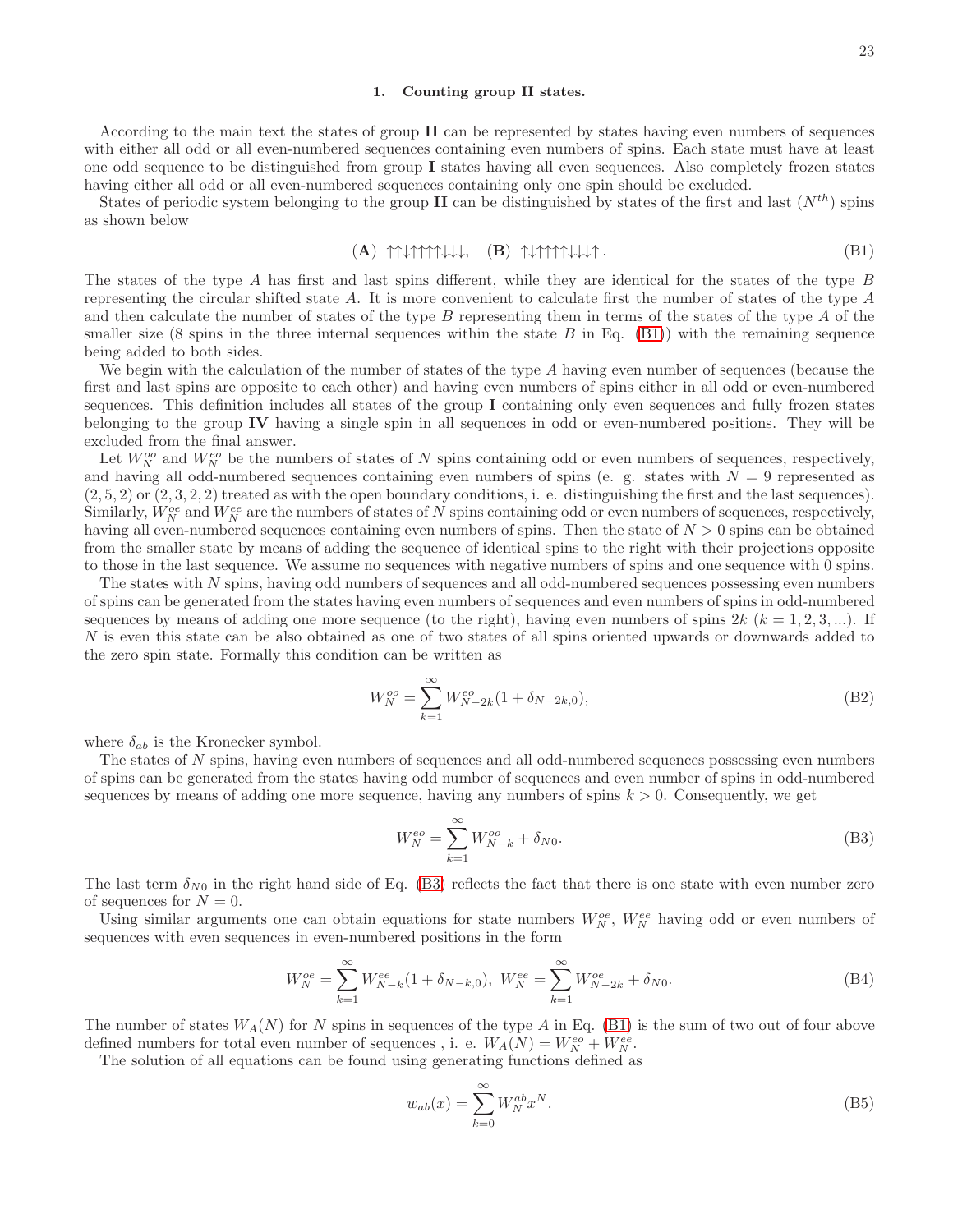Eqs. [\(B2\)](#page-22-3), [\(B3\)](#page-22-2), [\(B4\)](#page-22-4) can be rewritten for these generating functions as

<span id="page-23-0"></span>
$$
w_{oo} = \frac{x^2}{1 - x^2} w_{eo} + \frac{x^2}{1 - x^2}, \ w_{eo} = \frac{x}{1 - x} w_{oo} + 1,
$$
  

$$
w_{oe} = \frac{x}{1 - x} w_{ee} + \frac{x}{1 - x}, \ w_{ee} = \frac{x^2}{1 - x^2} w_{oe} + 1.
$$
 (B6)

The numbers of interest  $(W_A(N))$  are defined by the coefficients of the power series expansion

$$
w_A(x) = \sum_{N=0}^{\infty} W_A(N)x^N = w_{eo}(x) + w_{ee}(x) - w_e(x),
$$
 (B7)

where  $w_e(x)$  is the generating function for the number of states of N spins composed by an even number of sequences all having even numbers of spins  $w_e(x) = \sum_N W_N^e x^N$ . It has to be subtracted because these states are included twice both into numbers  $W_N^{eo}$  and  $W_N^{ee}$ .

The functions  $W_N^e$ ,  $W_N^o$  representing the numbers of states composed by even or odd numbers of sequences containing even numbers of spins can be evaluated also using generating function method. Their generating functions are given by

$$
w_o(x) = \frac{2x^2(1-x^2)}{1-2x^2}, \quad w_e(x) = \frac{2x^4}{1-2x^2}.
$$
 (B8)

The sum  $w_o(x) + w_e(x)$  yields  $1/(1-2x^2)$  which is the generating function for the number of spin pair states  $2^{N/2}$ . Solving Eqs. [\(B6\)](#page-23-0) we get

<span id="page-23-1"></span>
$$
w_A(x) = 2 + \frac{4x^3}{1 - x + x^2} - \frac{2x^4}{1 - 2x^2};
$$
 (B9)

Using the power serious expansion (it is straightforward after the partial fraction expansion of the answer) we got the numbers of states of the type A for  $N > 0$  in the form  $(N \geq 2)$ 

$$
W_A(N) = 8\frac{\sqrt{5}}{5} \left[ \frac{\sqrt{5}-2}{\sqrt{5}-1} \left( \frac{\sqrt{5}+1}{2} \right)^N - (-1)^N \frac{\sqrt{5}+2}{\sqrt{5}+1} \left( \frac{\sqrt{5}-1}{2} \right)^N \right] - 2^{N/2}/2 + \delta_{N,2}.
$$
 (B10)

Consequently, in a limit of a large number of spins one can use the exponential asymptotic behavior  $W_A(N) \propto \lambda_{min}^{-N}$ , where  $\lambda_{min} = (\sqrt{5}-1)/2 \approx 0.618$  is the root of the denominators in Eq. [\(B9\)](#page-23-1) possessing the minimum absolute value. This exponential asymptotic is valid for the whole number of states in group II since it should not depend on boundaries as we will see below. Subtraction of group I states will not affect this behavior because their number increases with N slower (as  $2^{N/2} \approx 1.41^N$ ).

To evaluate the number of states of the type B one can represent each of them as the state of the type A of the smaller size  $N-z$  and consider all  $z-1$  ways of appending the additional sequence  $((2k-1)(W^{oo}_{N-2k}+W^{oe}_{N-2k}-W^{o}_{N-2k})$ for even length  $z = 2k$  of the additional sequence or  $2kW_{N-2k-1}^{oo}$  for its odd length  $z = 2k+1$ ) for all possible numbers z. The number of states with odd number of sequences all containing even numbers of spins is subtracted from the definition to avoid including it twice.

Then one can express the number of states of the type  $B$  as

$$
W_B(N) = \sum_{k=1}^{\infty} \left[ (2k-1)(W_{N-2k}^{oo} + W_{N-2k}^{oe} - W_{N-k}^{o}) + 2kW_{N-2k-1}^{oo} \right].
$$
 (B11)

The associated generating function  $w_B(x)$  can be expressed as

$$
w_B(x) = (w_{oo}(x) + w_{oe}(x) - w_o(x))\frac{x^2 + x^4}{(1 - x^2)^2} + w_{oo}(x)\frac{2x^3}{(1 - 2x^2)}.
$$
\n(B12)

To find the total number of states belonging to the group II we need to add both contributions  $w_A(x)$  and  $w_B(x)$ found above and subtract all states of the group I having the number  $2 \cdot 2^{N/2} - 4$  in accordance with the main text and fully frozen states  $W_N^{II,im}$  evaluated below in Eqs. [\(B21\)](#page-25-1) and [\(B22\)](#page-25-2). Then the generating function for the total number of states within the group II takes the form

<span id="page-23-2"></span>
$$
w_{II}(x) = w_A(x) + w_B(x) - \frac{2}{1 - 2x^2} + \frac{4}{1 - x^2} - w_{II,im} = \frac{2(4x^5 + 12x^4 - 12x^2 + 3)}{2x^5 + 4x^4 - x^3 - 4x^2 + 1} - \frac{2x^3(2 + x)}{1 - 2x^2}.
$$
 (B13)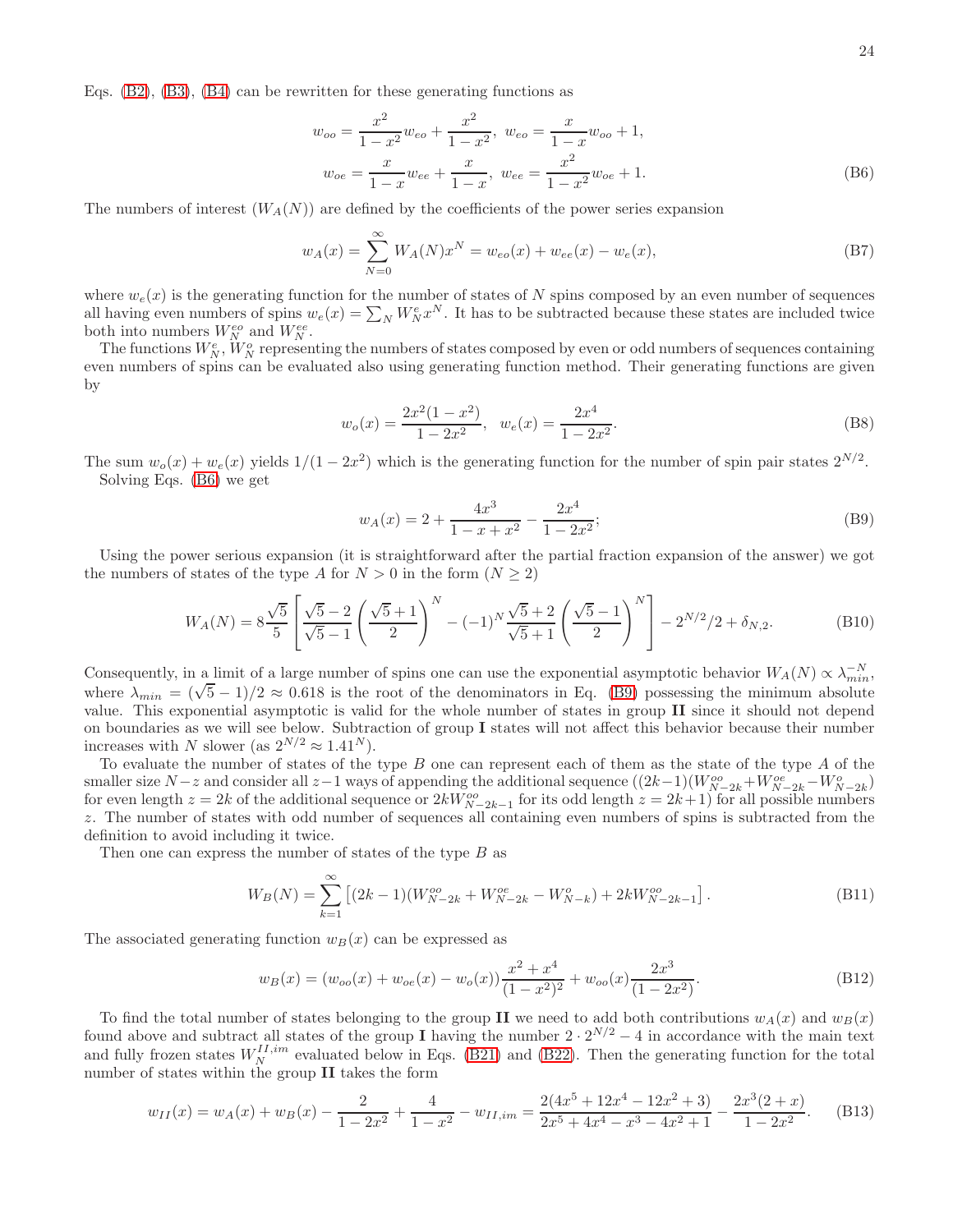The expansion of the generating function  $w_{II}(x)$  into power series results in the exact answer below for the numbers of states belonging to the group II

$$
W_N^{II} = 2\left[ \left( \frac{\sqrt{5}+1}{2} \right)^N + (-1)^N \left( \frac{\sqrt{5}-1}{2} \right)^N - 2^{N/2} \left( \frac{5+2\sqrt{2}}{4} + (-1)^N \frac{5-2\sqrt{2}}{4} \right) + \delta_{2,N} + 2 \right].
$$
 (B14)

This answer is applicable only for even numbers of spins N.

#### <span id="page-24-0"></span>2. Counting completely frozen states.

Completely frozen states are formed by spin sets consisting of all identical spins (trivial case of two states) or they must have each sequence containing more than one spin being surrounded by sequences containing only one spin. To solve this problem for a periodic system we can use the approach of Eq.  $(B1)$  splitting all states into types A and B based on the first and the last spins. Then the total number of states of interest can be expressed as

<span id="page-24-1"></span>
$$
W_N^{im} = W_N^A + W_N^B, \ W_N^B = \sum_{k=2}^{\infty} Y_{N-k}^{o1}(k-1), \tag{B15}
$$

where  $W_N^A$  is the number of frozen states of type A with N spins,  $W_N^B$  is the number of N spin frozen states of type B with N spins and  $Y_N^{01}$  is the number of frozen states containing an odd number of sequences with first and last sequence containing only one spin. There is no other way to compose the state of type  $B$  avoiding mobile spins in the edge sequence. One can reexpress Eq. [\(B15\)](#page-24-1) in terms of the corresponding generating functions as (cf. Eq. [\(B13\)](#page-23-2))

<span id="page-24-2"></span>
$$
w_{im} = w_A + \frac{x^2}{(1-x)^2} y_{o1}.
$$
\n(B16)

To find numbers of specific states we introduce the functions  $Y_N^{01}$ ,  $Y_N^{0}$ ,  $Y_N^{e1}$ ,  $Y_N^{e}$  and  $W_N^{01}$ ,  $W_N^{0}$ ,  $W_N^{e1}$ ,  $W_N^{e}$ . The states denoted by the letter Y begins with the sequence containing one spin, while the states denoted by the letter W have the initial sequence of more than one spins. Superscripts  $\rho$  or  $e$  mean that the states contain odd or even numbers of sequences, respectively. Superscript 1 means that the considered states are ended by the sequence containing one spin. With these definitions one has  $W_N^A = W_N^{e1} + Y_N^{e1} + W_N^e + Y_N^e$  and, consequently,  $w_A = w_{e1} + y_{e1} + w_e + y_e$ . Finding all eight functions resolves the problem of interest.

The functions of interest satisfy the equations describing their evolution with increasing the number of spins  $N$  as

$$
Y_N^o = \sum_{k=2}^{\infty} Y_{N-k}^{e1}, \ Y_N^e = \sum_{k=2}^{\infty} Y_{N-k}^{o1}, \ Y_N^{o1} = Y_{N-1}^e + Y_{N-1}^{e1} + 2\delta_{N1}, \ Y_N^{e1} = Y_{N-1}^o + Y_{N-1}^{o1},
$$
  

$$
W_N^o = \sum_{k=2}^{\infty} W_{N-k}^{e1} + 2(1 - \delta_{N,1}), \ W_N^e = \sum_{k=2}^{\infty} W_{N-k}^{o1}, \ W_N^{o1} = W_{N-1}^e + W_{N-1}^{e1}, \ W_N^{e1} = W_{N-1}^o + W_{N-1}^{o1}.
$$
 (B17)

These equations can be reformulated in the algebraic form for the generating functions

$$
y_o = \frac{x^2}{1 - x} y_{e1}, \ y_e = \frac{x^2}{1 - x} y_{o1}, \ y_{o1} = xy_e + xy_{e1} + 2x, \ y_{e1} = xy_o + xy_{o1},
$$
  

$$
w_o = \frac{x^2}{1 - x} w_{e1} + \frac{2x^2}{1 - x}, \ w_e = \frac{x^2}{1 - x} w_{o1}, \ w_{o1} = x w_e + x w_{e1}, \ w_{e1} = x w_o + x w_{o1}.
$$
 (B18)

Solving these equations we obtained the generating function in Eq. [\(B16\)](#page-24-2) in the form

$$
w_{im} = \frac{2x^2(x^5 - 2x^4 + x^3 - 2x^2 + 1)}{(1 - x)(x^6 + x^4 - 2x + 1)}.
$$
\n(B19)

The exponential asymptotic  $W_N \propto \lambda_{min}^{-N}$  is determined by the root  $\lambda_{min}$  of the equation  $x^7 + x^6 + x^5 + x^4 - 2x^2 - x + 1 = 0$ possessing a minimum absolute value. Solving this equation we get  $\lambda_{min} = 0.5698$ . Consequently, the asymptotic behavior of interest can be expressed as  $W_N^{im} = 1.134 \cdot 1.7549^N$ . This result is quoted in the main text.

We evaluate the number of all frozen states that should be extracted from the group II in a similar manner. All odd-numbered sequences within these states contain a single spin and all even-numbered sequences contain even numbers of spins or vice versa. Similarly to the previous consideration one can introduce numbers of spin states  $Z_N^{oo}$ ,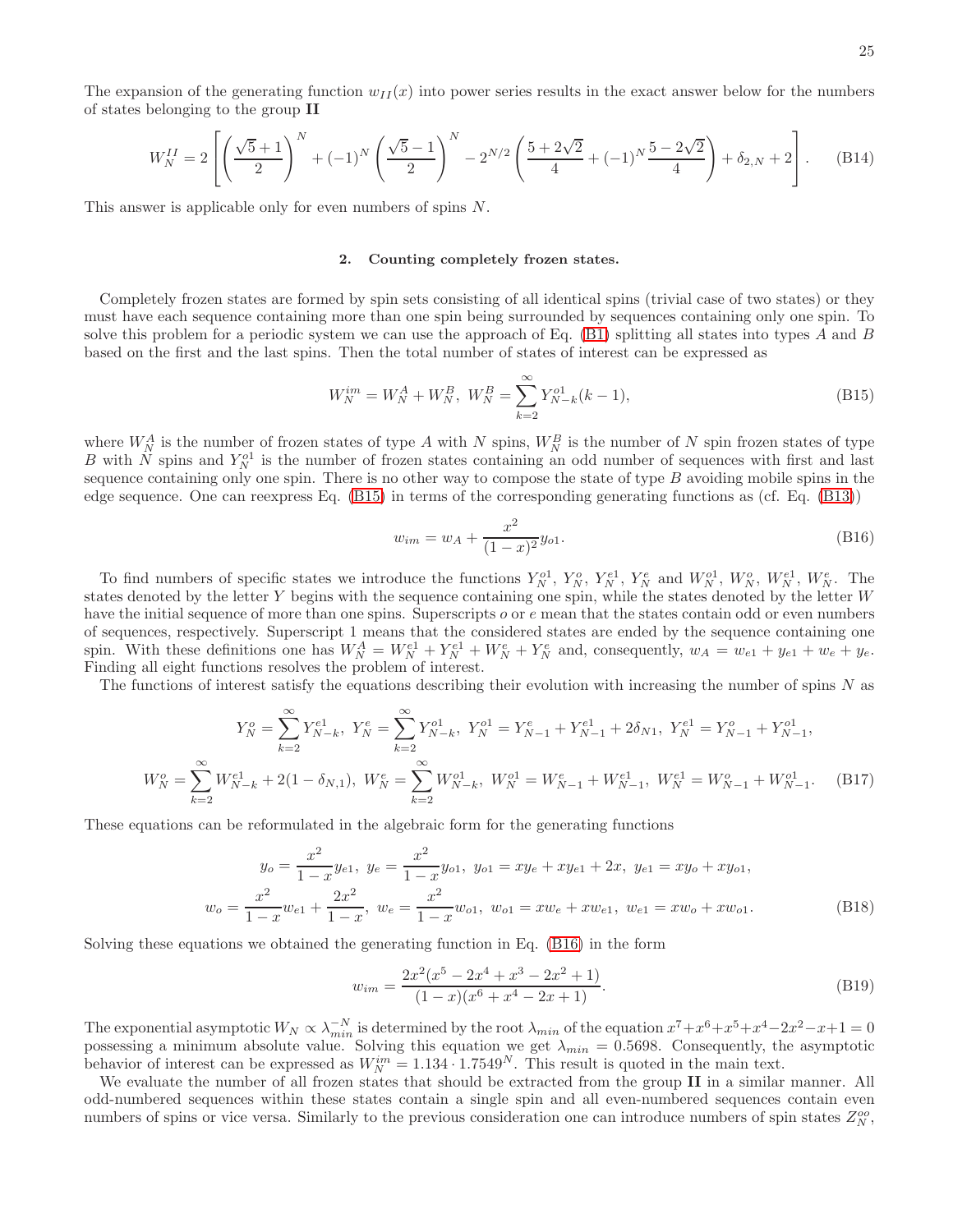$Z_N^{eo}$ ,  $Z_N^{oe}$ ,  $Z_N^{ee}$  for states consisting of odd or even numbers of sequences (first superscript) and having one spin in oddor even-numbered sequences (second superscript). One can introduce corresponding generating functions satisfying the equations below

$$
z_{oo} = xz_{eo} + 2x, \ z_{eo} = \frac{x^2}{1 - x^2} z_{oo},
$$

$$
z_{oe} = \frac{x^2}{1 - x^2} z_{ee} + \frac{2x^2}{1 - x^2}, \ z_{ee} = xz_{oe}.
$$
(B20)

The generating function for the numbers of states of interest can be expressed as (cf. Eq. [\(B13\)](#page-23-2))

<span id="page-25-1"></span>
$$
w_{II,im} = z_{eo} + z_{ee} + z_{oo} \frac{x^2 + x^4}{(1 - x^2)^2} = \frac{2x^3(2 + x)}{1 - 2x^2}.
$$
 (B21)

Consequently, the numbers of states is defined by the series expansion of Eq. [\(B21\)](#page-25-1) as

<span id="page-25-2"></span>
$$
W_N^{II,im} = 2^{N/2} \left[ \frac{1 + 2\sqrt{2}}{4} + (-1)^N \frac{1 - 2\sqrt{2}}{4} \right] - \delta_{2,N}.
$$
 (B22)

### <span id="page-25-0"></span>3. Counting group III states

Here we evaluate the total number of spin states having no frozen sets with the structure  $\{odd, 1, odd\}$ ,  $\{odd, 1, (even, 1)_k, odd\}$   $(k = 1, 2, ...,$  see the main text). We consider the problem for open boundary conditions (OBC). Problem with periodic boundary conditions (PBC) can be also solved using generating function method, but it is overcomplicated so we leave it to readers. The result for OBC gives the right asymptotic exponential dependence on the system size for the number of states in the case of PBC and we estimate the preexponential factor by comparing the analytical asymptotic behavior with the numerical results.

To evaluate the desirable number of states we use iteration procedure similar to that in the previous sections for the numbers  $W_N^e$  and  $W_N^o$  of spin states with the last sequence containing odd or even numbers of spins, respectively, with all mobile spins (except for the very last one in the last odd sequence) and numbers  $Y_N^e$ ,  $Y_N^o$  for states ended by even or odd spin sequences, respectively, with two or more spins in the end being frozen. Those states must have at the end the sequences  $odd, (1, even)_k$   $(k = 1, 2, ...)$  for  $Y_N^e$  or the sequence  $odd, (1, even)_k, 1$   $(k = 0, 1, 2, ...)$  for  $Y_N^o$  so the sequence in the end must contain one spin only. The first and last sequences in the state containing all mobile spins with OBC must have even numbers of spins because the edge spin in the last odd sequence is always frozen.

Then the iteration equations connecting the numbers of states with  $N$  spins with the numbers of states with smaller numbers of spins can be written as (cf. Eq. [\(B4\)](#page-22-4))

<span id="page-25-3"></span>
$$
W_N^e = \sum_{k=1}^{\infty} (W_{N-2k}^e + W_{N-2k}^o + Y_{N-2k}^e), \ W_N^o = \sum_{k=0}^{\infty} W_{N-2k-1}^e + \sum_{k=1}^{\infty} (W_{N-2k-1}^o + Y_{N-2k-1}^e),
$$
  

$$
Y_N^e = \sum_{k=1}^{\infty} Y_{N-2k}^o + 2 \sum_{k=1}^{\infty} \delta_{N,2k}, \ Y_N^o = Y_{N-1}^e + W_{N-1}^o.
$$
 (B23)

Our target is the main exponential asymptotic for the total number of mobile spins  $W_m \propto c \cdot A^N$ . We wish to determine the factor A analytically, while the prefactor will be estimated numerically.

Similarly to the previous section, Eq. [\(B5\)](#page-22-5), we introduce generating functions using low case letter names with the same subscripts as superscripts in capital letter notations. Eq. [\(B23\)](#page-25-3) can be rewritten in terms of generating functions as

<span id="page-25-4"></span>
$$
\left(1 - \frac{x^2}{1 - x^2}\right)w_e - \frac{x^2}{1 - x^2}w_o - \frac{x^2}{1 - x^2}y_e = 0, \quad -w_e \frac{x}{1 - x^2} + w_o \left(1 - \frac{x^3}{1 - x^2}\right) - \frac{x^3}{1 - x^2}y_e = 0,
$$
  

$$
y_e - \frac{x^2}{1 - x^2}y_o = \frac{2x^2}{1 - x^2}, \quad -xw_o - xy_e + y_o = 0.
$$
 (B24)

Eq. [\(B24\)](#page-25-4) has the standard form of the linear equation  $\widehat{M}\mathbf{x} = \mathbf{v}$  with the matrix  $\widehat{M}$  defined as

$$
\widehat{M} = \begin{pmatrix}\n1 - \frac{x^2}{1 - x^2} & -\frac{x^2}{1 - x^2} & -\frac{x^2}{1 - x^2} & 0 \\
-\frac{x}{1 - x^2} & 1 - \frac{x^2}{1 - x^2} & -\frac{x^2}{1 - x^2} & 0 \\
0 & 0 & 1 & -\frac{x^2}{1 - x^2} \\
0 & -x & -x & 1\n\end{pmatrix}
$$
\n(B25)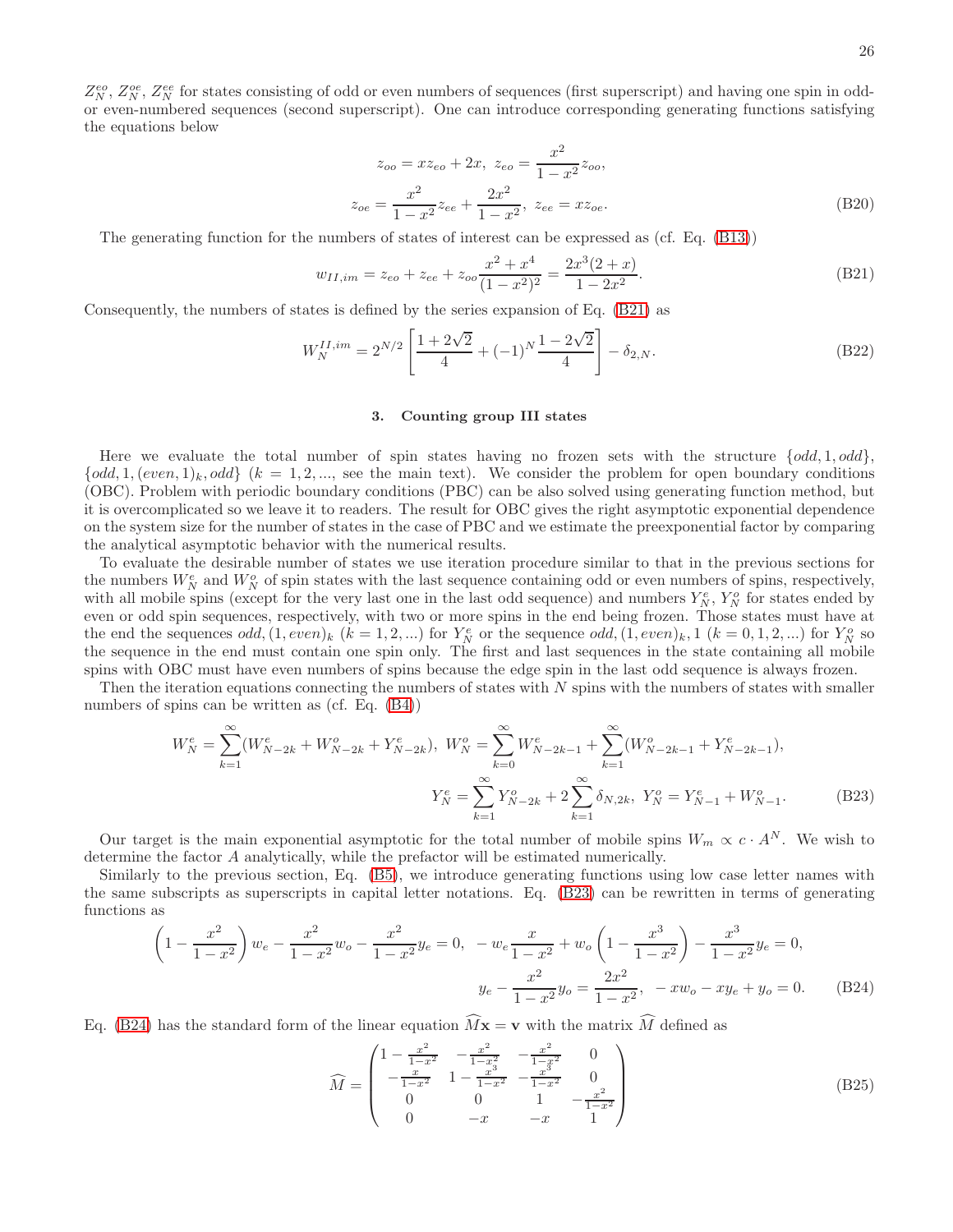<span id="page-26-1"></span>

FIG. 11: Numbers of states with all mobile spins vs the number of spins compared to the analytical fit  $1.0 \cdot 1.8442^N$ 

The solutions of Eq. [\(B24\)](#page-25-4) are inversely proportional to the determinant of this matrix. They have poles  $1/(x - \lambda)$ at zeros  $\lambda$  of that determinant. The large N asymptotic of the solution  $W_{No,e}$  can be expressed using the root  $\lambda_{min}$ having the smallest absolute value in the form  $W_{No,e} \propto \lambda^{-N}$ . This can be proved using the partial fraction expansion similarly to previous sections.

The determinant of the matrix  $\widehat{M}$  can be expressed as

$$
\det \widehat{M} = \frac{4x^5 - 2x^4 - 3x^3 - 3x^2 + 1}{(1 - x^2)^2}.
$$
 (B26)

We found the solutions of the equation det  $M=0$  numerically. The solution with the minimum absolute value is  $\lambda_{min} \approx 0.5423$ . Consequently, one can expect the number of states without frozen spins to scale as  $W_N \propto \lambda_{min}^{-N}$  $1.8442<sup>N</sup>$ . This number increases faster then the numbers of states in groups I and II and, therefore, subtracting their numbers will not affect the main exponential asymptotic.

The solution for the generating function of interest  $w_e(x)$  representing the states with all mobile spins takes the form

$$
w_e(x) = \frac{x^4}{(4x^5 + 2x^4 - 3x^3 - 3x^2 + 1)}.
$$
\n(B27)

Expanding this result into simple fractions one can define the preexponential factor in the dominating exponential asymptotic for the OBC problem that is  $W_N^e = 0.0551 \cdot 1.8442^N$ 

To derive the exponential asymptotic for the number of group III states in the periodic system we compare analytical results vs. numerical calculations of the numbers of states having no frozen spins as reported in Fig. [11.](#page-26-1) It turns out that the best exponential fit can be obtained for the total number of states belonging to groups I, II and III and this fit is  $W_N^e = 1.0 \cdot 1.8442^N$ . The number of group III states approaches this asymptotic with increasing the number of spins as it supposes to be because the relative weight of states of groups I and II decreases exponentially with increasing the number of spins compared to that of the group **III**.

#### <span id="page-26-0"></span>Appendix C: Imbalance as a measure of system dynamic properties

Here we consider the definition of an infinite time imbalance in greater detail with special attention to its experimental determination. The imbalance is defined following the conditions of a typical experiment similarly to Ref. [\[2\]](#page-16-1) (Eq. [\(39\)](#page-10-0) in the main text). It is determined by the system evolution from some initial product state  $|a\rangle$ , characterized by fixed projections of spins  $\pm 1/2$  to the z axis  $(t = 0)$ . The system evolution can be expressed in terms of average spin projections  $\langle S_k^z(t) \rangle$  at time t. The extraction of the infinite time limit for  $\langle S_k^z(t) \rangle$  is not straightforward using the experimental data available at a finite time only. Yet it can be estimated reasonably well as described below.

According to our observations imbalance converges to its infinite time limit quite fast for the initial state belonging to the groups I or II with delocalized eigenstates. For the family of initial states belonging to the group II, shown in